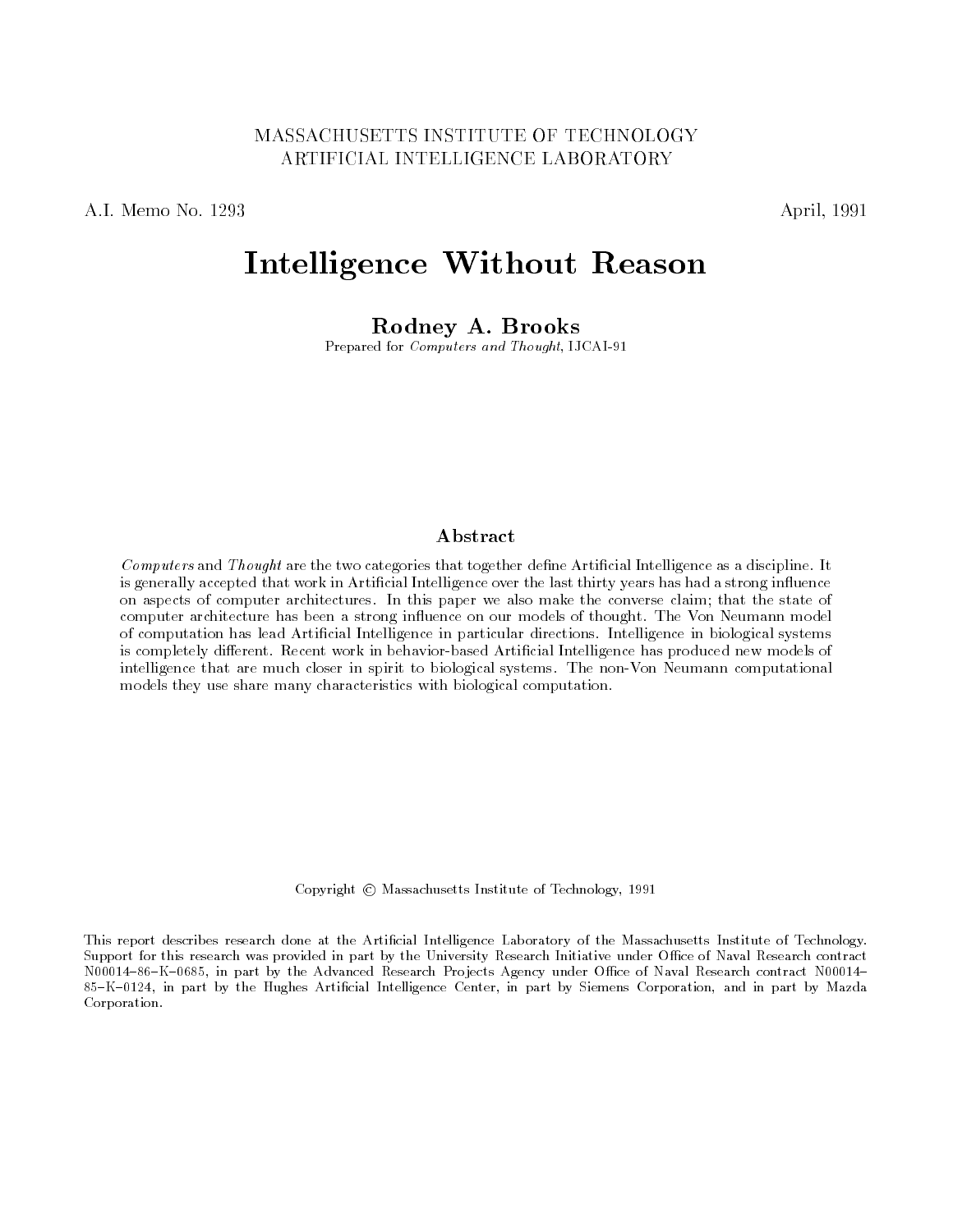#### **Introduction**  $\mathbf 1$

Articial Intelligence as a formal discipline has been around for a little over thirty years. The goals of individual practitioners vary and change over time. A reasonable characterization of the general field is that it is intended to make computers do things, that when done by people, are described as having indicated intelligence. Winston [Winston 84] characterizes the goals of Articial Intelligence as both the construction of useful intelligent systems and the understanding of human intelligence.

There is a temptation (often succumbed to) to then go ahead and define *intelligence*, but that does not immediately give a clearly grounded meaning to the field. In fact there is danger of deep philosophical regress with no recovery. Therefore I prefer to stay with a more informal notion of intelligence being the sort of stuff that humans do, pretty much all the time.

# 1.1 Approaches

Traditional Articial Intelligence has tried to tackle the problem of building articially intelligent systems from the top down. It tackled intelligence through the notions of thought and reason. These are things we only know about through introspection. The field has adopted a certain modus operandi over the years, which includes a particular set of conventions on how the inputs and outputs to thought and reasoning are to be handled (e.g., the subfield of knowledge representation), and the sorts of things that thought and reasoning do (e.g., planning, problem solving, etc.). I will argue that these conventions cannot account for large aspects of what goes into intelligence. Furthermore, without those aspects the validity of the traditional Artificial Intelligence approaches comes into question. I will also argue that much of the landmark work on thought has been influenced by the technological constraints of the available computers, and thereafter these consequences have often mistakenly become enshrined as principles, long after the original impetus has disappeared.

From an evolutionary stance, human level intelligence did not suddenly leap onto the scene. There were precursors and foundations throughout the lineage to hu mans. Much of this substrate is present in other animals today. The study of that substrate may well provide constraints on how higher level thought in humans could be organized.

Recently there has been a movement to study intelligence from the bottom up, concentrating on physical systems (e.g., mobile robots), situated in the world, autonomously carrying out tasks of various sorts. Some of this work is based on engineering from first principles, other parts of the work are firmly based on biological inspirations. The flavor of this work is quite different from that of traditional Artificial Intelligence. In fact it suggests that despite our best introspections, traditional Artificial Intelligence offers solutions to intelligence which bear almost no resemblance at all to how biological systems work.

There are of course dangers in studying biological systems too closely. Their design was not highly optimized from a global systems point of view. Rather they were patched together and adapted from previously working systems, in ways which most expeditiously met the latest environmental pressures. Perhaps the solutions found for much of intelligence are terribly suboptimal. Certainly there are many vestigial structures surviving within hu mans' and other animals' digestive, skeletal, and muscular systems. One should suppose then that there are many vestigial neurological structures, interactions, and side effects. Their emulation may be a distraction.

## 1.2 Outline

The body of this paper is formed by five main sections: 2 Robots, 3 Computers, 4 Biology, 5 Ideas and 6 Thought. The theme of the paper is how computers and thought have be intimately intertwined in the development of Articial Intelligence, how those connections may have led the field astray, how biological examples of intelligence are quite different from the models used by Artificial Intelligence, and how recent new approaches point to another path for both computers and thought.

The new approaches that have been developed recently for Articial Intelligence arose out of work with mobile robots. Section 2 (Robots) briefly outlines the context within which this work arose, and discusses some key realizations made by the researchers involved.

Section 3 (Computers) traces the development of the foundational ideas for Articial Intelligence, and how they were intimately linked to the technology available for computation. Neither situatedness nor embodiment were easy to include on the original agenda, although their importance was recognized by many early researchers. The early framework with its emphasis on search has remained dominant, and has led to solutions that seem important within the closed world of Articial Intelligence, but which perhaps are not very relevant to practical applications. The field of Cybernetics with a heritage of very dierent tools from the early digital computer, provides an interesting counterpoint, confirming the hypothesis that models of thought are intimately tied to the available models of computation.

Section 4 (Biology) is a brief overview of recent developments in the understanding of biological intelligence. It covers material from ethology, psychology, and neuroscience. Of necessity it is not comprehensive, but it is sufficient to demonstrate that the intelligence of biological systems is organized in ways quite different from traditional views of Articial Intelligence.

Section 5 (Ideas) introduces the two cornerstones to the new approach to Artificial Intelligence, situatedness and embodiment, and discusses both intelligence and emergence in these contexts.

The last major section, 6 (Thought), outlines some details of the approach of my group at MIT to building complete situated, embodied, articially intelligent robots. This approach shares much more heritage with biological systems than with what is usually called Articial Intelligence.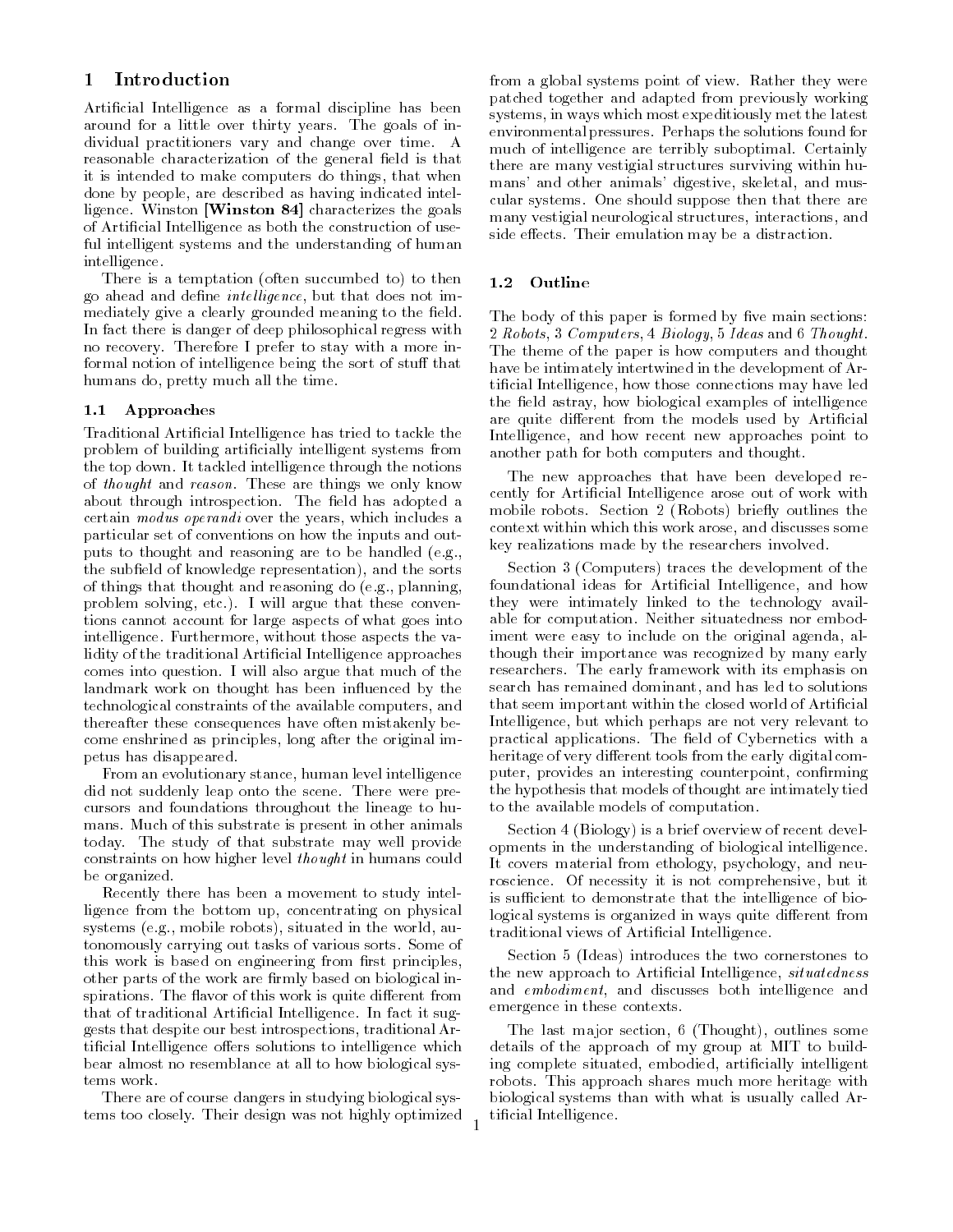#### Robots  $\mathbf 2$

There has been a scattering of work with mobile robots within the Artificial Intelligence community over the years. Shakey from the late sixties at SRI (see [Nilsson 84] for a collection of original reports) is perhaps the best known, but other significant efforts include the CART ([Moravec 82]) at Stanford and Hilare ([Giralt, Chatila and Vaisset 84]) in Toulouse.

All these systems used offboard computers (and thus they could be the largest most powerful computers available at the time and place), and all operated in mostly<sup>1</sup> static environments. All of these robots operated in environments that at least to some degree had been specially engineered for them. They all sensed the world and tried to build two or three dimensional world models of it. Then, in each case, a planner could ignore the actual world, and operate in the model to produce a plan of action for the robot to achieve whatever goal it had been given. In all three of these robots, the generated plans included at least a nominal path through the world model along which it was intended that the robot should move.

Despite the simplications (static, engineered environments, and the most powerful available computers) all these robots operated excruciatingly slowly. Much of the processing time was consumed in the perceptual end of the systems and in building the world models. Relatively little computation was used in planning and acting.

An important effect of this work was to provide a framework within which other researchers could operate without testing their ideas on real robots, and even without having any access to real robot data. We will call this framework, the sense-model-plan-act framework, or SMPA for short. See section 3.6 for more details of how the SMPA framework influenced the manner in which robots were built over the following years, and how those robots in turn imposed restrictions on the ways in which intelligent control programs could be built for them.

There was at least an implicit assumption in this early work with mobile robots, that once the simpler case of operating in a static environment had been solved, then the more difficult case of an actively dynamic environment could be tackled. None of these early SMPA systems were ever extended in this way.

Around 1984, a number of people started to worry about the more general problem of organizing intelligence. There was a requirement that intelligence be reactive to dynamic aspects of the environment, that a mobile robot operate on time scales similar to those

of animals and humans, and that intelligence be able to generate robust behavior in the face of uncertain sensors, an unpredicted environment, and a changing world. Some of the key realizations about the organization of intelligence were as follows:

- Most of what people do in their day to day lives is not problem-solving or planning, but rather it is routine activity in a relatively benign, but certainly dynamic, world. Furthermore the representations an agent uses of objects in the world need not rely on a semantic correspondence with symbols that the agent possesses, but rather can be defined through interactions of the agent with the world. Agents based on these ideas have achieved interesting performance levels and were built from combinatorial circuits plus a little timing circuitry ([Agre and Chapman 87], [Agre and Chapman 90]).
- An observer can legitimately talk about an agent's beliefs and goals, even though the agent need not manipulate symbolic data structures at run time. A formal grounding in semantics used for the agent's design can be compiled away. Agents based on these ideas have achieved interesting performance levels and were built from combinatorial circuits plus a little timing circuitry ([Rosenschein and Kaelbling 86], [Kaelbling and Rosenschein 90]).
- In order to really test ideas of intelligence it is important to build complete agents which operate in dynamic environments using real sensors. Internal world models which are complete representations of the external environment, besides being impossible to obtain, are not at all necessary for agents to act in a competent manner. Many of the actions of an agent are quite separable-coherent intelligence can emerge from subcomponents interacting in the world. Agents based on these ideas have achieved interesting performance levels and were built from combinatorial circuits plus a little timing circuitry ([Brooks 86], [Brooks 90b], [Brooks 91a]).

A large number of others have also contributed to this approach to organizing intelligence. [Maes 90a] is the most representative collection.

There is no generally accepted term to describe this style of work. It has sometimes been characterized by the oxymoron reactive planning. I have variously used Robot Beings [Brooks and Flynn 89] and Artificial Creatures [Brooks 90b]. Related work on non-mobile, but nevertheless active, systems has been called active vision, or animate vision [Ballard 89]. Some workers refer to their beings, or creatures, as *agents*; unfortunately that term is also used by others to refer to somewhat independent components of intelligence within a single physical creature (e.g., the agencies of [Minsky 86]). Sometimes the approach is called behavior-based as the computational components tend to be direct behavior producing modules . For the remainder of this paper,  $\,$ 

<sup>1</sup> In the case of Shakey, experiments included the existence of a gremlin who would secretly come and alter the environ ment by moving a block to a different location. However, this would usually happen only once, say, in a many hour run, and the robot would not perceive the dynamic act, but rather might later notice a changed world if the change was directly relevant to the particular subtask it was executing. In the case of the CART, the only dynamic aspect of the world was the change in sun angle over long time periods, and this in fact caused the robot to fail as its position estimation scheme was confused by the moving shadows.

<sup>2</sup>Unfortunately this clashes a little with the meaning of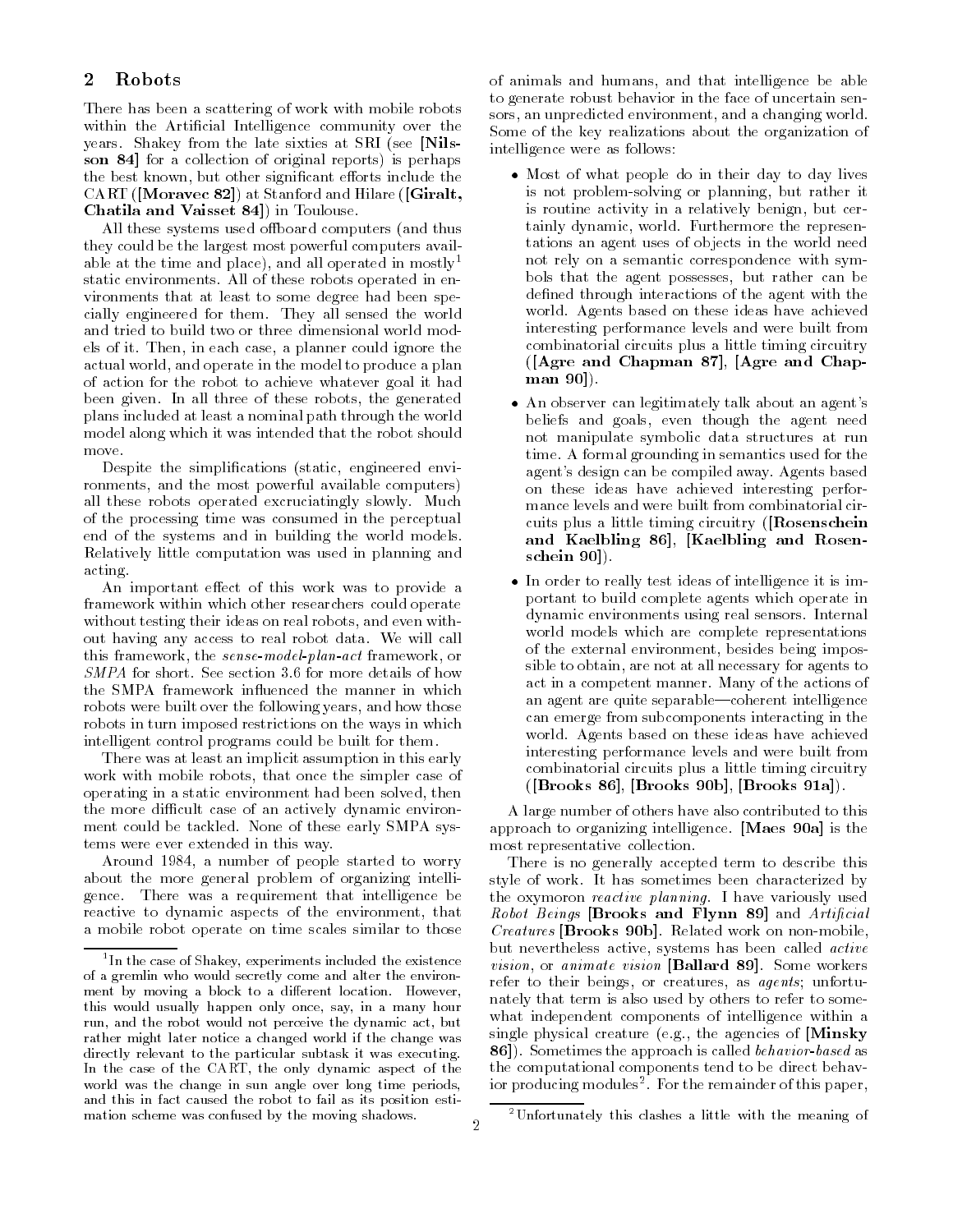we will simply call the entities of discussion `robots' or `behavior-based robots'.

There are a number of key aspects characterizing this style of work.

- [Situatedness] The robots are situated in the world—they do not deal with abstract descriptions, but with the here and now of the world directly in fluencing the behavior of the system.
- . **Extractations** have robots have bodies which on perience the world directly-their actions are part of a dynamic with the world and have immediate feedback on their own sensations.
- are to [Intelligence] They are observed to be intelligent—but the source of intelligence is not limited to just the computational engine. It also comes from the situation in the world, the signal transformations within the sensors, and the physical coupling of the robot with the world.
- [Emergence] The intelligence of the system emerges from the system's interactions with the world and from sometimes indirect interactions between its components-it is sometimes hard to point to one event or place within the system and say that is why some external action was manifested.

Recently there has been a trend to try to integrate traditional symbolic reasoning, on top of a purely reactive system, both with real robots (e.g., [Arkin 90], [Mitchell 90],) and in simulation (e.g, [Firby 89]). The idea is that the reactive system handles the realtime issues of being embedded in the world, while the deliberative system does the 'hard' stuff traditionally imagined to be handled by an Artificial Intelligence system. I think that these approaches are suffering from the well known 'horizon effect'—they have bought a little better performance in their overall system with the reactive component, but they have simply pushed the limitations of the reasoning system a bit further into the future. I will not be concerned with such systems for the remainder of this paper.

Before examining this work in greater detail, we will turn to the reasons why traditional Artificial Intelligence adopted such a different approach.

#### **Computers** 3

In evolution there is a theory [Gould and Eldredge 77] of punctuated equilibria, where most of the time there is little change within a species, but at intervals a subpopulation branches off with a short burst of greatly accelerated changes. Likewise, I believe that in Artificial Intelligence research over the last forty or so years, there have been long periods of incremental work within established guidelines, and occasionally a shift in orientation and assumptions causing a new subfield to branch off. The older work usually continues, sometimes remaining strong, and sometimes dying off gradually. This description of the field also fits more general models of science, such as [Kuhn 70].

The point of this section is that all those steadystate bodies of work rely, sometimes implicitly, on certain philosophical and technological assumptions. The founders of the bodies of work are quite aware of these assumptions, but over time as new people come into the fields, these assumptions get lost, forgotten, or buried,

In this section I am particularly concerned with how the architecture of our computers influences our choice of problems on which to work, our models of thought, and our algorithms, and how the problems on which we work, our models of thought, and our algorithm choice puts pressure on the development of architectures of our computers.

Biological systems run on massively parallel, low speed computation, within an essentially fixed topology network with bounded depth. Almost all Artificial Intelligence research, and indeed almost all modern computation, runs on essentially Von Neumann architectures, with a large, inactive memory which can respond at very high speed over an extremely narrow channel, to a very high speed central processing unit which contains very little state. When connections to sensors and actuators are also considered, the gap between biological systems and our articial systems widens.

Besides putting architectural constraints on our programs, even our mathematical tools are strongly in
uenced by our computational architectures. Most algorithmic analysis is based on the RAM model of computation (essentially a Von Neumann model, shown to be polynomially equivalent to a Turing machine, e.g., [Hartmanis 71]). Only in recent years have more general models gained prominence, but they have been in the direction of oracles, and other improbable devices for our robot beings.

Are we doomed to work forever within the current architectural constraints?

Over the past few centuries computation technology has progressed from making marks on various surfaces (chiselling, writing, etc.), through a long evolutionary chain of purely mechanical systems, then electromechanical relay based systems, through vacuum tube based devices, followed by an evolutionary chain of silicon-based devices to the current state of the art.

It would be the height of arrogance and foolishness to assume that we are now using the ultimate technology for computation, namely silicon based integrated circuits, just as it would have been foolish (at least in retrospect) to assume in the 16th century that Napier's Bones were the ultimate computing technology [Williams 83]. Indeed the end of the exponential increase in computation speed for uni-processors is in sight, forcing somewhat the large amount of research into parallel approaches to more computation for the dollar, and per second. But there are other more radical possibilities for changes in computation infrastructure3 . These include computation based

behavior as used by ethologists as an observed interaction with the world, rather than as something explicitly generated.

<sup>3</sup>Equally radical changes have occurred in the past, but admittedly they happened well before the current high levels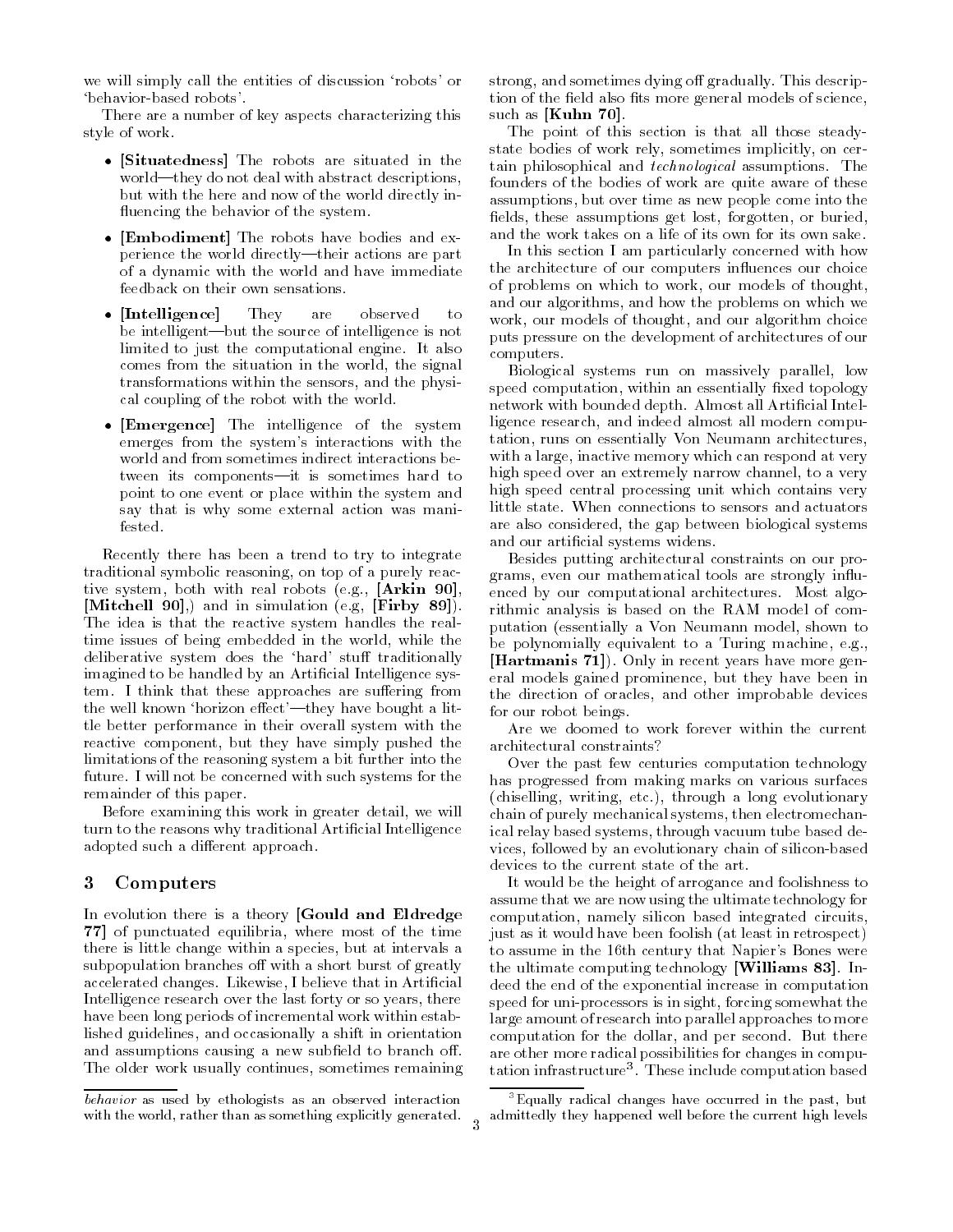on optical switching ([Gibbs 85], [Brady 90]), protein folding, gene expression, non-organic atomic switching.

#### 3.1 Prehistory

During the early 1940's even while the second world war was being waged, and the first electronic computers were being built for cryptanalysis and trajectory calculations, the idea of using computers to carry out intelligent activities was already on people's minds.

Alan Turing, already famous for his work on computability [Turing 37] had discussions with Donald Michie, as early as 1943, and others less known to the modern Articial Intelligence world as early as 1941, about using a computer to play chess. He and others developed the idea of minimaxing a tree of moves, and of static evaluation, and carried out elaborate hand simulations against human opponents. Later (during the period from 1945 to 1950 at least) he and Claude Shan non communicated about these ideas". Although there was already an established field of mathematics concerning a theory of games, pioneered by Von Neumann [Von Neumann and Morgenstern 44], chess had such a large space of legal positions, that even though everything about it is deterministic, the theories were not particularly applicable. Only heuristic and operational programs seemed plausible means of attack.

In a paper titled Intelligent Machinery, written in 19485 , but not published until long after his death [Turing 70], Turing outlined a more general view of making computers intelligent. In this rather short insightful paper he foresaw many modern developments and techniques. He argued (somewhat whimsically, to the annoyance of his employers [Hodges 83]) for at least some fields of intelligence, and his particular example is the learning of languages, that the machine would have to be embodied, and claimed success "seems however to depend rather too much on sense organs and locomotion to be feasible".

Turing argued that it must be possible to build a thinking machine since it was possible to build imitations of "any small part of a man". He made the distinction between producing accurate electrical models of nerves, and replacing them computationally with the available technology of vacuum tube circuits (this follows directly from his earlier paper [Turing 37]), and the assumption that the nervous system can be modeled as a computational system. For other parts of the body he suggests that \television cameras, microphones, loudspeakers", etc., could be used to model the rest of the system. "This would be a tremendous undertaking of course." Even so, Turing notes that the so constructed machine

\would still have no contact with food, sex, sport and many other things of interest to the human being". Turing concludes that the best domains in which to explore the mechanization of thought are various games, and cryptanalysis, \in that they require little contact with the outside world fl

Turing thus carefully considered the question of embodiment, and for technical reasons chose to pursue aspects of intelligence which could be viewed, at least in his opinion, as purely symbolic. Minimax search, aug mented with the idea of pursuing chains of capture to quiescence, and clever static evaluation functions (the Turochamp system of David Champernowne and Alan Turing7 , [Shannon 50]) soon became the dominant approach to the problem. [Newell, Shaw and Simon 58] compared all four known implemented chess playing programs of 1958 (with a total combined experience of six games played), including Turochamp, and they all followed this approach.

The basic approach of minimax with a good static evaluation function has not changed to this day. Programs of this ilk compete well with International Grand Masters. The best of them, *Deep Thought* [Hsu, Anantharaman, Campbell and Nowatzyk 90], uses special purpose chips for massive search capabilities, along with a skillful evaluation scheme and selective deepening to direct that search better than in previous programs.

Although Turing had conceived of using chess as a vehicle for studying human thought processes, this notion has largely gotten lost along the way (there are of course exceptions, e.g., [Wilkins 79] describes a system which substitutes chess knowledge for search in the middle game—usually there are very few static evaluations, and tree search is mainly to confirm or deny the existence of a mate). Instead the driving force has always been performance, and the most successful program of the day has usually relied on technological advances. Brute force tree search has been the dominant method, itself dominated by the amount of bruteness available. This in turn has been a product of clever harnessing of the latest technology available. Over the years, the current `champion' program has capitalized on the available hardware. MacHack-6 [Greenblatt, Eastlake and Crocker 67] made use of the largest available fast memory (256K 36 bits words—about a megabyte or so, or \$45 by today's standards) and a new comprehensive architecture (the PDP-6) largely influenced by Minsky and McCarthy's requirements for Lisp and symbolic programming. Chess 4.0 and its descendants [Slate and Atkin 84] relied on the running on the world's faster available computer. Belle [Condon and Thompson 84] used a smaller central computer, but had a custom move generator, built from LSI circuits. Deep Thought, mentioned above as the most recent champion, relies on custom VLSI cir-

of installed base of silicon-based computers.

<sup>4</sup>Norbert Wiener also outlines the idea of minimax in the final note of the original edition of [Wiener 48]. However he restricts the idea to a depth of two or three plays—one assumes for practical reasons, as he does express the general notion for <sup>n</sup> plays. See Section 3.3 for more details on the ways in which cybernetic models of thought were restricted by the computational models at hand.

 $5$ Different sources cite 1947 and 1948 as the time of writing.

<sup>6</sup> Interestingly, Turing did not completely abstract even a chess playing machine away from embodiment, commenting that "its only organs need be 'eyes' capable of distinguishing the various positions on a specially made board, and means for announcing its own moves".

<sup>&</sup>lt;sup>7</sup>See *Personal Computing* January 1980, pages 80-81, for a description of this hand simulation of a chess machine.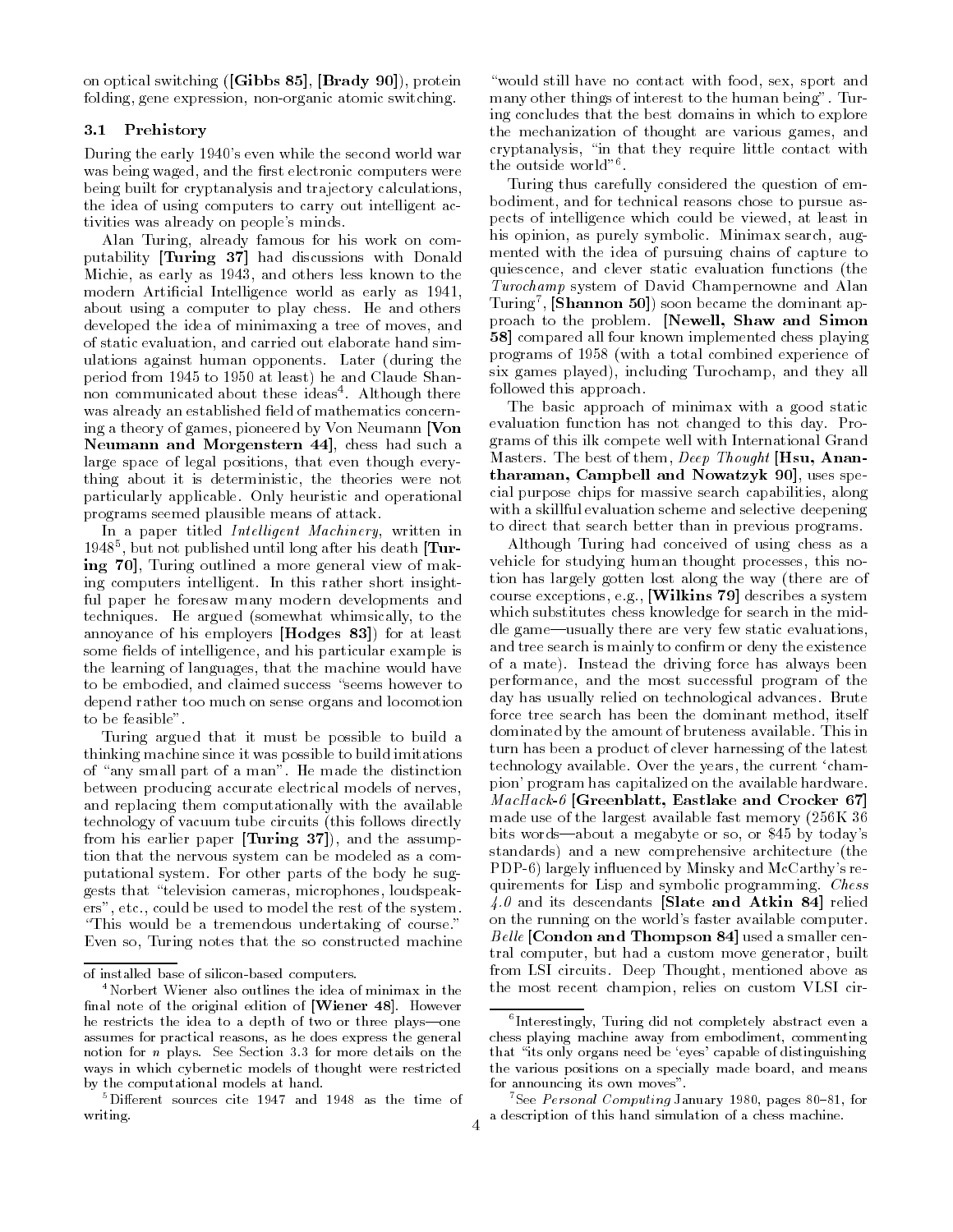cuits to handle its move generation and tree search. It is clear that the success and progress in chess playing programs has been driven by technology enabling large tree searches. Few would argue that today's chess programs/hardware systems are very good models for general human thought processes.

There were some misgivings along the way, however. In an early paper [Selfridge 56] argues that better static evaluation is the key to playing chess, so that lookahead can be limited to a single move except in situations close to mate (and one assumes he would include situations where there is capture, and perhaps exchanges, involved). But, he claims that humans come to chess with a signicant advantage over computers (the thrust of the paper is on learning, and in this instance on learning to play chess) as they have concepts such as 'value', `double threat', the `centre' etc., already formed. Chess to Selfridge is not a disembodied exercise, but one where successful play is built upon a richness of experience in other, perhaps simpler, situations.

There is an interesting counterpoint to the history of computer chess; the game of Go. The search tree for Go is much much larger than for chess, and a good static evaluation function is much harder to define. Go has never worked out well as a vehicle for research in computer game playing—any reasonable crack at it is much more likely to require techniques much closer to those of human thought—mere computer technology advances are not going to bring the minimax approach close to success in this domain (see [Campbell 83] for a brief overview).

Before leaving Turing entirely there is one other rather significant contribution he made to the field which in a sense he predated. In [Turing 50] poses the question "Can machines think?". To tease out an acceptable meaning for this question he presented what has come to be known as the Turing test, where a person com municates in English over a teletype with either another person or a computer. The goal is to guess whether it is a person or a computer at the other end. Over time this test has come to be an informal goal of Artificial Intelligence". Notice that it is a totally disembodied view  $\qquad$  , of intelligence, although it is somewhat situated in that the machine has to respond in a timely fashion to its interrogator. Turing suggests that the machine should try to simulate a person by taking extra time and making mistakes with arithmetic problems. This is the version of the Turing test that is bandied around by current day Artincial intemgence researchers<sup>.</sup> . -

Turing advances a number of strawman arguments against the case that a digital computer might one day be able to pass this test, but he does not consider the need that the machine be fully embodied. In principle, of course, he is right. But how a machine might be then programmed is a question. Turing provides an argument that programming the machine by hand would be impractical, so he suggests having it learn. At this point he brings up the need to embody the machine in some way. He rejects giving it limbs, but suspects that eyes would be good, although not entirely necessary. At the end of the paper he proposes two possible paths towards his goal of a "thinking" machine. The unembodied path is to concentrate on programming intellectual activities like chess, while the embodied approach is to equip a digital computer "with the best sense organs that money can buy, and then teach it to understand and speak English". Articial Intelligence followed the former path, and has an out ignored the latter approached.

### 3.2 Establishment

The establishment of Artificial Intelligence as a discipline that is clearly the foundation of today's discipline by that name occurred during the period from the famous `Dartmouth Conference' of 1956 through the publication of the book "Computers and Thought" in 1963 ([Feigenbaum and Feldman 63]).

Named and mostly organized by John McCarthy as "The Dartmouth Summer Research Project on Artificial Intelligence" the six-week long workshop brought together those who would establish and lead the major Articial Intelligence research centers in North America for the next twenty years. McCarthy jointly established the MIT Articial Intelligence Laboratory with Marvin Minsky, and then went on to found the Stanford Artificial Intelligence Laboratory. Allen Newell and Herbert Simon shaped and lead the group that turned into the Computer Science department at Carnegie-Mellon Uni versity. Even today a large portion of the researchers in Articial Intelligence in North America had one of these four people on their doctoral committee, or were advised by someone who did. The ideas expressed at the Dartmouth meeting have thus had a signal impact upon the field first named there.

As can be seen from interviews of the participants published in [McCorduck 79] there is still some disagreement over the intellectual property that was brought to the conference and its relative signicance. The key outcome was the acceptance and rise of search as the pre-eminent tool of Articial Intelligence. There was a general acceptance of the use of search to solve problems, and with this there was an essential abandon ment of any notion of situatedness.

Minsky's earlier work had been involved with neural modeling. His Ph.D. thesis at Princeton was concerned with a model for the brain [Minsky 54]. Later, while at Harvard he was strongly influenced by McCulloch and Pitts (see [McCulloch and Pitts 43]), but by the time of the Dartmouth meeting he had become more involved with symbolic search-based systems. In his collection [Minsky 68] of versions of his students' Ph.D. theses, all were concerned to some degree with defining and controlling an appropriate search space.

<sup>8</sup>Turing expresses his own belief that it will be possible for a machine with 10<sup>9</sup> bits of store to pass a five minute version of the test with 70% probability by about the year 2000.

<sup>9</sup> In fact there is a yearly competition with a \$100; 000 prize for a machine that can pass this version of the Turing test.

<sup>&</sup>lt;sup>10</sup>An excerpt from Turing's paper is reprinted in [Hofstadter and Dennett 81]. They leave out the whole section on learning and embodiment.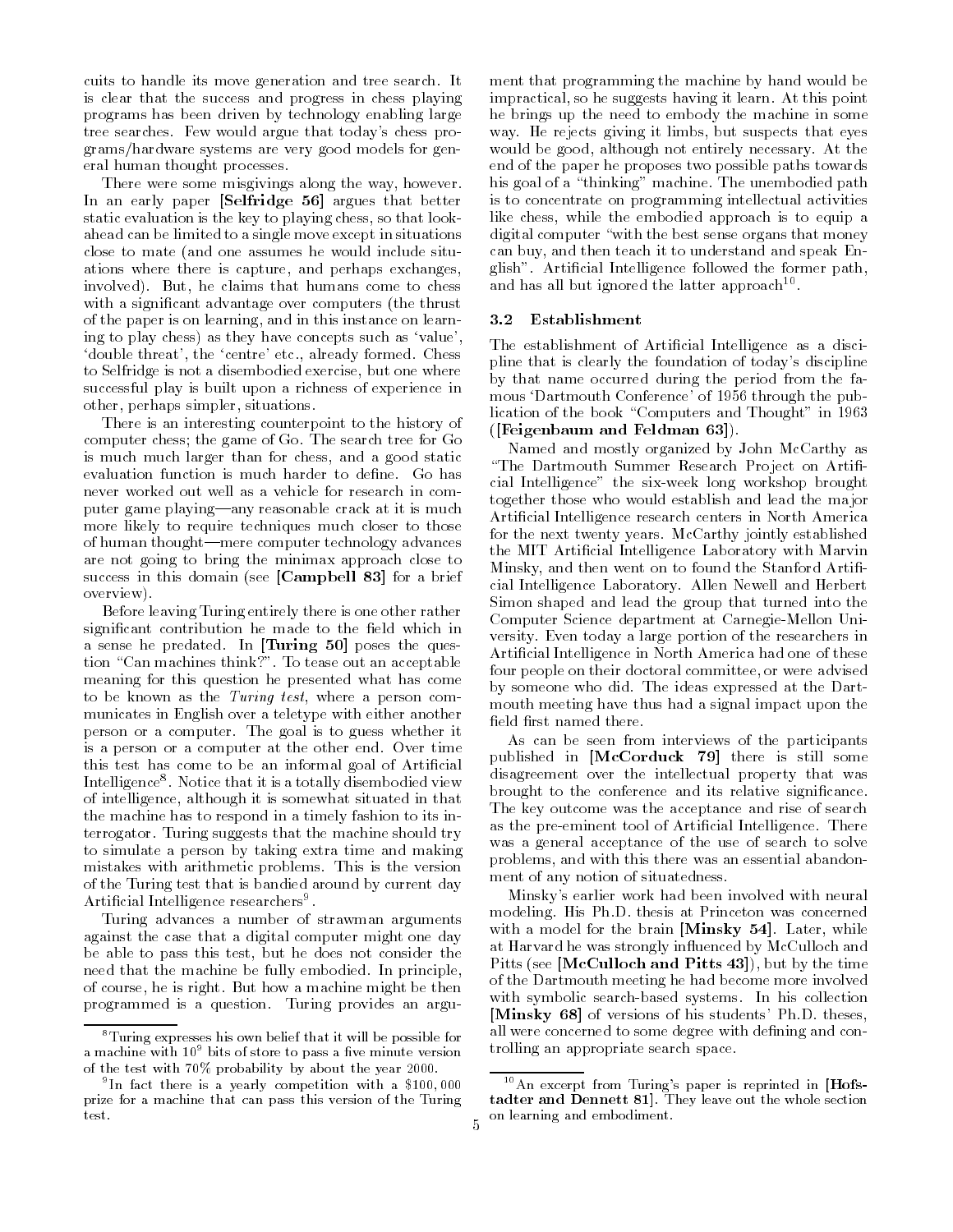Simon and Newell presented their recent work on the Logic Theorist [Newell, Shaw and Simon 57], a program that proved logic theorems by searching a tree of subgoals. The program made extensive use of heuristics to prune its search space. With this success, the idea of heuristic search soon became dominant within the still tiny Articial Intelligence community.

 $\operatorname{McCarthy}$  was not so affected by the conference that he had organized, and continues to this day to concentrate on epistemological issues rather than performance programs. However he was soon to invent the Lisp programming language [McCarthy 1960] which became the standard model of computation for Artificial Intelligence. It had great in
uence on the models of thought that were popular however, as it made certain things such as search, and representations based on individuals, much easier to program.

At the time, most programs were written in assembly language. It was a tedious job to write search procedures, especially recursive procedures in the machine languages of the day, although some people such as [Samuel 59] (another Dartmouth participant) were spectacularly successful. Newell and Simon owed much of their success in developing the Logic Theorist and their later General Problem Solver [Newell, Shaw and Simon 59], to their use of an interpreted language (IPL- $V$ —see [Newell, Shaw and Simon 61]) which supported complex list structures and recursion. Many of their student's projects reported in [Feigenbaum and Feldman 63] also used this language.

McCarthy's Lisp was much cleaner and simpler. It made processing lists of information and recursive tree searches trivial to program-often a dozen lines of code could replace many hundreds of lines of assembler code. Search procedures now became even easier and more convenient to include in Articial Intelligence programs. Lisp also had an influence on the classes of representational systems used, as is described in section 3.5.

In [Minsky 61], Artificial Intelligence was broken into five key topics: search, pattern recognition, learning, planning and induction. The second through fourth of these were characterized as ways of controlling search (respectively by better selection of tree expansion operators, by directing search through previous experience, and by replacing a given search with a smaller and more appropriate exploration). Again, most of the serious work in Articial Intelligence according to this breakdown was concerned with search.

Eventually, after much experimentation [Michie and Ross 70], search methods became well understood, formalized, and analyzed [Knuth and Moore 75], and became celebrated as the primary method of Artificial Intelligence [Nilsson 71].

At the end of the era of establishment, in 1963, Minsky generated an exhaustive annotated bibliography  $([{\bf Minsky\ 63}])$  of literature "directly concerned with construction of articial problem-solving systems"11. It contains 925 citations, 890 of which are to scientific papers and books, and 35 of which are to collections of such papers. There are two main points of interest here. First, although the title of the bibliography, "A Selected Descriptor-Indexed Bibliography to the Literature on Articial Intelligence", refers to Articial Intelligence, in his introduction he refers to the area of concern as "artificial problem-solving systems". Second, and somewhat paradoxically, the scope of the bibliography is much broader than one would expect from an Articial Intelligence bibliography today. It includes many items on cybernetics, neuroscience, bionics, information and com munication theory, and first generation connectionism.

These two contrasting aspects of the bibliography highlight a trend in Artificial Intelligence that continued for the next 25 years. Out of a soup of ideas on how to build intelligent machines the disembodied and non-situated approach of problem-solving search systems emerged as dominant, at least within the community that referred to its own work as Articial Intelligence.

With hindsight we can step back and look at what happened. Originally search was introduced as a mechanism for solving problems that arguably humans used some search in solving. Chess and logic theorem proving are two examples we have already discussed. In these domains one does not expect instantaneous responses from humans doing the same tasks. They are not tasks that are situated in the world.

One can debate whether even in these tasks it is wise to rely so heavily on search, as bigger problems will have exponentially bad effects on search time—in fact [Newell, Shaw and Simon 58] argue just this, but produced a markedly slower chess program because of the complexity of static evaluation and search control. Some, such as [Samuel 59] with his checker's playing program, did worry about keeping things on a hu man timescale. [Slagle 63] in his symbolic integration program, was worried about being economically competitive with humans, but as he points out in the last two paragraphs of his paper, the explosive increase in price/performance ratio for computing was able to keep his programs ahead. In general, performance increases in computers were able to feed researchers with a steadily larger search space, enabling them to feel that they were making progress as the years went by. For any given technology level, a long-term freeze would soon show that programs relying on search had very serious problems, especially if there was any desire to situate them in a dynamic world.

In the last paragraph of [Minsky 61] he does bring up the possibility of a situated agent, acting as a \thinking aid" to a person. But again he relies on a performance increase in standard computing methods (this time through the introduction of time sharing) to supply the necessary time relevant computations.

In the early days of the formal discipline of Artificial Intelligence, search was adopted as a basic technology. It was easy to program on digital computers. It lead to reasoning systems which are not easy to shoe-horn into situated agents.

<sup>&</sup>lt;sup>11</sup>It also acted as the combined bibliography for the papers in [Feigenbaum and Feldman 63].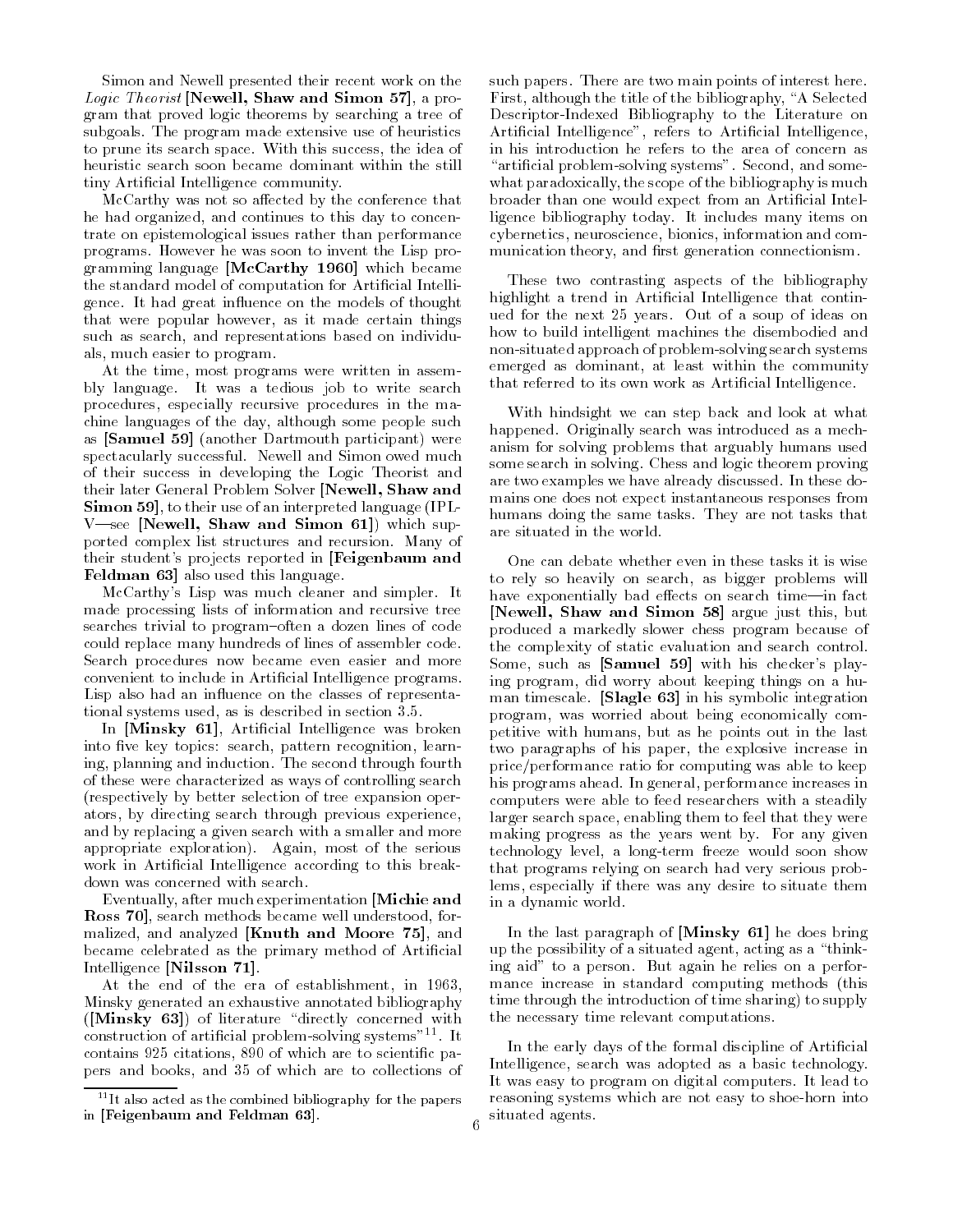#### 3.3 Cybernetics

There was, especially in the forties and fifties, another discipline which could be viewed as having the same goals as we have identified for Artificial Intelligence—the construction of useful intelligent systems and the understanding of human intelligence. This work, known as  $Cybernetics$ , had a fundamentally different flavor from the today's traditional Articial Intelligence.

Cybernetics co-evolved with control theory and statistical information theory-e.g., see [Wiener 48, 61]. It is the study of the mathematics of machines, not in terms of the functional components of a machine and how they are connected, and not in terms of what an individual machine can do here and now, and but rather in terms of all the possible behaviors that an individual machine can produce. There was a strong emphasis on characterizing a machine in terms of its inputs and outputs, and treating it as a black box as far as its internal workings were unobservable. The tools of analysis were often differential or integral equations, and these tools inherently limited cybernetics to situations where the boundary conditions were not changing rapidly. In contrast, they often do so in a system situated in a dynamically changing world—that complexity needs to go somewhere; either into discontinuous models or changed boundary conditions.

Cybernetics arose in the context of regulation of machinery and electronic circuits—it is often characterized by the subtitle of Wiener's book as the study of "control and communication in the animal and the machine". The model of computation at the time of its original development was analog. The inputs to and outputs from the machine to be analyzed were usually thought of as almost everywhere continuous functions with reasonable derivatives, and the mechanisms for automated analysis and modeling were usually things that today would be characterized as analog components. As such there was no notion of symbolic search—any search was couched in terms of minimization of a function. There was also much less of a notion of representation as an abstract manipulable entity than was found in the Artificial Intelligence approaches.

Much of the work in Cybernetics really was aimed at understanding animals and intelligence. Animals were modeled as machines, and from those models, it was hoped to glean how the animals changed their behavior through learning, and how that lead to better adaptation to the environment for the whole organism. It was recognized rather early (e.g., [Ashby 52] for an explicit statement) that an organism and its environment must be modeled together in order to understand the behavior produced by the organism—this is clearly an expression of situatedness. The tools of feedback analysis were used ([Ashby 56]) to concentrate on such issues as stability of the system as the environment was perturbed, and in particular a system's homeostasis or ability to keep certain parameters within prescribed ranges, no matter what the uncontrolled variations within the environment.

With regards to embodiment there were some experiments along these lines. Many cybernetic models of organisms were rather abstract demonstrations of home-[Walter 50, 51, 53]<sup>12</sup> describes robots built on cybernetic principles which demonstrated goal-seeking behavior, homeostasis, and learning abilities.

The complexity and abilities of Walter's physically embodied machines rank with the purely imaginary ones in the first half dozen chapters of  $\left[Braitenberg 84\right]$ three decades later.

The limiting factors in these experiments were twofold; (1) the technology of building small self contained robots when the computational elements were miniature (a relative term) vacuum tubes, and (2) the lack of mechanisms for abstractly describing behavior at a level below the complete behavior, so that an imple mentation could reflect those simpler components. Thus in the first instance the models of thought were limited by technological barriers to implementing those models, and in the second instance, the lack of certain critical components of a model (organization into submodules) restricted the ability to build better technological imple mentations.

Let us return to Wiener and analyze the ways in which the mechanisms of cybernetics, and the mechanisms of computation were intimately interrelated in deep and self limiting ways.

Wiener was certainly aware of digital machines<sup>13</sup> even in his earlier edition of [Wiener 48]. He compared them to analog machines such as the Bush differential analyzer, and declares that the digital (or numerical, as he called them) machines are superior for accurate numerical calculations. But in some deep sense Wiener did not see the flexibility of these machines. In an added chapter in [Wiener 61] he discussed the problem of building a self reproducing machine, and in the Cybernetic tradition, reduced the problem to modeling the input/output characteristics of a black box, in particular a non-linear transducer. He related methods for approximating observations of this function with a linear combination of basis non-linear transducers, and then showed that the whole problem could be done by summing and multiplying potentials and averaging over time. Rather than turn to a digital computer to do this he stated that there were some interesting possibilities for multiplication devices using piezo-electric effects. We see then the intimate tying together between models of computation,

 $12$ Much of the book [Walter 53] is concerned with early work on electroencephalography and hopes for its role in re vealing the workings of the brain-forty years later these hopes do not seem to have been born out.

 $\lceil$  In the introduction to [Wiener 48] he talks about embodying such machines with photoelectric cells, thermometers, strain gauges and motors in the service of mechanical labor. But, in the text of the book he does not make such a connection with models of organisms. Rather he notes that they are intended for many successive runs, with the memory being cleared out between runs and states that "the brain, under normal circumstances, is not the complete analogue of the computing machine but rather the analogue of a single run on such a machine". His models of digital computation and models of thought are too dis-similar to make the connection that we would today.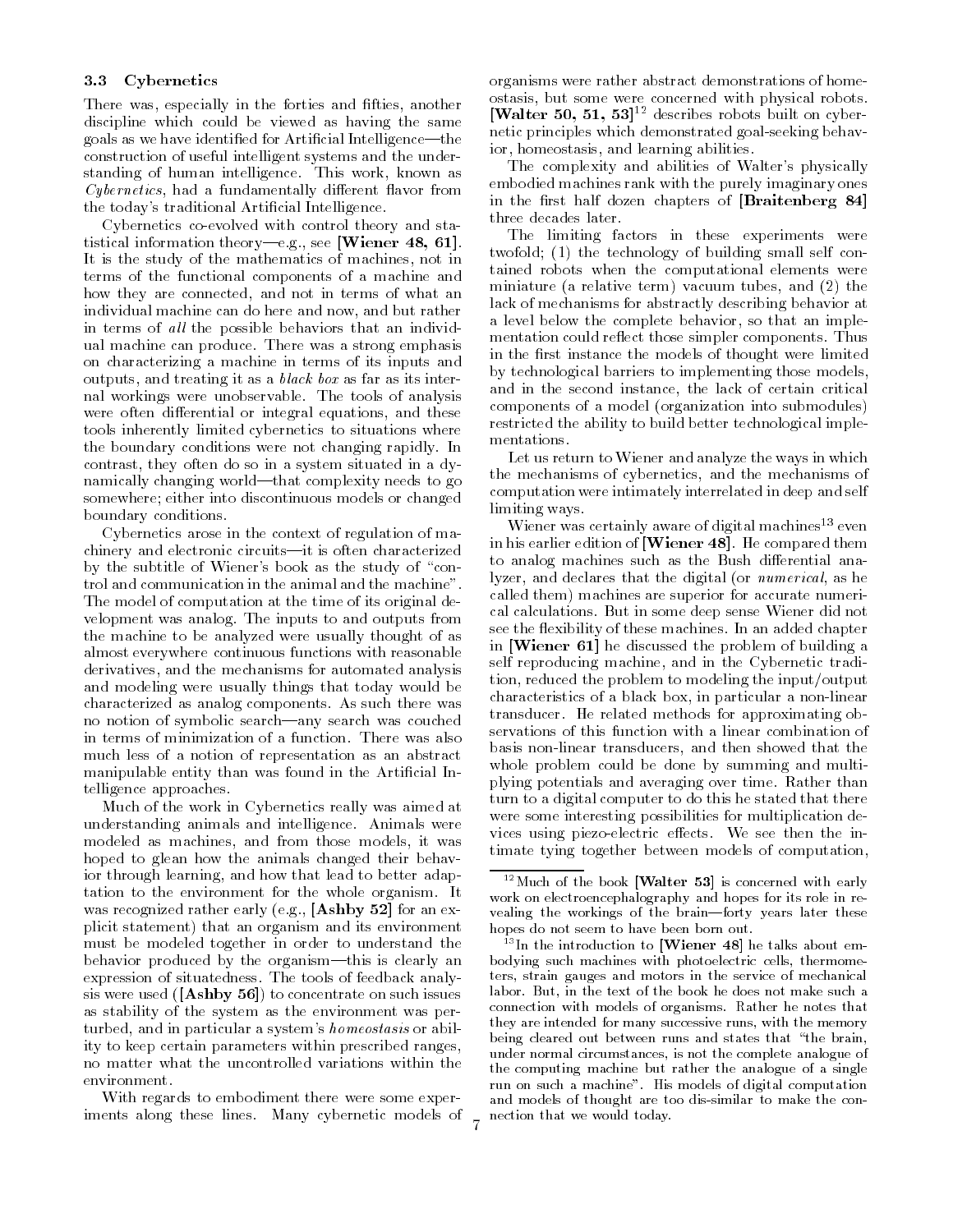i.e., analog computation, and models of the essentials of self-reproduction. It is impossible to tease apart cause and effect from this vantage point. The critical point is the way in which the mathematical proposal is tied to a technological implementation as a certication of the validity of the approach the validity of  $\mu$ 

By the mid sixties it was clear that the study of intelligence, even a study arising from the principles of cybernetics, if it was to succeed needed to be more broadbased in its levels of abstraction and tools of analysis. A good example is  $[Arbib 64]^{15}$ . Even so, he still harbors hope that cybernetic methods may turn out to give an understanding of the "overall coordinating and integrating principles" which interrelate the component subsystems of the human nervous system.

#### 3.4 Abstraction

The years immediately following the Dartmouth conference shaped the field of Artificial Intelligence in a way which has not significantly changed. The next few years, in the main, amplied the abstraction away from situatedness, or connectedness to the world<sup>16</sup>. There were a number of demonstrations along the way which seemed to legitimize this abstraction. In this section I review some of those events, and argue that there were funda mental flaws in the conclusions generally drawn.

At MIT [Roberts 63] demonstrated a vision program that could match pre-stored models to visual images of blocks and wedges. This program was the forerunner of all modern vision programs, and it was many years before its performance could be matched by others. It took a grey level image of the world, and extracted a cartoonlike line drawing. It was this line drawing that was then fitted, via an inverse perspective transform to the prestored models. To those who saw its results this looked like a straightforward and natural way to process images and to build models (based on the prestored library) of the objective reality in front of the camera.

The unfortunate truth however, is that it is extraordinarily difficult to extract reliable line drawings in any sort of realistic cases of images. In Roberts' case the lighting was carefully controlled, the blocks were well painted, and the background was chosen with care. The images of his blocks produced rather complete line draw-

ings with very little clutter where there should, by hu man observer standards, be no line elements. Today, after almost thirty years of research on bottom-up, topdown, and middle-out line finders, there is still no line finder that gets such clean results on a single natural image. Real world images are not at all the clean things that our personal introspection tells us they are. It is hard to appreciate this without working on an image yourself<sup>17</sup>

The fallout of Roberts' program working on a very controlled set of images was that people thought that the line detection problem was doable and solved. E.g., [Evans 68] cites Roberts in his discussion of how input could obtained for his analogy program which compared sets of line drawings of 2-D geometric figures.

During the late sixties and early seventies the Shakey project [Nilsson 84] at SRI reaffirmed the premises of abstract Articial Intelligence. Shakey, mentioned in section 2, was a mobile robot that inhabited a set of specially prepared rooms. It navigated from room to room, trying to satisfy a goal given to it on a teletype. It would, depending on the goal and circumstances, navigate around obstacles consisting of large painted blocks and wedges, push them out of the way, or push them to some desired location.

Shakey had an onboard black and white television camera as its primary sensor. An offboard computer analyzed the images, and merged descriptions of what was seen into an existing first order predicate calculus model of the world. A planning program, STRIPS, operated on those symbolic descriptions of the world to generate a sequence of actions for Shakey. These plans were translated through a series of refinements into calls to atomic actions in fairly tight feedback loops with atomic sensing operations using Shakey's other sensors such as a bump bar and odometry.

Shakey was considered a great success at the time, demonstrating an integrated system involving mobility, perception, representation, planning, execution, and error recovery.

Shakey's success thus reaffirmed the idea of relying completely on internal models of an external objective reality. That is precisely the methodology it followed, and it appeared successful. However, it only worked because of very careful engineering of the environment. Twenty years later, no mobile robot has been demonstrated matching all aspects of Shakey's performance in a more general environment, such as an office environment.

The rooms in which Shakey operated were bare except for the large colored blocks and wedges. This made the class of objects that had to be represented very simple. The walls were of a uniform color, and carefully lighted, with dark rubber baseboards, making clear boundaries with the lighter colored floor. This meant that very simple and robust vision of trihedral corners between two walls and the floor, could be used for relocalizing the robot in order to correct for drift in the robot's odometric measurements. The blocks and wedges were painted different colors on different planar surfaces. This ensured

<sup>14</sup>With hindsight, an even wilder speculation is presented at the end of the later edition. Wiener suggests that the capital substances of genes and viruses may self reproduce through such a spectral analysis of infra-red emissions from the model molecules that then induce self organization into the undifferentiated magma of amino and nucleic acids available to form the new biological material.

<sup>15</sup>Arbib includes an elegant warning against being too committed to models, even mathematical models, which may turn out to be wrong. His statement that the "mere use of formulas gives no magical powers to a theory" is just as timely today as it was then.

<sup>16</sup>One exception was a computer controlled hand built at MIT, [Ernst 61], and connected to the TX-0 computer. The hand was very much situated and embodied, and relied heavily on the external world as a model, rather than using internal representations. This piece of work seems to have gotten lost, for reasons that are not clear to me.

<sup>&</sup>lt;sup>17</sup>Try it! You'll be amazed at how bad it is.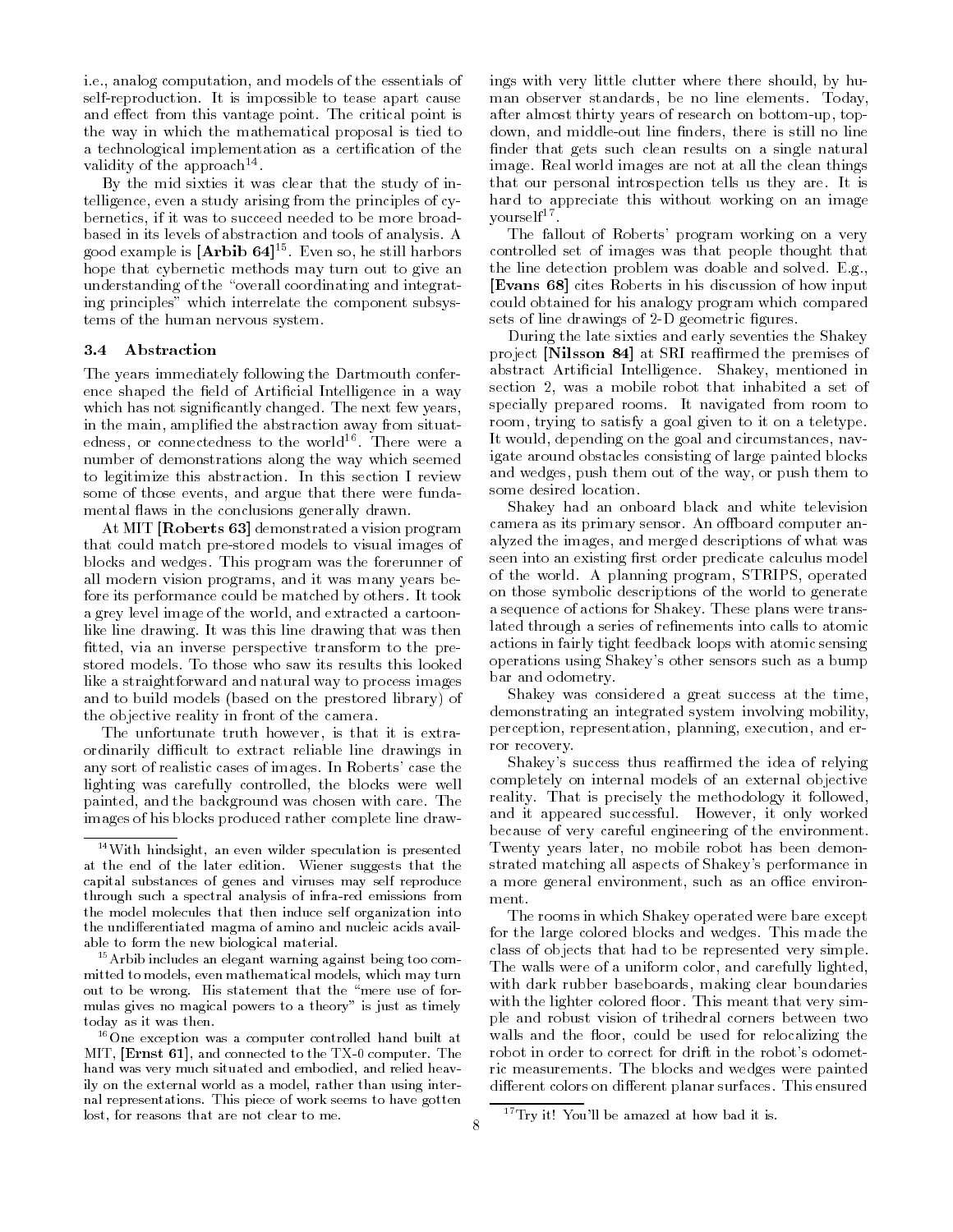that it was relatively easy, especially in the good lighting provided, to find edges in the images separating the surfaces, and thus making it easy to identify the shape of the polyhedron. Blocks and wedges were relatively rare in the environment, eliminating problems due to partial obscurations. The objective reality of the environment was thus quite simple, and the mapping to an internal model of that reality was also quite plausible.

Around the same time at MIT a major demonstration was mounted of a robot which could view a scene consisting of stacked blocks, then build a copy of the scene using a robot arm (see [Winston  $72$ ]—the program was known as the copy-demo). The programs to do this were very specic to the blocks world, and would not have worked in the presence of simple curved objects, rough texture on the blocks, or without carefully controlled lighting. Nevertheless it reinforced the idea that a complete three dimensional description of the world could be extracted from a visual image. It legitimized the work of others, such as [Winograd 72], whose programs worked in a make-believe world of blocks—if one program could be built which understood such a world completely and could also manipulate that world, then it was assumed that programs which assumed that abstraction could in fact be connected to the real world without great difficulty. The problem remained of slowness of the programs due to the large search spaces, but as before, faster computers were always just around the corner.

The key problem that I see with all this work (apart from the use of search) is that it relied on the assumption that a complete world model could be built internally and then manipulated. The examples from Roberts, through Shakey and the copy-demo all relied on very simple worlds, and controlled situations. The programs were able to largely ignore unpleasant issues like sensor uncertainty, and were never really stressed because of the carefully controlled perceptual conditions. No computer vision systems can produce world models of this delity for anything nearing the complexity of realistic world scenes-even object recognition is an active and difficult research area. There are two responses to this: (1) eventually computer vision will catch up and provide such world models—I don't believe this based on the biological evidence presented below, or (2) complete objective models of reality are unrealistic—and hence the methods of Artificial Intelligence that rely on such models are unrealistic.

With the rise in abstraction it is interesting to note that it was still quite technologically difficult to connect to the real world for most Artificial Intelligence researchers<sup>18</sup>. For instance, [Barrow and Salter 70] describe efforts at Edinburgh, a major Artificial Intelligence center, to connect sensing to action, and the results are extraordinarily primitive by today's standards—both MIT and SRI had major engineering efforts in support of their successful activities. [Moravec 81] relates a sad tale of frustration from the early seventies of efforts at the Stanford Articial Intelligence Laboratory to build a simple mobile robot with visual input.

Around the late sixties and early seventies there was a dramatic increase in the availability of computer processing power available to researchers at reasonably well equipped laboratories. Not only was there a large increase in processing speed and physical memory, but time sharing systems became well established. An individual researcher was now able to work continuously and conveniently on a disembodied program designed to exhibit intelligence. However, connections to the real world were not only difficult and overly expensive, but the physical constraints of using them made develop ment of the `intelligent' parts of the system slower by at least an order of magnitude, and probably two orders, as compared to the new found power of timesharing. The computers clearly had a potential to influence the models of thought used—and certainly that hypothesis is not contradicted by the sort of micro-world work that actually went on.

#### 3.5 Knowledge

By this point in the history of Artificial Intelligence, the trends, assumptions, and approaches had become well established. The last fteen years have seen the discipline thundering along on inertia more than anything else. Apart from a renewed flirtation with neural models (see section 3.8 below) there has been very little change in the underlying assumptions about the models of thought. This coincides with an era of very little technical innovation in our underlying models of computation.

For the remainder of section 3, I rather briefly review the progress made over the last fteen years, and show how it relates to the fundamental issues of situatedness and embodiment brought up earlier.

One problem with micro-worlds is that they are somewhat uninteresting. The blocks world was the most popular micro-world and there is very little that can be done in it other than make stacks of blocks. After a flurry of early work where particularly difficult 'problems' or 'puzzles' were discovered and then solved (e.g., [Sussman 75) it became more and more difficult to do something new within that domain.

There were three classes of responses to this impoverished problem space:

- Move to other domains with equally simple semantics, but with more interesting print names than  $block-a$  etc. It was usually not the intent of the researchers to do this, but many in fact did fall into this trap. [Winograd and Flores 86] expose and criticize a number of such dressings up in the chapter on \Understanding Language".
- Build a more completed semantics into the blocks world and work on the new problems which arise. A rather heroic example of this is [Fahlman 74] who included balance, multi-shaped blocks, friction, and the like. The problem with this approach

 $18$ It is still fairly difficult even today. There are very few turnkey systems available for purchase which connect sensors to reasonable computers, and reasonable computers to actuators. The situation does seem to be rapidly improving however—we may well be just about to step over a significant threshold.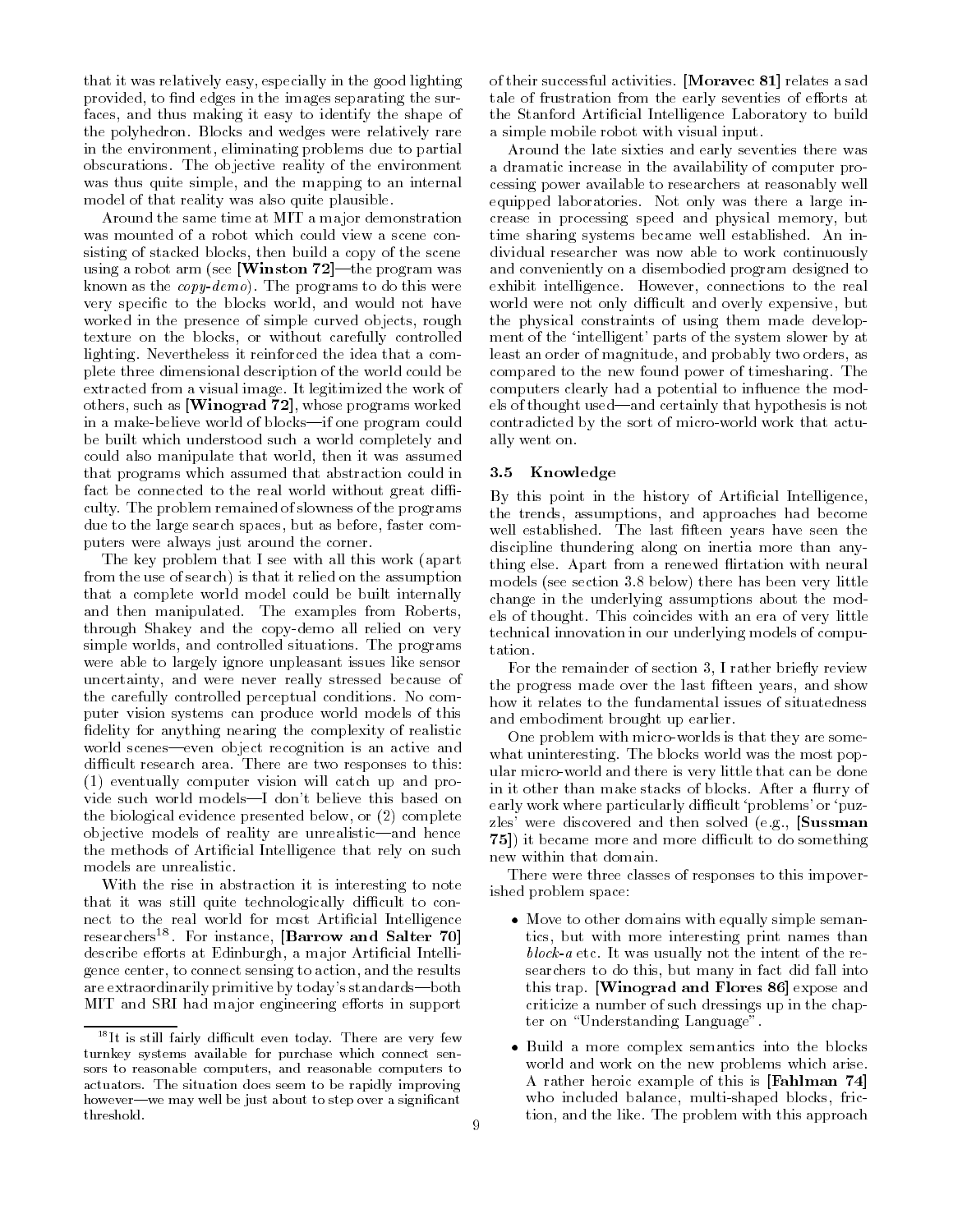is that the solutions to the `puzzles' become so domain specic that it is hard to see how they might generalize to other domains.

 Move to the wider world. In particular, represent knowledge about the everyday world, and then build problem solvers, learning systems, etc., that operate in this semantically richer world.

The last of these approaches has spawned possibly the largest recognizable subfield of Artificial Intelligence, known as Knowledge Representation. It has its own conferences. It has theoretical and practical camps. Yet, it is totally ungrounded. It concentrates much of its energies on anomalies within formal systems which are never used for any practical tasks.

[Brachman and Levesque 85] is a collection of papers in the area. The knowledge representation systems described receive their input either in symbolic form or as the output of natural language systems. The goal of the papers seems to be to represent `knowledge' about the world. However it is totally ungrounded. There is very little attempt to use the knowledge (save in the naive physics [Hayes 85], or qualitative physics [de Kleer and Brown 84 areas—but note that these areas too are ungrounded). There is an implicit assumption that someday the inputs and outputs will be connected to something which will make use of them (see [Brooks 91a] for an earlier criticism of this approach).

In the meantime the work proceeds with very little to steer it, and much of it concerns problems produced by rather simple-minded attempts at representing complex concepts. To take but one example, there have been many pages written on the problem of penguins being birds, even though they cannot fly. The reason that this is a problem is that the knowledge representation systems are built on top of a computational technology that makes convenient the use of very simple individuals (Lisp atoms) and placing links between them. As pointed out in [Brooks 90b], and much earlier in [Brooks 91a], such a simple approach does not work when the system is to be physically grounded through embodiment. It seems pointless to try to patch up a system which in the long run cannot possibly work. [Dreyfus  $81]^{19}$  provides a useful criticism of this style of work.

Perhaps the pinnacle of the knowledge-is-everything approach can be found in [Lenat and Feigenbaum 91] where they discuss the foundations of a 10-year project to encode knowledge having the scope of a simple encyclopedia. It is a totally unsituated, and totally disembodied approach. Everything the system is to know is through hand-entered units of 'knowledge', although there is some hope expressed that later it will be able to learn itself by reading. [Smith 91] provides a commentary on this approach, and points out how the early years of the project have been devoted to finding a more primitive level of knowledge than was previously envisioned for grounding the higher levels of knowledge. It is my opinion, and also Smith's, that there is a fundamental problem still and one can expect continued regress until the system has some form of embodiment.

#### 3.6 Robotics

Section 2 outlined the early history of mobile robots. There have been some interesting developments over the last ten years as attempts have been made to embody some theories from Articial Intelligence in mobile robots. In this section I briefly review some of the results.

In the early eighties the Defense Advanced Research Projects Agency (DARPA) in the US, sponsored a major thrust in building an Autonomous Land Vehicle. The initial task for the vehicle was to run along a paved road in daylight using vision as the primary perceptual sense. The first attempts at this problem (e.g.,  $[\textbf{Waxman},$ Le Moigne and Srinivasan 85]) followed the SMPA methodology. The idea was to build a three-dimensional world model of the road ahead, then plan a path along it, including steering and velocity control annotations. These approaches failed as it was not possible to recover accurate three-dimensional road models from the visual images. Even under fairly strong assumptions about the class of roads being followed the programs would produce ludicrously wrong results.

With the pressure of getting actual demonstrations of the vehicle running on roads, and of having all the processing onboard, radical changes had to made in the approaches taken. Two separate teams came up with similar approaches, [Turk, Morgenthaler, Gremban, and Marra 88] at Martin Marietta, the integrating contractor, and [Thorpe, Hebert, Kanade, and Shafer 88] at CMU, the main academic participant in the project, both producing vision-based navigation systems. Both systems operated in picture coordinates rather than world coordinates, and both successfully drove vehicles along the roads. Neither system generated three dimensional world models. Rather, both identied road regions in the images and servo-ed the ve hicle to stay on the road. The systems can be characterized as reactive, situated and embodied. [Horswill and Brooks 88] describe a system of similar vintage which operates an indoor mobile robot under visual navigation. The shift in approach taken on the outdoor vehicle was necessitated by the realities of the technology available, and the need to get things operational.

Despite these lessons there is still a strong bias to following the traditional Artificial Intelligence SMPA approach as can be seen in the work at CMU on the Ambler project. The same team that adopted a reactive approach to the road following problem have reverted to a cumbersome, complex, and slow complete world modeling approach [Simmons and Krotkov 91].

#### 3.7 Vision

Inspired by the work of [Roberts 63] and that on Shakey [Nilsson 84], the vision community has been content to work on scene description problems for many years. The implicit intent has been that when the reasoning systems of Artificial Intelligence were ready, the vision systems would be ready to deliver world models

<sup>19</sup>Endorsement of some of Dreyfus' views should not be taken as whole hearted embrace of all his arguments.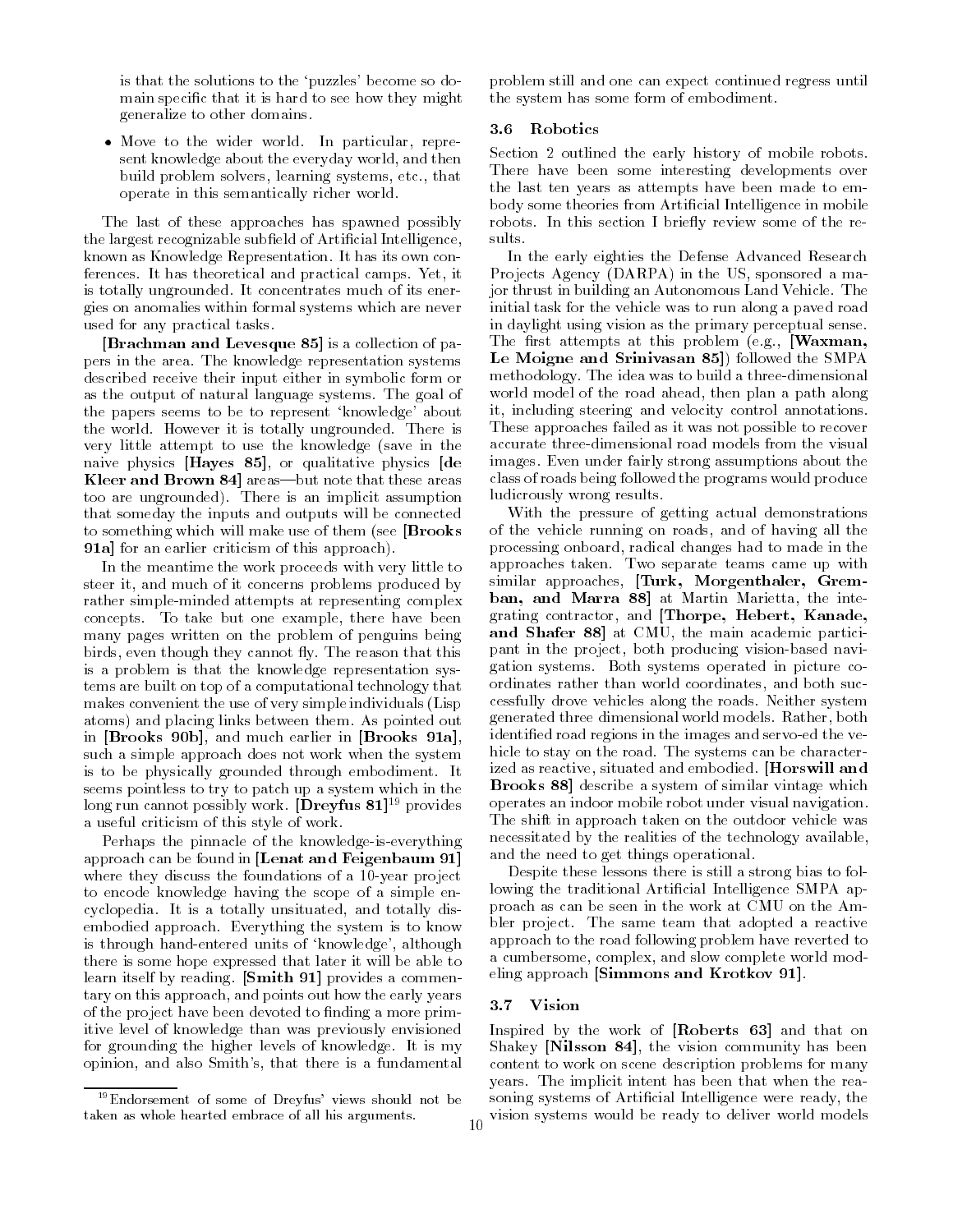as required, and the two could be hooked together to get a situated, or embodied system.

There are numerous problems with this approach, and too little room to treat them adequately within the space constraints of this paper. The fundamental issue is that Articial Intelligence and Computer Vision have made an assumption that the purpose of vision is to reconstruct the static external world (for dynamic worlds it is just supposed to do it often and quickly) as a three dimensional world model. I do not believe that this is possible with the generality that is usually assumed. Furthermore I do not think it is necessary, nor do I think that it is what human vision does. Section 4 discusses some of these issues a little more.

#### 3.8 Parallelism

Parallel computers are potentially quite different from Von Neumann machines. One might expect then that parallel models of computation would lead to fundamentally different models of thought. The story about parallelism, and the influence of parallel machines on models of thought, and the influence of models of thought on parallel machines has two and a half pieces. The first piece arose around the time of the early cybernetics work, the second piece exploded in the mid-eighties and we have still to see all the casualties. The last half piece has been pressured by the current models of thought to change the model of parallelism.

There was a large flurry of work in the late fifties and sixties involving linear threshold devices, commonly known as perceptrons. The extremes in this work are represented by [Rosenblatt 62] and [Minsky and Pa pert 69]. These devices were used in rough analogy to neurons and were to be wired into networks that learned to do some task, rather than having to be programmed. Adjusting the weights on the inputs of these devices was roughly equivalent in the model to adjusting the synaptic weights where axons connect to dendrites in real neurons—this is currently considered as the likely site of most learning within the brain.

The idea was that the network had specially distinguished inputs and outputs. Members of classes of patterns would be presented to the inputs and the outputs would be given a correct classification. The difference between the correct response and the actual response of the network would then be used to update weights on the inputs of individual devices. The key driving force behind the blossoming of this field was the perceptron convergence theorem that showed that a simple parameter adjustment technique would always let a single perceptron learn a discrimination if there existed a set of weights capable of making that discrimination.

To make things more manageable the networks were often structured as layers of devices with connections only between adjacent layers. The directions of the connections were strictly controlled, so that there were no feedback loops in the network and that there was a natural progression from one single layer that would then be the input layer, and one layer would be the output layer. The problem with multi-layer networks was that there was no obvious way to assign the credit or blame over the layers for a correct or incorrect pattern classication.

In the formal analyses that were carried out (e.g., [Nilsson 65] and [Minsky and Papert 69]) only a single layer of devices which could learn, or be adjusted, were ever considered. [Nilsson 65] in the later chapters did consider multi-layer machines, but in each case, all but one layer consisted of static unmodiable devices. There was very little work on analyzing machines with feedback.

None of these machines was particularly situated, or embodied. They were usually tested on problems set up by the researcher. There were many abuses of the scientific method in these tests—the results were not always as the researchers interpreted them.

After the publication of [Minsky and Papert 69], which contained many negative results on the capabilities of single layer machines, the field seemed to die out for about fifteen years.

Recently there has been a resurgence in the field starting with the publication of [Rumelhart and McClelland 86].

The new approaches were inspired by a new learning algorithm known as *back propagation* ([**Rumelhart**, Hinton and Williams 86]). This algorithm gives a method for assigning credit and blame in fully connected multi-layer machines without feedback loops. The individual devices within the layers have linearly weighted inputs and a differentiable output function, a sigmoid, which closely matches a step function, or threshold function. Thus they are only slight generalizations of the earlier perceptrons, but their continuous and differentiable outputs enable hill climbing to be performed which lets the networks converge eventually to be able to classify inputs appropriately as trained.

Back propagation has a number of problems; it is slow to learn in general, and there is a learning rate which needs to be tuned by hand in most cases. The effect of a low learning rate is that the network might often get stuck in local minima. The effect of a higher learning rate is that the network may never really converge as it will be able to jump out of the correct minimum as well as it can jump out of an incorrect minimum. These problems combine to make back propagation, which is the cornerstone of modern neural network research, inconvenient for use in embodied or situated systems.

In fact, most of the examples in the new wave of neural networks have not been situated or embodied. There are a few counterexamples (e.g., [Sejnowksi and Rosenberg 87], [Atkeson 89] and [Viola 90]) but in the main they are not based on back propagation. The most successful recent learning techniques for situated, embodied, mobile robots, have not been based on parallel algorithms at all—rather they use a reinforcement learning algorithm such as Q-learning ([Watkins 89]) as for example, [Kaelbling 90] and [Mahadevan and Connell 90].

One problem for neural networks becoming situated or embodied is that they do not have a simple translation into time varying perception or action pattern systems. They need extensive front and back ends to equip them to interact with the world—all the cited examples above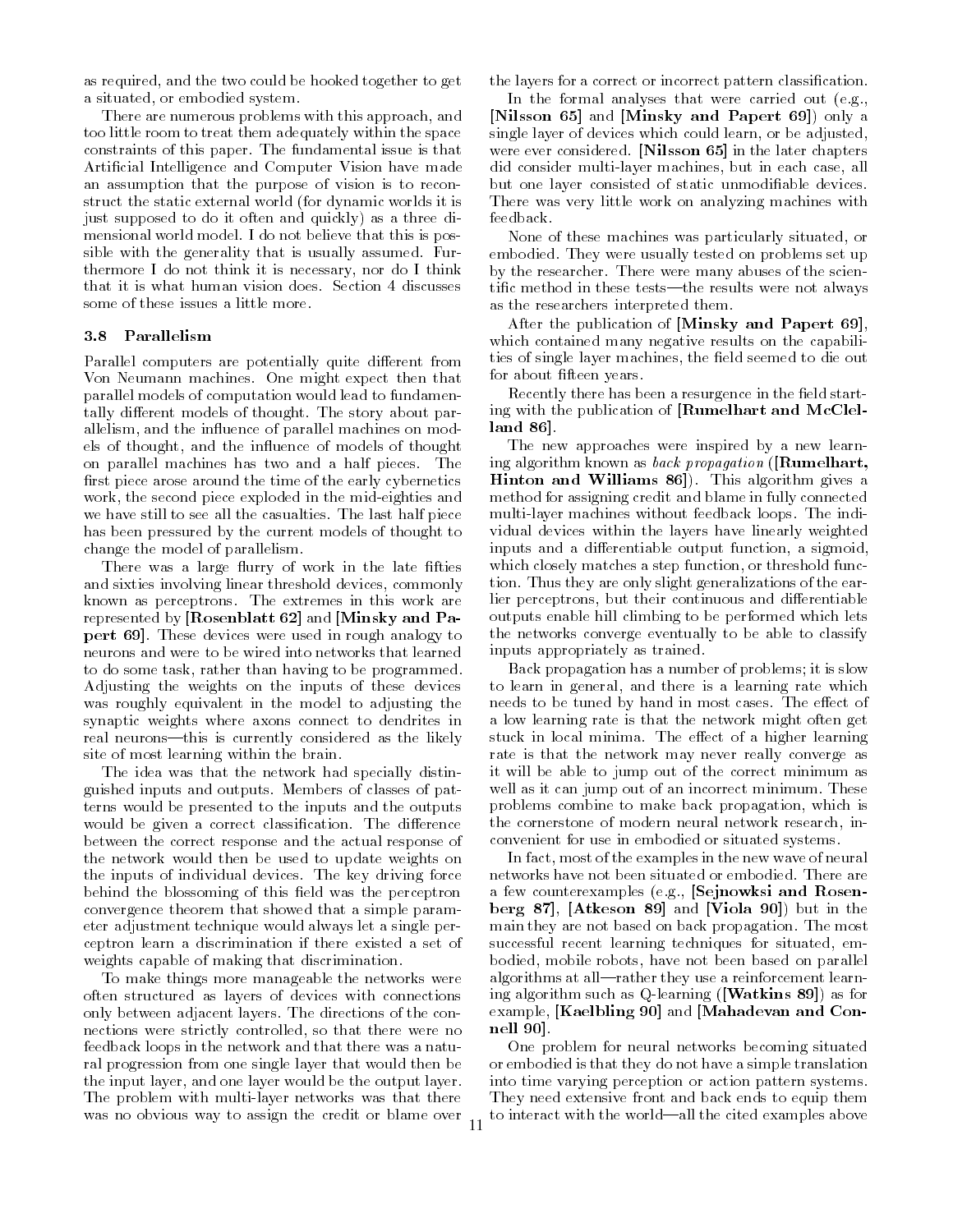had such features added to them.

Both waves of neural network research have been heralded by predictions of the demise of all other forms of computation. It has not happened in either case. Both times there has been a bandwagon effect where many people have tried to use the mechanisms that have become available to solve many classes of problems, often without regard to whether the problems could even be solved in principle by the methods used. In both cases the enthusiasm for the approach has been largely stimulated by a single piece of technology, first the perceptron training rule, and then the back propagation algorithm.

And now for the last half-piece of the parallel computation story. The primary hope for parallel computation helping Articial Intelligence has been the Connection Machine developed by [Hillis 85]. This is a SIMD machine, and as such might be thought to have limited applicability for general intelligent activities. Hillis, however, made a convincing case that it could be used for many algorithms having to do with knowledge representation, and that it would speed them up, often to be constant time algorithms. The book describing the approach is exciting, and in fact on pages 4 and 5 of [Hillis 85] the author promises to break the Von Neumann bottleneck by making all the silicon in a machine actively compute all the time. The argument is presented that most of the silicon in a Von Neumann machine is de voted to memory, and most of that is inactive most of the time. This was a brave new approach, but it has not survived the market place. New models of the connection machine have large local memories (in the order of 64K bits) associated with each one bit processor (there can be up to 64K processors in a single Connection Machine). Once again, most of the silicon is inactive most of the time. Connection machines are used within Artificial Intelligence laboratories mostly for computer vision where there is an obvious mapping from processors and their NEWS network to pixels of standard digital images. Traditional Articial Intelligence approaches are so tied to their traditional machine architectures that they have been hard to map to this new sort of architecture.

### 4 Biology

We have our own introspection to tell us how our minds work, and our own observations to tell us how the behavior of other people and of animals works. We have our own partial theories and methods of explanation  $\overline{\phantom{a}}$  . Sometimes, when an observation, internal or external, does not fit our pre-conceptions, we are rather ready to dismiss it as something we do not understand, and do not need to understand.

In this section I will skim over a scattering of recent work from ethology, psychology, and neuroscience, in an effort to indicate how deficient our everyday understanding of behavior really is. This is important to realize because traditional Articial Intelligence has relied at the very least implicitly, and sometimes quite explicitly, on these folk understandings of human and animal behavior. The most common example is the story about

getting from Boston to California (or vice-versa), which sets up an analogy between what a person does mentally in order to Plan the trip, and the means-ends method of planning. See [Agre 91] for a more detailed analysis of the phenomenon.

### 4.1 Ethology

Ethology, the study of animal behavior, tries to explain the causation, development, survival value, and evolution of behavior patterns within animals. See [McFarland 85] for an easy introduction to modern ethology.

Perhaps the most famous ethologist was Niko Tinbergen (closely followed by his co-Nobel winners Konrad Lorenz and Karl von Frisch). His heirarchical view of intelligence, described in [Tinbergen 51], is often quoted by Articial Intelligence researchers in support of their own hierarchical theories. However, this approach was meant to be a neurobiologically plausible theory, but it was described in the absence any evidence. Tinbergen's model has largely been replaced in modern ethology by theories of motivational competition, disinhibition, and dominant and sub-dominant behaviors.

There is no completely worked out theory of exactly how the decision is made as to which behavioral pattern (e.g., drinking or eating) should be active in an animal. A large number of experiments give evidence of complex internal and external feedback loops in determining an appropriate behavior. [McFarland 88] presents a num ber of such experiments and demonstrates the challenges for the theories. The experimental data has ruled out the earlier hierarchical models of behavior selection, and current theories share many common properties with the behavior-based approach advocated in this paper.

#### 4.2 Psychology

The way in which our brains work is quite hidden from us. We have some introspection, we believe, to some aspects of our thought processes, but there are certainly perceptual and motor areas that we are quite condent we have no access to<sup>21</sup>. To tease out the mechanisms at work we can do at least two sorts of experiments: we can test the brain at limits of its operational envelop to see how it breaks down, and we can study damaged brains and get a glimpse at the operation of previously integrated components. In fact, some of these observations call into question the reliability of any of our own introspections.

There have been many psychophysical experiments to test the limits of human visual perception. We are all aware of so-called *optical illusions* where our visual apparatus seems to break down. The journal Perception regularly carries papers which show that what we perceive is not what we see (e.g., [Ramachandran and Anstis 85]). For instance in visual images of a jumping leopard whose spots are made to articially move about, we perceive them all as individually following the

 $^{21}\mathrm{This}$  contrasts with a popular fad in Artificial Intelligence where all reasoning of a system is supposed to be available to a meta-reasoning system, or even introspectively to the system itself.

 $\sim$ See [Churchland 86] for a discussion of folk psychology.  $_{12}$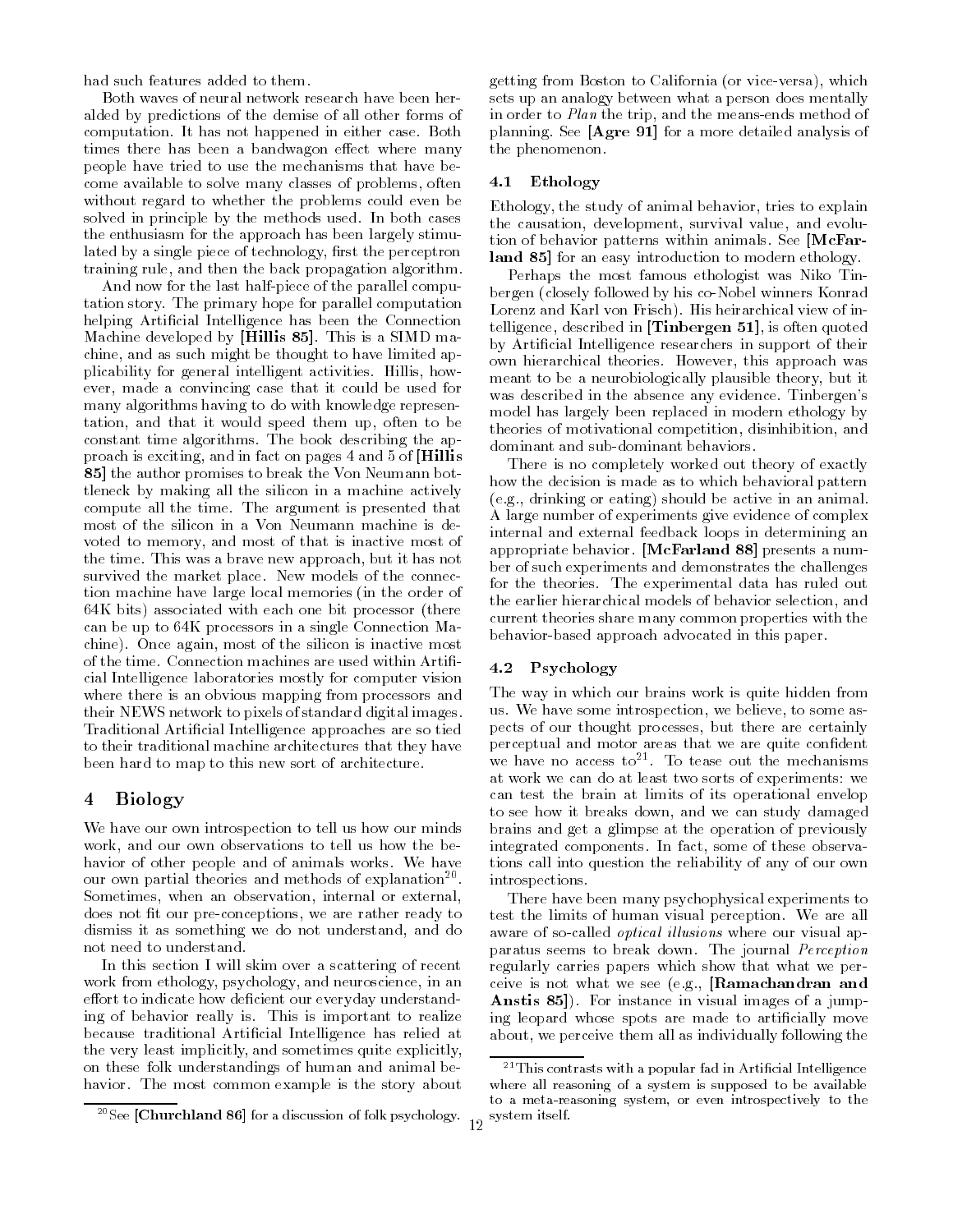leopard. The straightforward model of human perception proposed by [Marr 82], and almost universally accepted by Articial Intelligence vision researchers, does not account for such results. Likewise it is now clear that the color pathway is separate from the intensity trospection does not reveal this organization, and would pathway in the human visual system, and our color vision is something of an illusion<sup>22</sup>. We are unaware of these deficiencies—most people are not aware that they have a blind spot in each eye the size of the image of the moon|they are totally inaccessible to our consciousness. Even more surprising, our very notion of consciousness is full of inconsistencies—psychophysical experiments show that our experience of the flow of time as we observe things in the world is an illusion, as we can often consciously perceive things in a temporal order inconsistent with the world as constructed by an experimenter (see [Dennett and Kinsbourne 90] for an overview).

We turn now to damaged brains to get a glimpse at how things might be organized. This work can better be termed neuropsychology. There is a large body of literature on this subject from which we merely pick out just a few instances here. The purpose is to highlight the fact that the approaches taken in traditional Artificial Intelligence are vastly different from the way the human brain is organized.

The common view in Articial Intelligence, and particularly in the knowledge representation community, is that there is a central storage system which links together the information about concepts, individuals, categories, goals, intentions, desires, and whatever else might be needed by the system. In particular there is a tendency to believe that the knowledge is stored in a way that is independent from the way or circumstances in which it was acquired.

[McCarthy and Warrington 88] (and a series of earlier papers by them and their colleagues) give cause to doubt this seemingly logical organization. They report on a particular individual (identied as TOB), who at an advanced age developed a semantic deficit in knowledge of living things, but retained a reasonable knowledge of inanimate things. By itself, this sounds perfectly plausible—the semantic knowledge might just be stored in a category specic way, and the animate part of the storage has been damaged. But, it happens that TOB is able to access the knowledge when, for example he was shown a picture of a dolphin—he was able to form sentences using the word `dolphin' and talk about its habitat, its ability to be trained, and its role in the US military. When verbally asked what a dolphin is, however, he thought it was either a fish or a bird. He has no such conflict in knowledge when the subject is a wheelbarrow, say. The authors argue that since the deficit is not complete but shows degradation, the hypothesis that there is a deficit in a particular type of sensory modality access to a particular category subclass in a single database is not valid. Through a series of further observations they argue that they have shown evidence of modality-specic organization of meaning, besides a category specic organization. Thus knowledge may be duplicated in many places, and may by no means be uniformly accessible. There are examples of where the knowledge is shown to be inconsistent. Our normal introspection does not reveal this organization, and would seem to be at odds with these explanations. Below, we call into question our normal introspection.

[Newcombe and Ratcliff 89] present a long discussion of visuospatial disorders in brain damaged patients. Many of these severely tax the model of a person as an integrated rational agent. One simple example they report is finger agnosia, where a patient may be quite impaired in the way he can carry out conscious simple tasks using their fingers, but could still do things such as thread a needle, or play the piano well. This suggests the existence of multiple parallel channels of control, rather than some centralized finger control box, for instance.

[Teitelbaum, Pellis and Pellis 90] summarize work which shows that rat locomotion involves a number of reflexes. Drugs can be used to shut off many reflexes so that a rat will appear to be unable to move. Almost all stimuli have no effect—the rat simply remains with its limbs in whatever configuration the experimenter has arranged them. However certain very specific stimuli can trigger a whole chain of complex motor interactions| e.g., tilting the surface on which the rats feet are resting to the point where the rat starts to slide will cause the rat to leap. There has also been a recent popularization of the work of [Sacks 74] which shows similar symptoms, in somewhat less understood detail, for humans. Again, it is hard to explain these results in terms of a centralized will-rather an interpretation of multiple almost independent agencies such as hypothesized by [Minsky 86] seems a better explanation.

Perhaps the most remarkable sets of results are from split brain patients. It has become common knowledge that we all possess a left brain and a right brain, but in patients whose *corpus callosum* has been severed they really do become separate operational brains in their own rights [Gazzaniga and LeDoux 77].

Through careful experimentation it is possible to independently communicate with the two brains, visually with both, and verbally with the left. By setting up experiments where one side does not have access to the information possessed by the other side, it is possible to push hard on the introspection mechanisms. It turns out that the ignorant half prefers to fabricate explanations for what is going on, rather than admit ignorance. These are normal people (except their brains are cut in half), and it seems that they sincerely believe the lies they are telling, as a result of confabulations generated during introspection. One must question then the ordinary introspection that goes on when our brains are intact.

What is the point of all this? The traditional Arti ficial Intelligence model of representation and organization along centralized lines is not how people are built. Traditional Articial Intelligence methods are certainly not necessary for intelligence then, and so far they have not really been demonstrated to be sufficient in situated, embodied systems. The organization of humans is

<sup>&</sup>lt;sup>22</sup>See the techniques used in the current trend of 'colorization' of black and white movie classics for a commercial capitalization on our visual deficiencies.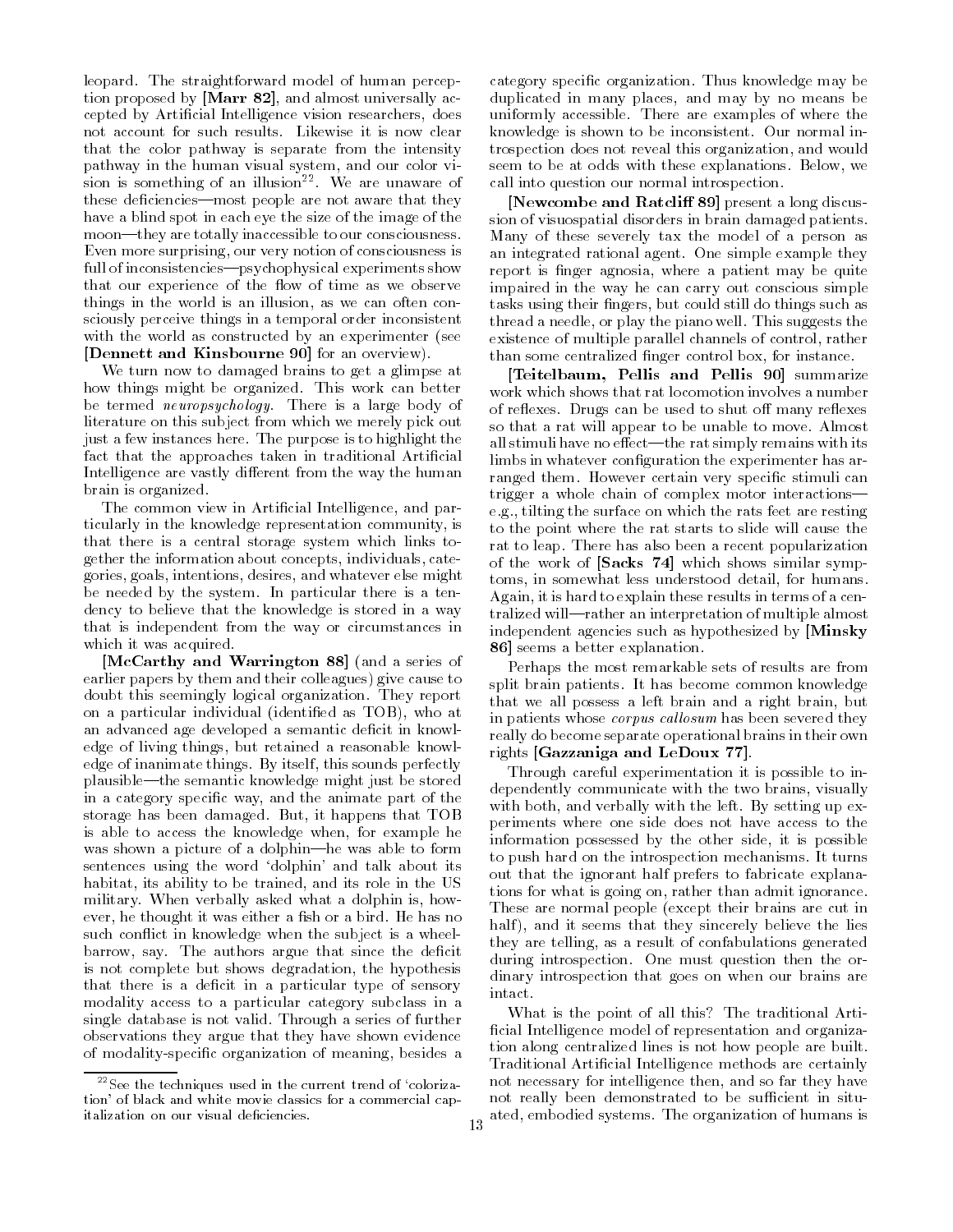by definition sufficient—it is not known at all whether it will turn out to be necessary. The point is that we cannot make assumptions of necessity under either approach. The best we can expect to do for a while at least, is to show that some approach is sufficient to produce interesting intelligence.

#### 4.3 Neuroscience

The working understanding of the brain among Artificial Intelligence researchers seems to be that it is an electrical machine with electrical inputs and outputs to the sensors and actuators of the body. One can see this assumption made explicit, for example, in the fiction and speculative writing of professional Articial Intelligence researchers such as [Dennett 81] and [Moravec 88]. This view, and further reduction, leads to the very simple models of brain used in connectionism ([Rumelhart and McClelland 86]).

In fact, however, the brain is embodied with a much more serious coupling. The brain is situated in a soup of hormones, that influences it in the strongest possible ways. It receives messages encoded hormonally, and sends messages so encoded throughout the body. Our electrocentrism, based on our electronic models of computation, has lead us to ignore these aspects in our informal models of neuroscience, but hormones play a strong, almost dominating, role in determination of behavior in both simple ( $[Kravitz 88]$ ) and higher animals ([Bloom 76])23 .

Real biological systems are not rational agents that take inputs, compute logically, and produce outputs. They are a mess of many mechanisms working in various ways, out of which emerges the behavior that we observe and rationalize. We can see this in more detail by looking both at the individual computational level, and at the organizational level of the brain.

We do not really know how computation is done at the lowest levels in the brain. There is debate over whether the neuron is the functional unit of the nervous system, or whether a single neuron can act as a many independent smaller units ([Cohen and Wu 90]). However, we do know that signals are propagated along axons and dendrites at very low speeds compared to electronic computers, and that there are signicant delays crossing synapses. The usual estimates for the computational speed of neuronal systems are no more than about 1 Kilo-Hertz. This implies that the computations that go on in humans to effect actions in the subsecond range must go through only a very limited number of processing steps the network cannot be very deep in order to get meaningful results out on the timescales that routinely occur for much of human thought. On the other hand, the net works seem incredibly richly connected, compared to the connection width of either our electronic systems, or our connectionist models. For simple creatures some motor neurons are connected to tens of percent of the other neurons in the animal. For mammals motor neurons are typically connected to 5,000 and some neurons in hu mans are connected to as many as 90,000 other neurons ([Churchland 86]).

For one very simple animal *Caenorhabditis elegans*, a nematode, we have a complete wiring diagram of its nervous system, including its development stages ([Wood 88]). In the hermaphrodite there are 302 neurons and 56 support cells out of the animal's total of 959 cells. In the male there are 381 neurons and 92 support cells out of a total of 1031 cells. Even though the anatomy and behavior of this creature are well studied, and the neuronal activity is well probed, the way in which the circuits control the animal's behavior is not understood very well at all.

Given that even a simple animal is not yet understood one cannot expect to gain complete insight into building Articial Intelligence by looking at the nervous systems of complex animals. We can, however, get insight into aspects of intelligent behavior, and some clues about sensory systems and motor systems.

[Wehner 87] for instance, gives great insight into the way in which evolution has selected for sensorneurological couplings with the environment which can be very specialized. By choosing the right sensors, animals can often get by with very little neurological processing, in order to extract just the right information about the here and now around them, for the task at hand. Complex world model building is not possible given the sensors' limitations, and not needed when the creature is appropriately situated.

[Cruse 90] and [Götz and Wenking 73] give insight into how simple animals work, based on an understanding at a primitive level of their neurological circuits. These sorts of clues can help us as we try to build walking robots{for examples of such computational neuroethology see [Brooks 89] and [Beer 90].

These clues can help us build better articial systems, but by themselves they do not provide us with a full theory.

### 5 Ideas

Earlier we identied situatedness, embodiment, intelligence, and emergence, with a set of key ideas that have lead to a new style of Artificial Intelligence research which we are calling behavior-based robots. In this section I expound on these four topics in more detail.

### 5.1 Situatedness

Traditional Articial Intelligence has adopted a style of research where the agents that are built to test theories in intelligence are essentially problem solvers that work in an symbolic abstracted domain. The symbols may have referents in the minds of the builders of the systems, but there is nothing to ground those referents in any real world. Furthermore, the agents are not situated in a world at all. Rather they are given a problem, and they solve it. Then, they are given another problem and they solve it. They are not participating in a world as would agents in the usual sense.

<sup>23</sup>See [Bergland 85] for a history of theories of the brain, and how they were influenced by the current technologies available to provide explanatory power. Unfortunately this book is marred by the author's own lack of understanding of computation which leads him to dismiss electrical activity of the brain as largely irrelevant to the process of thought.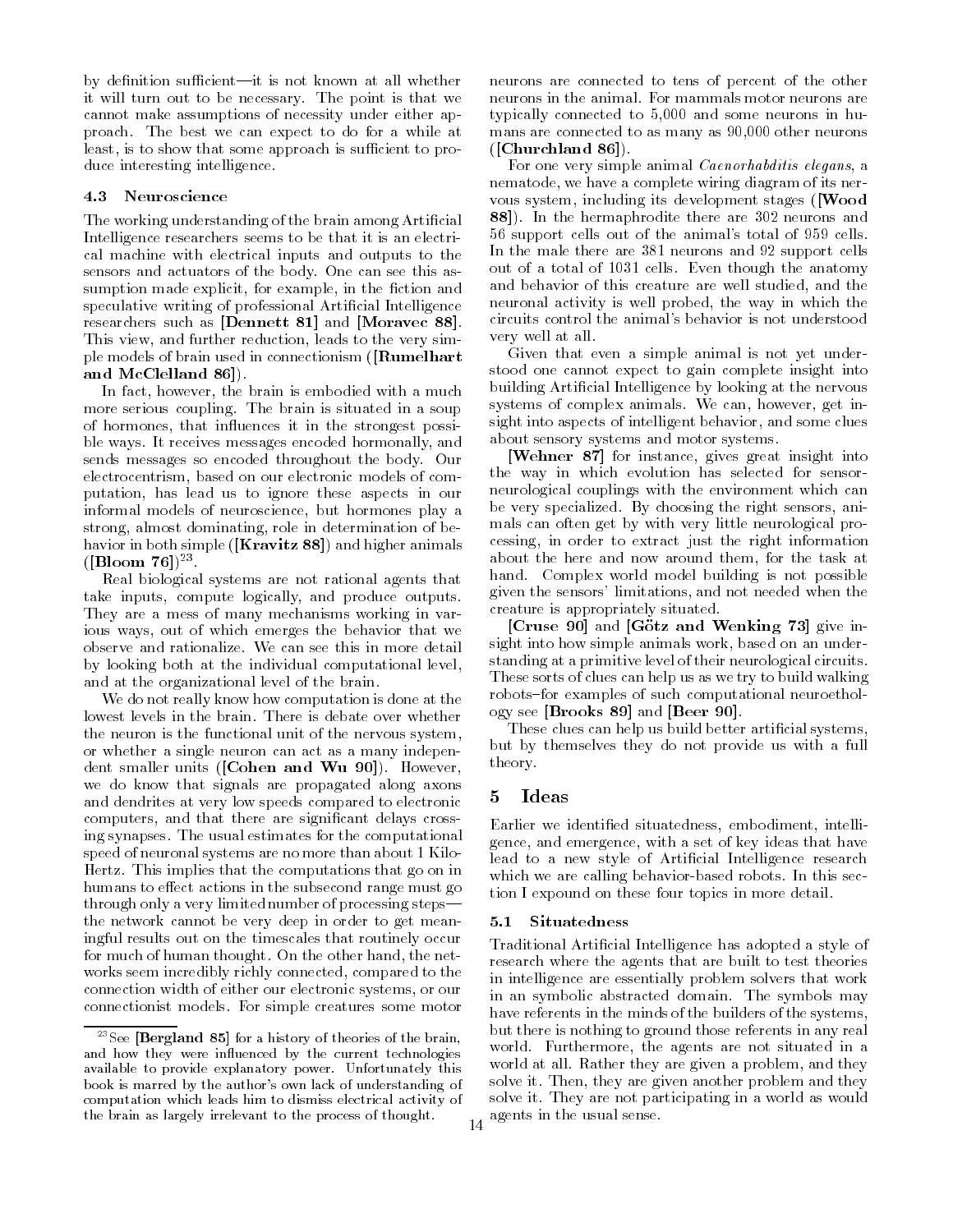In these systems there is no external world per se, with continuity, surprises, or ongoing history. The programs deal only with a model world, with its own builtin physics. There is a blurring between the knowledge of the agent and the world it is supposed to be operating in—indeed in many Artificial Intelligence systems there is no distinction between the two—the agent has access to direct and perfect perception, and direct and perfect action. When consideration is given to porting such agents or systems to operate in the world, the question arises of what sort of representation they need of the real world. Over the years within traditional Artificial Intelligence, it has become accepted that they will need an objective model of the world with individuated entities, tracked and identified over time—the models of knowledge representation that have been developed expect and require such a one-to-one correspondence between the world and the agent's representation of it.

The early robots such as Shakey and the Cart certainly followed this approach. They built models of the world, planned paths around obstacles, and updated their estimate of where objects were relative to themselves as they moved. We developed a different approach [Brooks 86] where a mobile robot used the world as its own model-continuously referring to its sensors rather than to an internal world model. The problems of object class and identity disappeared. The perceptual processing became much simpler. And the performance of the robot was better in comparable tasks than that of the  $Cart<sup>24</sup>$ , and with much less computation, even allowing for the different sensing modalities.

[Agre 88] and [Chapman 90] formalized these ideas in their arguments for deictic (or indexical-functional in an earlier incarnation) representations. Instead of having representations of individual entities in the world, the system has representations in terms of the relationship of the entities to the robot. These relationships are both spatial and functional. For instance in Pengi [Agre and Chapman 87], rather than refer to Bee-27 the system refers to the-bee-that-is-chasing-me-now. The latter may or may not be the same bee that was chasing the robot two minutes previously—it doesn't matter for the particular tasks in which the robot is engaged.

When this style of representation is used it is possible to build computational systems which trade off computational depth for computational width. The idea is that the computation can be represented by a network of gates, timers, and state elements. The network does not need long paths from inputs (sensors) to outputs (actuators). Any computation that is capable of being done is done in a very short time span. There have been other approaches which address a similar time-bounded computation issue, namely the bounded rationality approach [Russell 89]. Those approaches try to squeeze a traditional Articial Intelligence system into a bounded amount of computation. With the new approach we tend to come from the other direction, we start with very little computation and build up the amount, while staying

 $24$ The tasks carried out by this first robot, Allen, were of a different class than those attempted by Shakey. Shakey could certainly not have carried out the tasks that Allen did.

away from the boundary of computation that takes too long. As more computation needs to be added there is a tendency to add it in breadth (thinking of the computation as being represented by a circuit whose depth is the longest path length in gates from input to output) rather than depth.

A situated agent must respond in a timely fashion to its inputs. Modeling the world completely under these conditions can be computationally challenging. But a world in which it is situated also provides some conti nuity to the agent. That continuity can be relied upon, so that the agent can use its perception of the world instead of an objective world model. The representational primitives that are useful then change quite dramatically from those in traditional Articial Intelligence.

The key idea from situatedness is:

The world is its own best model.

#### $5.2$ **Embodiment**

There are two reasons that embodiment of intelligent systems is critical. First, only an embodied intelligent agent is fully validated as one that can deal with the real world. Second, only through a physical grounding can any internal symbolic or other system find a place to bottom out, and give `meaning' to the processing going on within the system.

The physical grounding of a robot in the world forces its designer to deal with all the issues. If the intelligent agent has a body, has sensors, and has actuators, then all the details and issues of being in the world must be faced. It is no longer possible to argue in conference papers, that the simulated perceptual system is realistic, or that problems of uncertainty in action will not be significant. Instead, physical experiments can be done simply and repeatedly. There is no room for cheating<sup>25</sup>. When this is done it is usual to find that many of the problems that seemed signicant are not so in the physical system (typically `puzzle' like situations where symbolic reasoning seemed necessary tend not to arise in embodied systems), and many that seemed non-problems become major hurdles (typically these concern aspects of perception and action)<sup>26</sup>

A deeper problem is "can there be disembodied mind?". Many believe that what is human about us is very directly related to our physical experiences. For instance [Johnson 87] argues that a large amount of our language is actually metaphorically related to our physical connections to the world. Our mental `concepts' are based on physically experienced exemplars. [Smith 91] suggests that without physical grounding there can be no halt to the regress within a knowledge based system as it tries to reason about real world knowledge such

 $\tilde{\phantom{a}}$  I mean this in the sense of causing self-delusion, not in the sense of wrong doing with intent.

 $\tilde{\phantom{a}}$  In fact, there is some room for cheating as the physical environment can be specially simplified for the robot-and in fact it may be very hard in some cases to identify such self delusions. In some research projects it may be necessary to test a particular class of robot activities, and therefore it may be necessary to build a test environment for the robot. There is a fine and difficult to define line to be drawn here.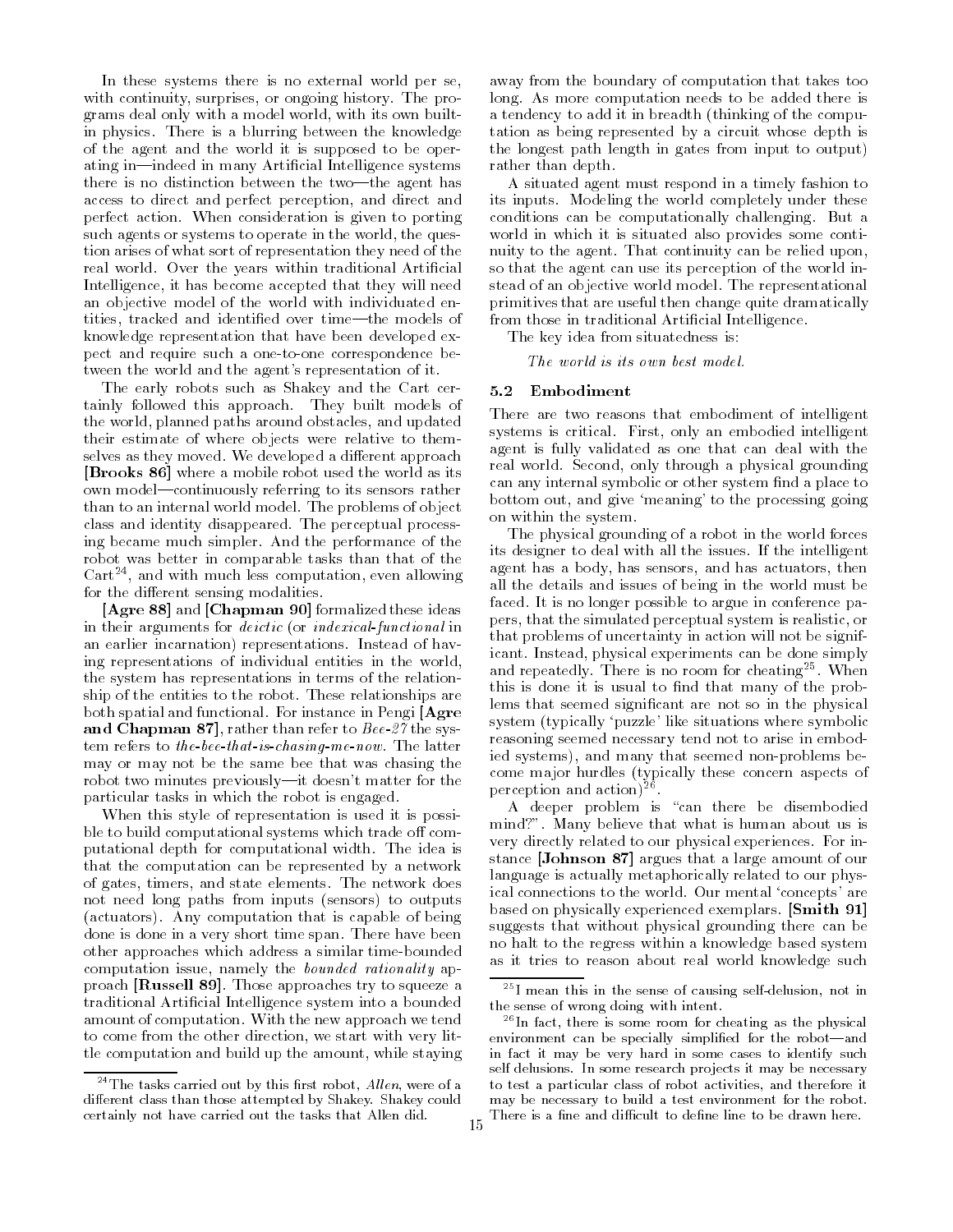as that contained in an encyclopedia (e.g., [Lenat and Feigenbaum 91]).

Without an ongoing participation and perception of the world there is no meaning for an agent. Everything is random symbols. Arguments might be made that at some level of abstraction even the human mind operates in this solipsist position. However, biological evidence (see section 4) suggests that the human mind's connection to the world is so strong, and many faceted, that these philosophical abstractions may not be correct.

The key idea from embodiment is:

The world grounds regress.

#### 5.3 Intelligence

[Brooks 91a] argues that the sorts of activities we usually think of as demonstrating intelligence in humans have been taking place for only a very small fraction of our evolutionary lineage. Further, I argue that the `simple' things to do with perception and mobility in a dynamic environment took evolution much longer to perfect, and that all those capabilities are a necessary basis for 'higher-level' intellect.

Therefore, I proposed looking at simpler animals as a bottom-up model for building intelligence. It is soon apparent, when `reasoning' is stripped away as the prime component of a robot's intellect, that the dynamics of the interaction of the robot and its environment are primary determinants of the structure of its intelligence.

Earlier, [Simon 69] had discussed a similar point in terms of an ant walking along the beach. He pointed out that the complexity of the behavior of the ant is more a reflection of the complexity of its environment than its own internal complexity. He speculated that the same may be true of humans, but within two pages of text had reduced studying human behavior to the domain of crypto-arithmetic problems.

It is hard to draw the line at what is intelligence, and what is environmental interaction. In a sense it does not really matter which is which, as all intelligent systems must be situated in some world or other if they are to be useful entities.

The key idea from intelligence is:

Intelligence is determined by the dynamics of interaction with the world.

### 5.4 Emergence

In discussing where intelligence resides in an Artificial Intelligence program  $[Minsky 61]$  points out that "there is never any 'heart' in a program" and "we find senseless loops and sequences of trivial operations". It is hard to point at a single component as the seat of intelligence. There is no homunculus. Rather, intelligence emerges from the interaction of the components of the system. The way in which it emerges, however, is quite different for traditional and behavior-based Articial Intelligence systems.

In traditional Articial Intelligence the modules that are defined are information processing, or functional. Typically these modules might be a perception module, a planner, a world modeler, a learner, etc. The compo nents directly participate in functions such as perceiving,

planning, modeling, learning, etc. Intelligent behavior of the system, such as avoiding obstacles, standing up, controlling gaze, etc., emerges from the interaction of the components.

In behavior-based Artificial Intelligence the modules that are defined are behavior producing. Typically these modules might be an obstacle avoidance behavior, a standing up behavior, a gaze control behavior, etc. The components directly participate in producing behaviors such as avoiding obstacles, standing up, controlling gaze, etc. Intelligent functionality of the system, such as perception, planning, modeling, learning, etc., emerges from the interaction of the components.

Although this dualism between traditional and behavior-based systems looks pretty it is not completely accurate. Traditional systems have hardly ever been really connected to the world, and so the emergence of intelligent behavior is something more of an expectation in most cases, rather than an established phenomenon. Conversely, because of the many behaviors present in a behavior-based system, and their individual dynamics of interaction with the world, it is often hard to say that a particular series of actions was produced by a particular behavior. Sometimes many behaviors are operating simultaneously, or are switching rapidly **Horswill and** Brooks 88].

Over the years there has been a lot of work on emergence based on the theme of self-organization (e.g., [Nicolis and Prigogine 77]). Within behavior-based robots there is beginning to be work at better characterizing emergent functionality, but it is still in its early stages, e.g., [Steels 90a]. He denes it as meaning that a function is achieved "indirectly by the interaction of more primitive components among themselves and with the world".

It is hard to identify the seat of intelligence within any system, as intelligence is produced by the interactions of many components. Intelligence can only be determined by the total behavior of the system and how that behavior appears in relation to the environment.

The key idea from emergence is:

Intelligence is in the eye of the observer.

### 6 Thought

Since late 1984 I have been building autonomous mobile robots in the 'Mobot Lab' at the MIT Artificial Intelligence Laboratory; [Brooks 86] gives the original ideas, and [Brooks 90b] contains a recent summary of the capabilities of the robots developed in my laboratory over the years.

My work fits within the framework described above in terms of situatedness, embodiment, intelligence and emergence. In particular I have advocated situatedness, embodiment, and highly reactive architectures with no reasoning systems, no manipulable representations, no symbols, and totally decentralized computation. This different model of computation has lead to radically different models of thought.

I have been accused of overstating the case that the new approach is all that is necessary to build truly in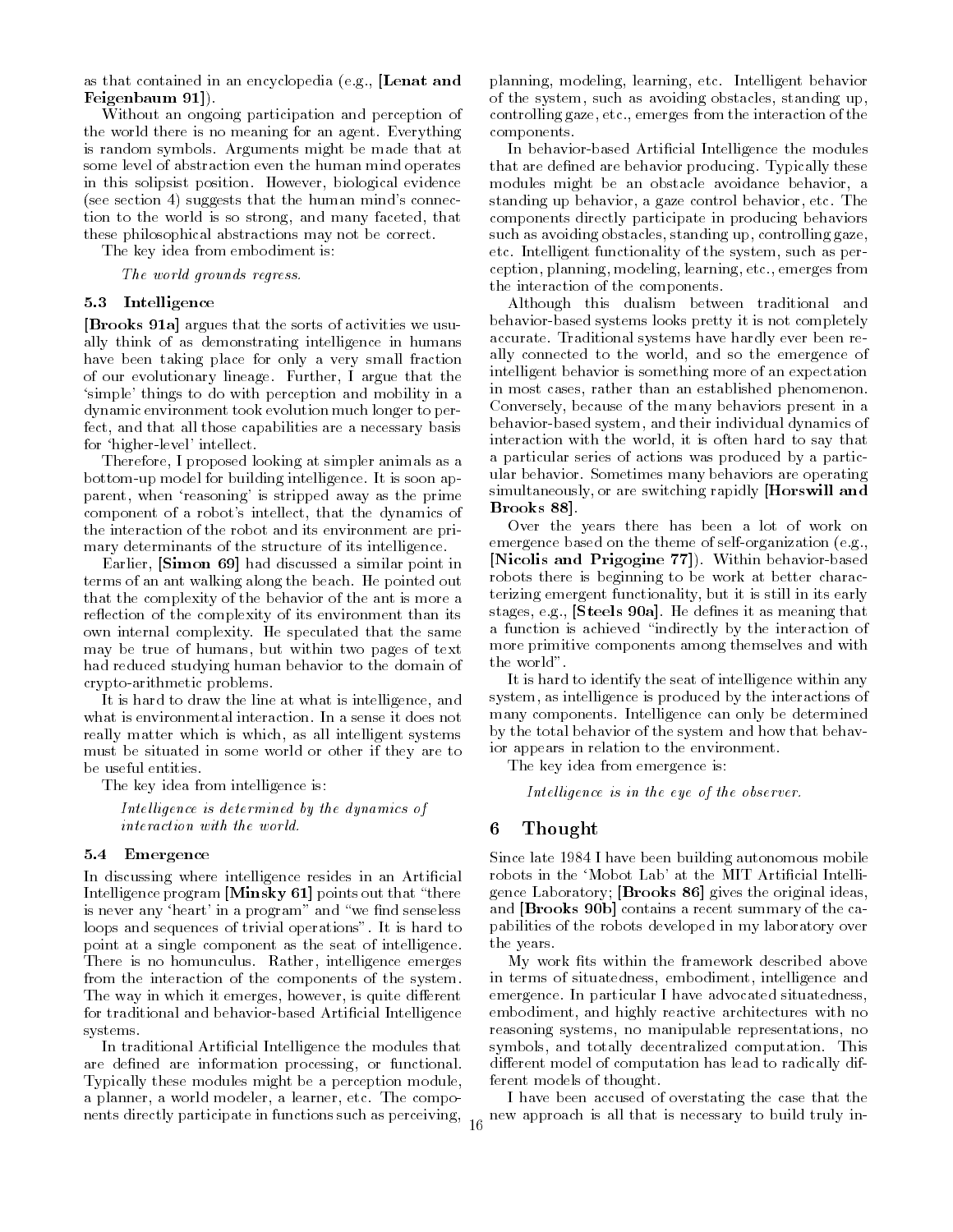telligent systems. It has even been suggested that as an evangelist I have deliberately overstated my case to pull people towards the correct level of belief, and that really all along, I have known that a hybrid approach is necessary.

That is not what I believe. I think that the new approach can be extended to cover the whole story, both with regards to building intelligent systems and to understanding human intelligence—the two principal goals identied for Articial Intelligence at the beginning of the paper.

Whether I am right or not is an empirical question. Multiple approaches to Articial Intelligence will continue to be pursued. At some point we will be able to evaluate which approach has been more successful.

In this section I want to outline the philosophical underpinnings of my work, and discuss why I believe the approach is the one that will in the end will prove dominant.

### 6.1 Principles

All research goes on within the constraints of certain principles. Sometimes these are explicit, and sometimes they are implicit. In the following paragraphs I outline as explicitly as I can the principles followed.

The first set of principles defines the domain for the work

- The goal is to study complete integrated intelligent autonomous agents.
- The agents should be embodied as mobile robots, situated in unmodied worlds found around our laboratory<sup>-</sup> This confronts the embodiment issue. The environments chosen are for conve nience, although we strongly resist the temptation to change the environments in any way for the robots.
- The robots showledge exists the robots well when visit well when  $\mathcal{L}_{\mathcal{A}}$ itors, or cleaners, walk through their workspace, when furniture is rearranged, when lighting or other environmental conditions change, and when their sensors and actuators drift in calibration. This confronts the situatedness issue.
- The robots should operate on timescales commensurate with the time scales used by humans. This too confronts the situatedness issue.

The specific model of computation used was not originally based on biological models. It was one arrived at by continuously refining attempts to program a robot to reactively avoid collisions in a people-populated environ ment, [Brooks 86]. Now, however, in stating the principles used in the model of computation, it is clear that it shares certain properties with models of how neurological systems are arranged. It is important to emphasize that it only shares certain properties. Our model of computation is not intended as a realistic model of how neurological systems work. We call our computation model the subsumption architecture and its purpose is to program intelligent, situated, embodied agents.

Our principles of computation are:

- Computation is organized as an asynchronous net work of active computational elements (they are  $augmented\ finite\ state\ machines$  =see [Brooks 89] for details<sup>28</sup>), with a fixed topology network of unidirectional connections.
- Messages sent over connections have no implicit semantics—they are small numbers (typically 8 or 16 bits, but on some robots just 1 bit) and their meanings are dependent on the dynamics designed into both the sender and receiver.
- work, usually through asynchronous two-sided buffers.

These principles lead to certain consequences. In particular:

- The system can certainly have state|it is not at all constrained to be purely reactive.
- Pointers and manipulable data structures are very hard to implement (since the model is Turing equivalent it is of course possible, but hardly within the spirit).
- Any search space must be quite bounded in size, as search nodes cannot be dynamically created and destroyed during the search process.
- There is no implicit separation of data and computation, they are both distributed over the same network of elements.

In considering the biological observations outlined in section 4, certain properties seemed worth incorporating into the way in which robots are programmed within the given model of computation. In all the robots built in the mobot lab, the following principles of organization of intelligence have been observed:

- All data is distributed over many computational elements.
- 
- There is no separation into perceptual system, central system, and actuation system. Pieces of the network may perform more than one of these functions. More importantly, there is intimate intertwining of aspects of all three of them.
- The behavioral competence of the system is improved by adding more behavior-specic network to the existing network. We call this process layering. This is a simplistic and crude analogy to evolutionary development. As with evolution, at every stage

<sup>&</sup>lt;sup>27</sup>This constraint has slipped a little recently as we are working on building prototype small legged planetary rovers ([Angle and Brooks 90]). We have built a special purpose environment for the robots-a physically simulated lunar surface.

<sup>28</sup>For programming convenience we use a higher level abstraction known as the Behavior Language, documented in [Brooks 90c]. It compiles down to a network of machines as described above.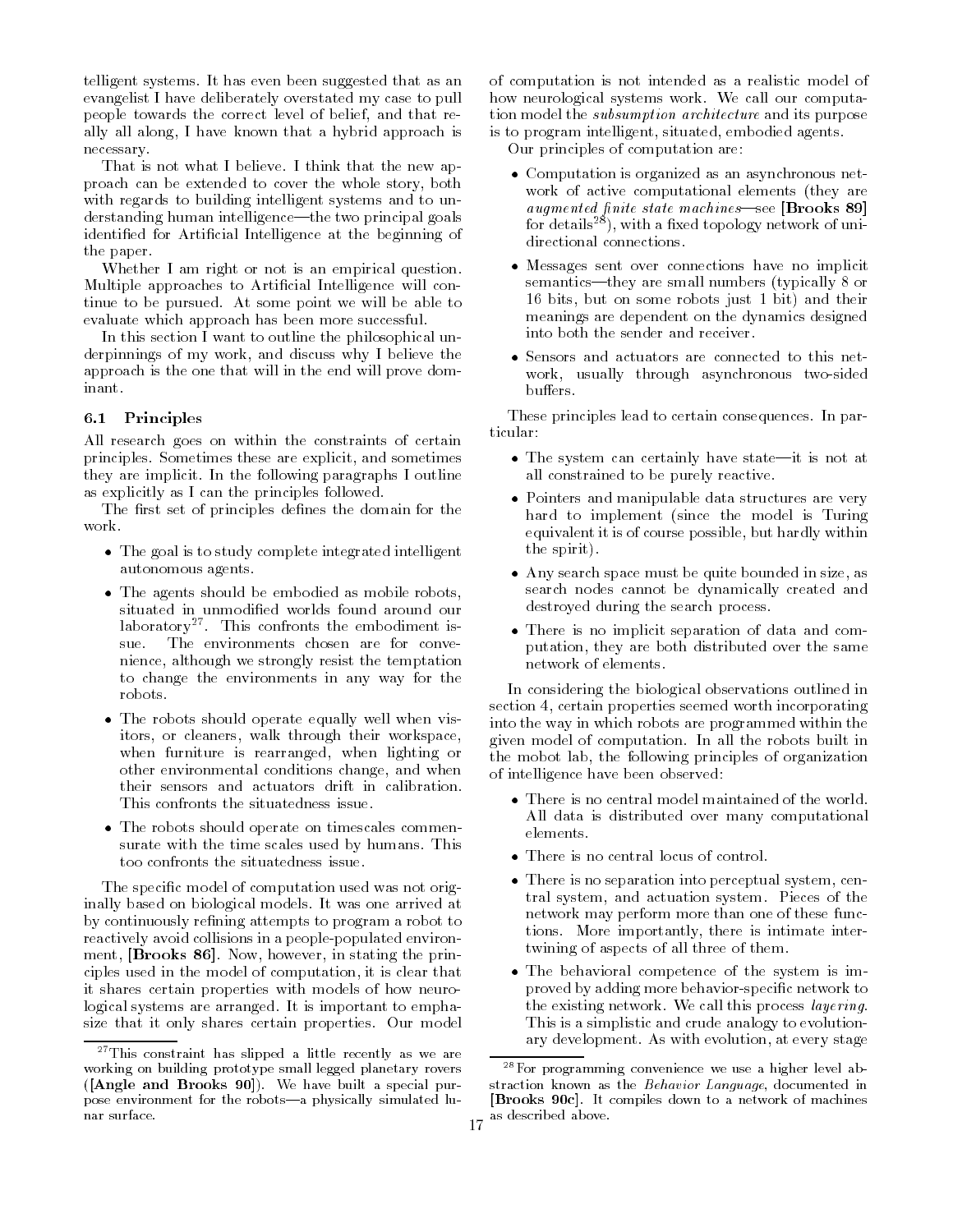of the development the systems are tested—unlike evolution there is a gentle debugging process available. Each of the layers is a behavior-producing piece of network in its own right, although it may implicitly rely on presence of earlier pieces of net work.

- There is no hierarchical arrangement|i.e., there is no notion of one process calling on another as a subroutine. Rather the networks are designed so that needed computations will simply be available on the appropriate input line when needed. There is no explicit synchronization between a producer and a consumer of messages. Message reception buffers can be overwritten by new messages before the consumer has looked at the old one. It is not atypical for a message producer to send 10 messages for every one that is examined by the receiver.
- The layers, or behaviors, all run in parallel. There may need to be a con
ict resolution mechanism when different behaviors try to give different actuator commands.
- The world is often a good communication medium for processes, or behaviors, within a single robot.

It should be clear that these principles are quite different to the ones we have become accustomed to using as we program Von Neumann machines. It necessarily forces the programmer to use a different style of organization for their programs for intelligence.

There are also always influences on approaches to building thinking machines that lie outside the realm of purely logical or scientic thought. The following, perhaps arbitrary, principles have also had an influence on the organization of intelligence that has been used in Mobot Lab robots:

- A decision was made early on that all computation should be done onboard the robots. This was so that the robots could run tether-free and without any communication link. The idea is to download programs over cables (although in the case of some of our earlier robots the technique was to plug in a newly written erasable ROM) into non-volatile storage on the robots, then switch them on to interact with and be situated in the environment.
- In order to maintain a long term goal of being able to eventually produce very tiny robots ([Flynn 87]) the computational model has been restricted so that any specication within that model could be rather easily compiled into a silicon circuit. This has put an additional constraint on designers of agent software, in that they cannot use non-linear numbers of connections between collections of computational elements, as that would lead to severe silicon compilation problems. Note that the general model of computation outlined above is such that a goal of silicon compilation is in general quite realistic.

The point of section 3 was to show how the technology of available computation had a major impact on the shape of the developing field of Artificial Intelligence.

Likewise there have been a number of influences on my own work that are technological in nature. These include:

- Given the smallness in overall size of the robots there is a very real limitation on the amount of onboard computation that can be carried, and by an earlier principle all computation must be done onboard. The limiting factor on the amount of portable computation is not weight of the computers directly, but the electrical power that is available to run them. Empirically we have observed that the amount of electrical power available is proportional to the weight of the robot<sup>-1</sup>.
- Since there are many single chip microprocessors available including EEPROM and RAM, it is becoming more possible to include large numbers of sensors which require interrupt servicing, local calibration, and data massaging. The microprocessors can signicantly reduce the overall wiring complexity by servicing a local group of sensors (e.g., all those on a single leg of a robot) in situ, and packaging up the data to run over a communication network to the behavior-producing network.

These principles have been used in the programming of a number of behavior-based robots. Below we point out the importance of some of these robot demonstrations in indicating how the subsumption architecture (or one like it in spirit) can be expected to scale up to very intelligent applications. In what follows individual references are given to the most relevant piece of the literature. For a condensed description of what each of the robots is and how they are programmed, the reader should see [Brooks 90b]; it also includes a number of robots not mentioned here.

#### 6.2 Reactivity

The earliest demonstration of the subsumption architecture was on the robot  $Allen$  ([Brooks 86]). It was almost entirely reactive, using sonar readings to keep away from people and other moving obstacles, while not colliding with static obstacles. It also had a non-reactive higher level layer that would select a goal to head to wards, and then proceed to that location while the lower level reactive layer took care of avoiding obstacles.

The very first subsumption robot thus combined nonreactive capabilities with reactive ones. But the important point is that it used exactly the same sorts of computational mechanism to do both. In looking at the network of the combined layers there was no obvious partition into lower and higher level components based on the type of information flowing on the connections, or the state machines that were the computational elements. To be sure, there was a dierence in function between the two layers, but there was no need to introduce any centralization or explicit representations to

<sup>29</sup>Jon Connell, a former member of the Mobot Lab, plotted data from a large number of mobile robots and noted the empirical fact that there is roughly one watt of electrical power available for onboard computation for every pound of overall weight of the robot. We call this  $Connell's Law$ .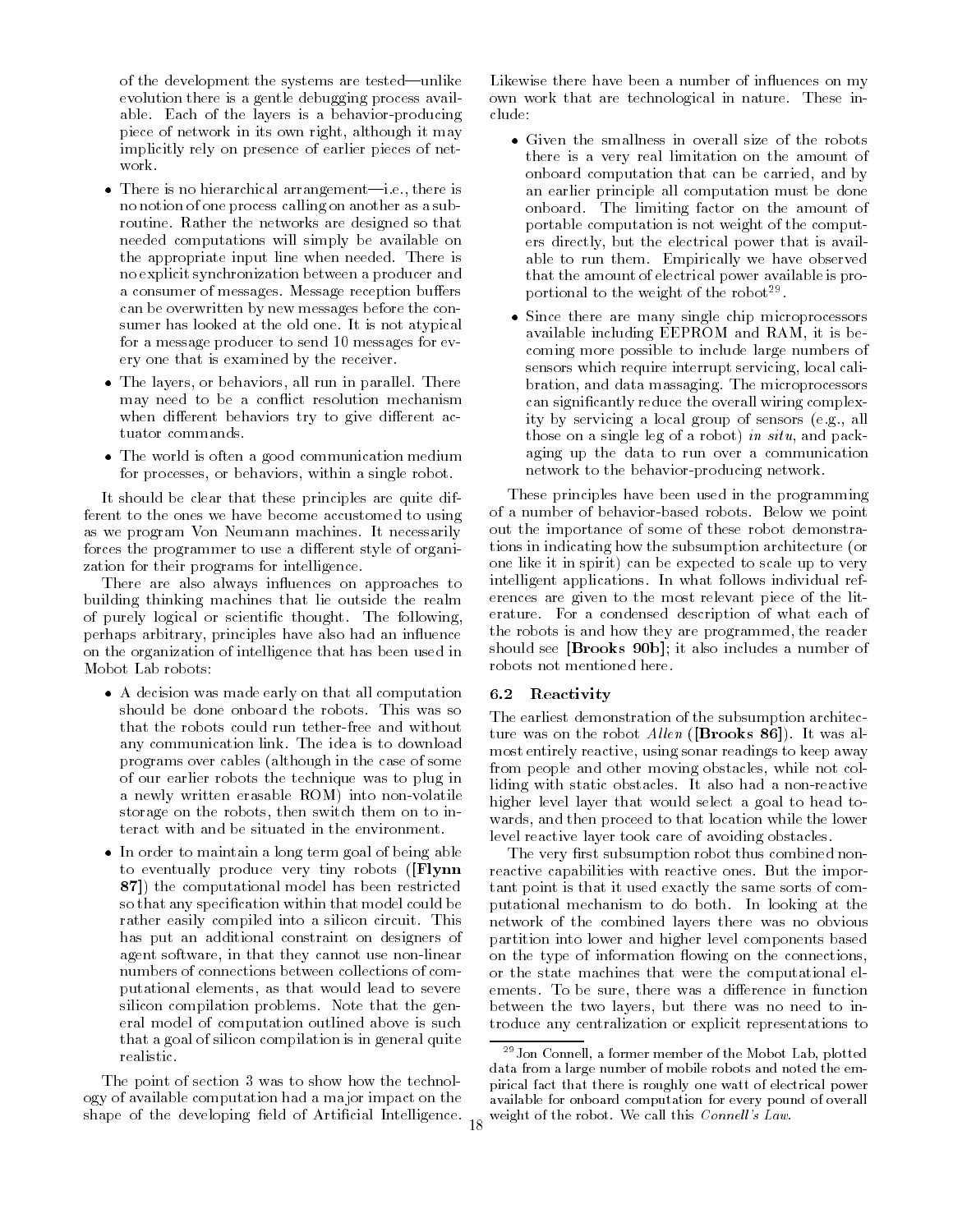achieve a higher level, or later, process having useful and effective influence over a lower level.

The second robot, *Herbert* ([Connell 89]), pushed on the reactive approach. It used a laser scanner to find soda can-like objects visually, infrared proximity sensors to navigate by following walls and going through door ways, a magnetic compass to maintain a global sense of orientation, and a host of sensors on an arm which were sufficient to reliably pick up soda cans. The task for Herbert was to wander around looking for soda cans, pick one up, and bring it back to where Herbert had started from. It was demonstrated reliably finding soda cans in rooms using its laser range finder (some tens of trials), picking up soda cans many times (over 100 instances), reliably navigating (many hours of runs), and in one finale doing all the tasks together to navigate, locate, pickup and return with a soda can==.

In programming Herbert it was decided that it should maintain no state longer than three seconds, and that there would be no internal communication between behavior generating modules. Each one was connected to sensors on the input side, and a fixed priority arbitration network on the output side. The arbitration network drove the actuators.

In order to carry out its tasks, Herbert, in many instances, had to use the world as its own best model and as a communication medium. E.g., the laser-based soda can object finder drove the robot so that its arm was lined up in front of the soda can. But it did not tell the arm controller that there was now a soda can ready to be picked up. Rather, the arm behaviors monitored the shaft encoders on the wheels, and when they noticed that there was no body motion, initiated motions of the arm, which in turn triggered other behaviors, so that eventually the robot would pick up the soda can.

The advantage of this approach is was that there was no need to set up internal expectations for what was going to happen next; that meant that the control system could both (1) be naturally opportunistic if fortuitous circumstances presented themselves, and (2) it could easily respond to changed circumstances, such as some other object approaching it on a collision course.

As one example of how the arm behaviors cascaded upon one another, consider actually grasping a soda can. The hand had a grasp reflex that operated whenever something broke an infrared beam between the fingers. When the arm located a soda can with its local sensors, it simply drove the hand so that the two fingers lined up on either side of the can. The hand then independently grasped the can. Given this arrangement, it was possible for a human to hand a soda can to the robot. As soon as it was grasped, the arm retracted—it did not matter whether it was a soda can that was intentionally grasped, or one that magically appeared. The same opportunism among behaviors let the arm adapt automatically to a wide variety of cluttered desktops, and still successfully find the soda can.

In order to return to where it came from after picking

up a soda can, Herbert used a trick. The navigation routines could carry implement rules such as: when passing through a door southbound, turn left. These rules were conditionalized on the separation of the fingers on the hand. When the robot was outbound with no can in its hand, it effectively executed one set of rules. After picking up a can, it would execute a different set. By carefully designing the rules, Herbert was guaranteed, with reasonable reliability, to retrace its path.

The point of Herbert is two-fold.

- It is demonstrated complex, appearing goal directed and intentional, behavior in a system which has no long term internal state and no internal communication.
- It is very easy for an observer of a system to attribute more complex internal structure than really exists. Herbert appeared to be doing things like path planning and map building, even though it was not.

#### 6.3 Representation

My earlier paper [Brooks 91a] is often criticized for advocating absolutely no representation of the world within a behavior-based robot. This criticism is invalid. I make it clear in the paper that I reject traditional Articial Intelligence representation schemes (see section 5). I also made it clear that I reject explicit representations of goals within the machine.

There can, however, be representations which are partial models of the world—in fact I mentioned that "individual layers extract only those aspects of the world which they find relevant—projections of a representation into a simple subspace" [Brooks 91a]. The form these representations take, within the context of the computational model we are using, will depend on the particular task those representations are to be used for. For more general navigation than that demonstrated by Connell it may sometimes<sup>31</sup> need to build and maintain a map.

[Mataric 90, 91] introduced active-constructive representations to subsumption in a sonar-based robot, Toto, which wandered around office environments building a map based on landmarks, and then used that map to get from one location to another. Her representations were totally decentralized and non-manipulable, and there is certainly no central control which build, maintains, or uses the maps. Rather, the map itself is an active structure which does the computations necessary for any path planning the robot needs to do.

Primitive layers of control let Toto wander around following boundaries (such as walls and furniture clutter) in an indoor environment. A layer which detects landmarks, such as flat clear walls, corridors, etc., runs in parallel. It informs the map layer as its detection certainty exceeds a fixed threshold. The map is represented as a graph internally. The nodes of the graph are computational elements (they are identical little subnetworks

<sup>30</sup>The limiting factor on Herbert was the mechanical seating of its chips-its mean time between chip seating failure was no more than 15 minutes.

 $^{31}\rm{Note}$  that we are saying only  $sometimes,$  not  $must{\rm—}$  there are many navigation tasks doable by mobile robots which appear intelligent, but which do not require map information at all.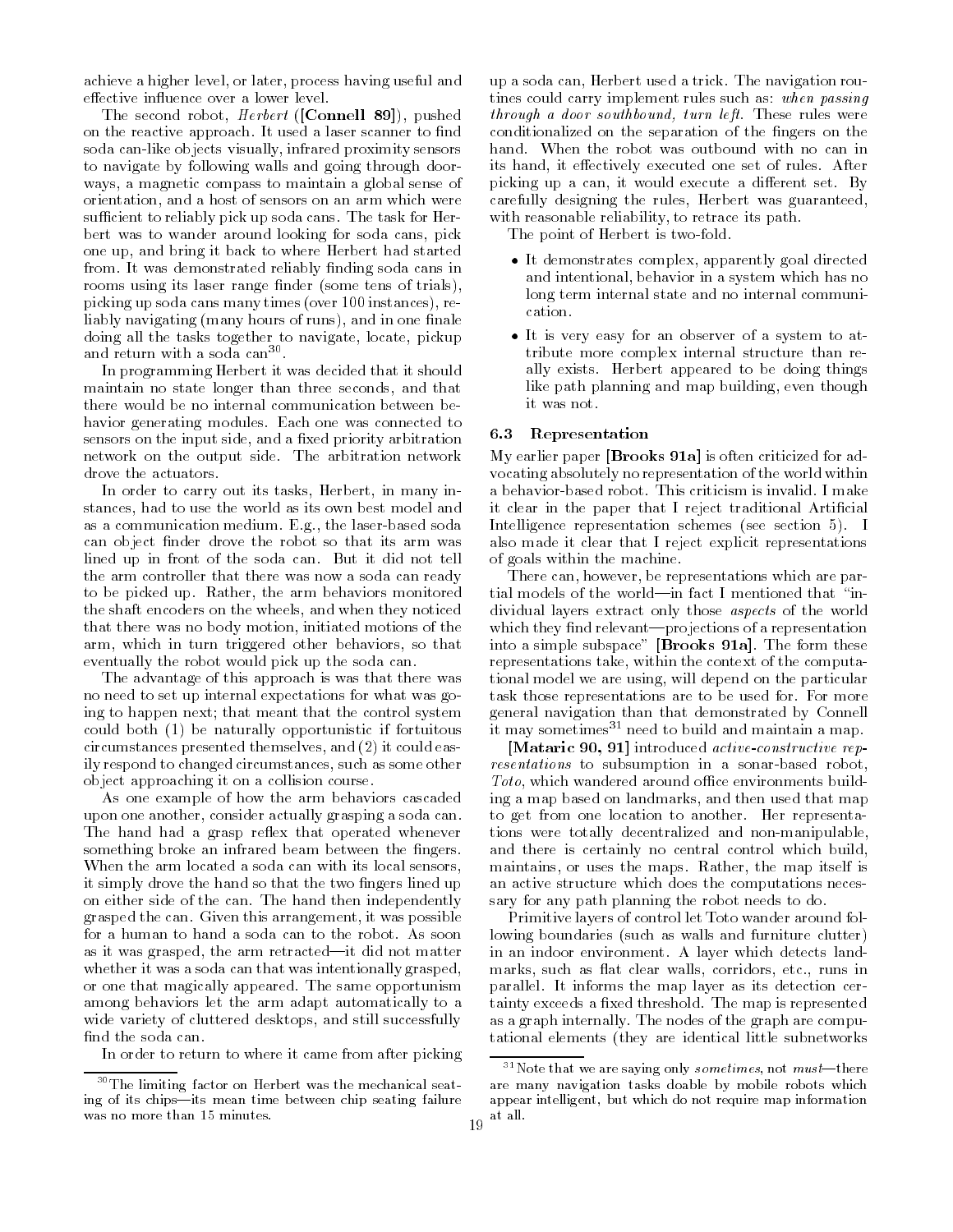of distinct augmented finite state machines). Free nodes arbitrate and allocate themselves, in a purely local fashion, to represent a new landmark, and set up topological links to physically neighboring nodes (using a limited capacity switching network to keep the total virtual `wire length' between finite state machines to be linear in the map capacity). These nodes keep track of where the robot is physically, by observing changes in the output of the landmark detector, and comparing that to predictions they have made by local message passing, and by referring to other more primitive (magnetic compass based) coarse position estimation schemes.

When a higher layer wants the robot to go to some known landmark, it merely `excites', in some particular way the particular place in the map that it wants to go. The excitation (this is an abstraction programmed into the particular finite state machines used here—it is not a primitive—as such there could be many different types of excitation co-existing in the map, if other types of planning are required) is spread through the map following topological links, estimating total path link, and arriving at the landmark-that-I'm-at-now node (a deictic representation) with a recommendation of the direction to travel right now to follow the shortest path. As the robot moves so to does its representation of where it is, and at that new node the arriving excitation tells it where to go next. The map thus bears a similarity to the internalized plans of [Payton 90], but it represented by the same computational elements that use it—there is no distinction between data and process. Furthermore Mataric's scheme can have multiple simultaneously active goals—the robot will simply head towards the nearest one.

This work demonstrates the following aspects of behavior-based or subsumption systems:

- systems will see the matrix predictions about will well with will will will be a set of the will will be a set happen in the world, and have expectations.
- Such systems can make plans|but they are not the same as traditional Artificial Intelligence planssee [Agre and Chapman 90] for an analysis of this issue.
- Such systems can have goals|see [Maes 90b] for another way to implement goals within the approach.
- All these things can be done without resorting to central representations.
- All these things can be done without resorting to manipulable representations.
- All these things can be done without resorting to symbolic representations.

### 6.4 Complexity

Can subsumption-like approaches scale to arbitrarily complex systems? This is a question that cannot be answered affirmatively right now-just as it is totally unfounded to answer the same question affirmatively in the case of traditional symbolic Articial Intelligence methods. The best one can do is point to precedents and trends.

There are a number of dimensions along which the scaling question can be asked. E.g.,

- Can the approache work was the environmental becomes more complex?
- Can the approach handle larger numbers of sensors and actuators?
- Can the approach work smoothly as more and more and layers or behaviors are added?

We answer each of these in turn in the following paragraphs.

The approach taken at the Mobot Lab has been that from day one always test the robot in the most complex environment for which it is ultimately destined. This forces even the simplest levels to handle the most complex environment expected. So for a given robot and intended environment the scaling question is handled by the methodology chosen for implementation. But there is also the question of how complex are the environ ments that are targeted for with the current generation of robots. Almost all of our robots have been tested and operated in indoor environments with people unrelated to the research wandering through their work area at will. Thus we have a certain degree of confidence that the same basic approach will work in outdoor environ ments (the sensory processing will have to change for some sensors) with other forms of dynamic action taking place.

The number of sensors and actuators possessed by today's robots are pitiful when compared to the num bers in even simple organisms such as insects. Our first robots had only a handful of identical sonar sensors and two motors. Later a six legged walking robot was built [Angle 89]. It had 12 actuators and 20 sensors, and was successfully programmed in subsumption ([Brooks 89]) to walk adaptively over rough terrain. The key was to find the right factoring into sensor and actuator subsystems so that interactions between the subsystems could be minimized. A new six legged robot, recently completed ([Brooks and Angle 90], is much more challenging, but still nowhere near the complexity of insects. It has 23 actuators and over 150 sensors. With this level of sensing it is possible to start to develop some of the `senses' that animals and humans have, such as a kinesthetic sense—this comes from the contributions of many sensor readings. Rather, than feed into a geometric model the sensors feed into a estimate of bodily motion. There is also the question of the types of sensors used. [Horswill and Brooks 88] generalized the subsumption architecture so that some of the connections between processing elements could be a retina bus, a cable that transmitted partially processed images from one site to another within the system. The robot so programmed was able to follow corridors and follow moving objects in real time.

As we add more layers we find that the interactions can become more complex. [Maes 89] introduced the notion of switching whole pieces of the network on and off, using an *activation* scheme for behaviors. That idea is now incorporated into the subsumption methodology [Brooks 90c], and provides a way of implementing both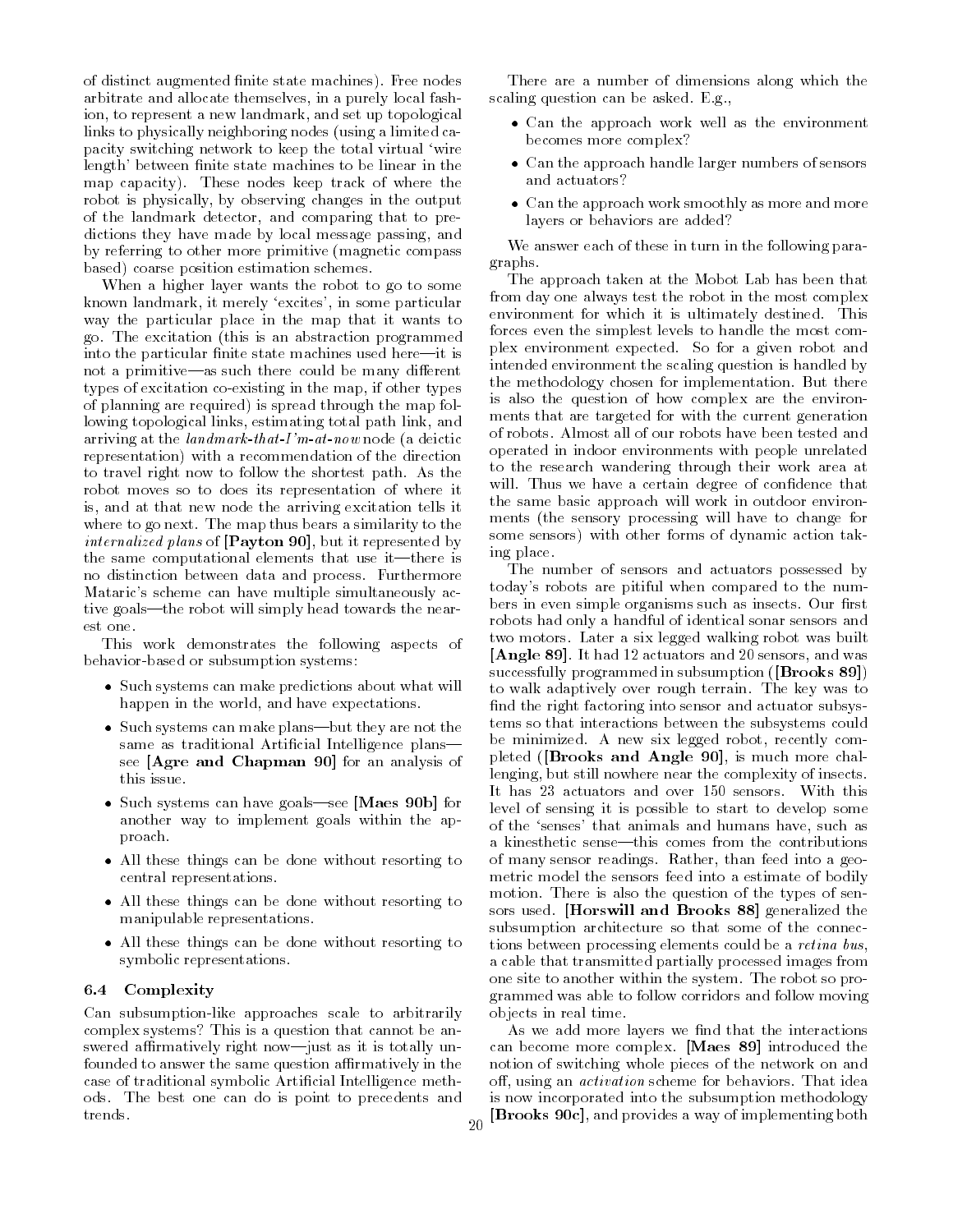competition and cooperation between behaviors. At a lower level a hormone-like system has been introduced ([Brooks 91b]) which models the hormone system of the lobster [Kravitz 88] ([Arkin 88] had implemented a system with similar inspiration). With these additional control mechanisms we have certainly bought ourselves breathing room to increase the performance of our systems markedly. The key point about these control systems is that they fit exactly into the existing structures, and are totally distributed and local in their operations.

#### 6.5 Learning

Evolution has decided that there is a tradeoff between what we know through our genes and what we must find out for ourselves as we develop. We can expect to see a similar tradeoff for our behavior-based robots.

There are at least four classes of things that can be learned:

- 1. representations of the world that help in some task
- 2. aspects of instances of sensors and actuators (this is sometimes called calibration)
- 3. the ways in which individual behaviors should interact
- 4. new behavioral modules

The robots in the Mobot Lab have been programmed to demonstrate the first three of these types of learning. The last one has not yet been successfully tackled32 .

Learning representations of the world was already discussed above concerning the work of [Mataric 90, 91]. The next step will be to generalize active-constructive representations to more classes of use.

[Viola 90] demonstrated calibration of a complex head-eye system modeling the primate vestibulo-ocular system. In this system there is one fast channel between a gyroscope and a high performance pan-tilt head holding the camera, and a slower channel using vision which produces correction signals for the gyroscope channel. The same system was used to learn how to accurately saccade to moving stimuli.

Lastly, [Maes and Brooks 90] programmed an early six legged robot to learn to walk using the subsumption architecture along with the behavior activation schemes of [Maes 89]. Independent behaviors on each leg monitored the activity of other behaviors and correlated that, their own activity state, and the results from a belly switch which provided negative feedback, as input to a local learning rule which learned under which conditions it was to operate the behavior. After about 20 trials per leg, spread over a total of a minute or two, the robot reliably learns the alternating tripod gait—it slowly seems to emerge out of initially chaotic flailing of the legs.

Learning within subsumption is in its early stages but it has been demonstrated in a number of different critical modes of development.

#### $6.6$ 6.6 Vistas

The behavior-based approach has been demonstrated on situated embodied systems doing things that traditional Artificial Intelligence would have tackled in quite different ways. What are the key research areas that need to be addressed in order to push behavior-based robots towards more and more sophisticated capabilities?

In this section we outline research challenges in three categories or levels 33:

- Understanding the dynamics of how an individual behavior couples with the environment via the robot's sensors and actuators. The primary concerns here are what forms of perception are necessary, and what relationships exist between perception, internal state, and action (i.e., how behavior is specied or described).
- Understanding how many behaviors can be integrated into a single robot. The primary concerns here are how independent various perceptions and behaviors can be, how much they must rely on, and interfere with each other, how a competent complete robot can be built in suchaway as to accommodate all the required individual behaviors, and to what extent apparently complex behaviors can emerge from simple reflexes.
- Understanding how multiple robots (either a homogeneous, or a heterogeneous group) can interact as they go about their business. The primary concerns here are the relationships between individuals' behaviors, the amount and type of communication between robots, the way the environment reacts to multiple individuals, and the resulting patterns of behavior and their impacts upon the environment (which night not occur in the case of isolated individuals).

Just as research in Articial Intelligence is broken into subfields, these categories provide subfields of behaviorbased robots within which it is possible to concentrate a particular research project. Some of these topics are theoretical in nature, contributing to a science of behaviorbased systems. Others are engineering in nature, providing tools and mechanisms for successfully building and programming behavior-based robots. Some of these topics have already been touched upon by researchers in behavior-based approaches, but none of them are yet solved or completely understood.

At the individual behavior level some of the important issues are as follows:

Convergence: Demonstrate or prove that a specified behavior is such that the robot will indeed carry out the desired task successfully. For instance, we may want to give some set of initial conditions for a robot, and some limitations on possible worlds in which it is placed, and show that under those conditions, the robot is guaranteed to follow a particular wall, rather than diverge and get lost.

<sup>32</sup>We did have a failed attempt at this through simulated evolution-this is the approach taken by many in the Artificial Life movement.

<sup>&</sup>lt;sup>33</sup>The reader is referred to [Brooks 90a] for a more complete discussion of these issues.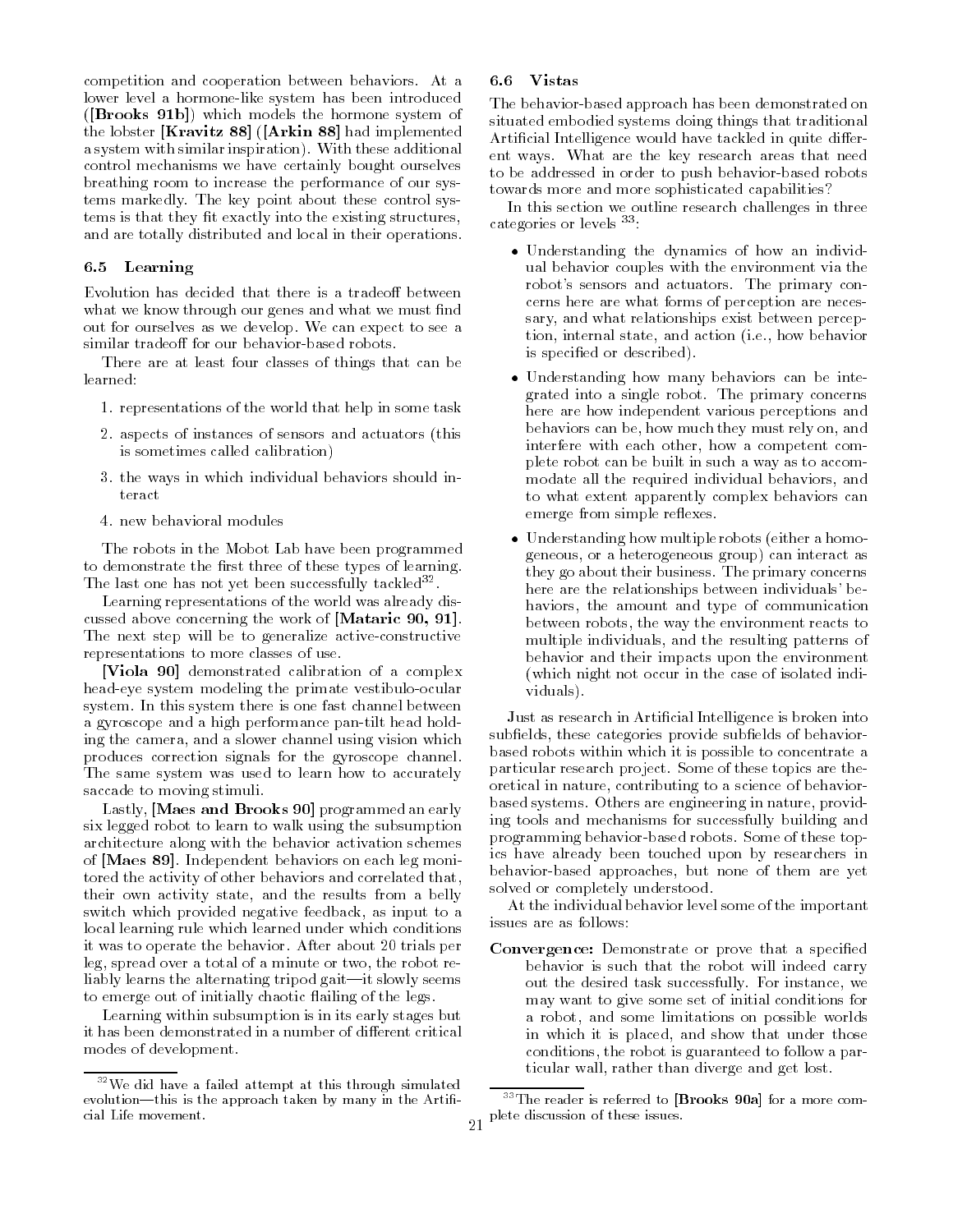- Synthesis: Given a particular task, automatically derive a behavior specication for the creature so that it carries out that task in a way which has clearly demonstrable convergence. I do not expect progress in this topic in the near future.
- Complexity: Deal with the complexity of real world environments, and sift out the relevant aspects of received sensations rather than being overwhelmed with a multitude of data.
- Learning: Develop methods for the automatic acquisition of new behaviors, and the modification and tuning of existing behaviors.

As multiple behaviors are built into a single robot the following issues need to be addressed:

- Coherence: Even though many behaviors may be active at once, or are being actively switched on or off, the robot should still appear to an observer to have coherence of action and goals. It should not be rapidly switching between inconsistent behaviors, nor should two behaviors be active simultaneously, if they interfere with each other to the point that neither operates successfully.
- Relevance: The behaviors that are active should be relevant to the situation the robot finds itself in—e.g., it should recharge itself when the batteries are low, not when they are full.
- Adequacy: The behavior selection mechanism must operate in such a way that the long term goals that the robot designer has for the robot are met-e.g., a floor cleaning robot should successfully clean the floor in normal circumstances, besides doing all the ancillary tasks that are necessary for it to be successful at that.
- Representation: Multiple behaviors might want to share partial representations of the world—in fact the representations of world aspects might generate multiple behaviors when activated appropriately.
- Learning: The performance of a robot might be improved by adapting the ways in which behaviors interact, or are activated, as a result of experience.

When many behavior-based robots start to interact there are a whole new host of issues which arise. Many of these same issues would arise if the robots were built using traditional Articial Intelligence methods, but there has been very little published in these areas.

- Emergence: Given a set of behaviors programmed into a set of robots, we would like to be able to predict what the global behavior of the system will be, and as a consequence determine the differential effects of small changes to the individual robots on the global behavior.
- Synthesis: As at single behavior level, given a particular task, automatically derive a program for the set of robots so that they carry out the task.
- Communication: Performance may be increased by increasing the amount of explicit communication between robots, but the relationship between the

amount of communication increase and performance increase needs to be understood.

- Cooperation: In some circumstances robots should be able to achieve more by cooperating—the form and specification of such possible cooperations need to be understood.
- Interference: Robots may interfere with one another. Protocols for avoiding this when it is undesirable must be included in the design of the creatures' instructions.
- Density dependence: The global behavior of the system may be dependent on the density of the creatures and the resources they consume within the world. A characterization of this dependence is desirable. At the two ends of the spectrum it may be the case that (a) a single robot given  $n$  units of time performs identically to <sup>n</sup> robots each given 1 unit of time, and (2) the global task might not be achieved at all if there are fewer than, say,  $m$
- Individuality: Robustness can be achieved if all robots are interchangeable. A fixed number of classes of robots, where all robots within a class are identical, is also robust, but somewhat less so. The issue then is to, given a task, decide how many classes of creatures are necessary
- Learning: The performance of the robots may increase in two ways through learning. At one level, when one robot learns some skill if might be able to transfer it to another. At another level, the robots might learn cooperative strategies.

These are a first cut at topics of interest within behavior-based approaches. As we explore more we will find more topics, and some that seem interesting now will turn out to be irrelevant.

### 6.7 Thinking

Can this approach lead to thought? How could it? It seems the antithesis of thought. But we must ask first, what is thought? Like intelligence this is a very slippery concept.

We only know that thought exists in biological systems through our own introspection. At one level we identify thought with the product of our consciousness, but that too is a contentious subject, and one which has had little attention from Artificial Intelligence.

My feeling is that thought and consciousness are epiphenomena of the process of being in the world. As the complexity of the world increases, and the complexity of processing to deal with that world rises, we will see the same evidence of thought and consciousness in our systems as we see in people other than ourselves now. Thought and consciousness will not need to be programmed in. They will emerge.

### 7 Conclusion

The title of this paper is intentionally ambiguous. The following interpretations all encapsulate important  $22$   $\pm$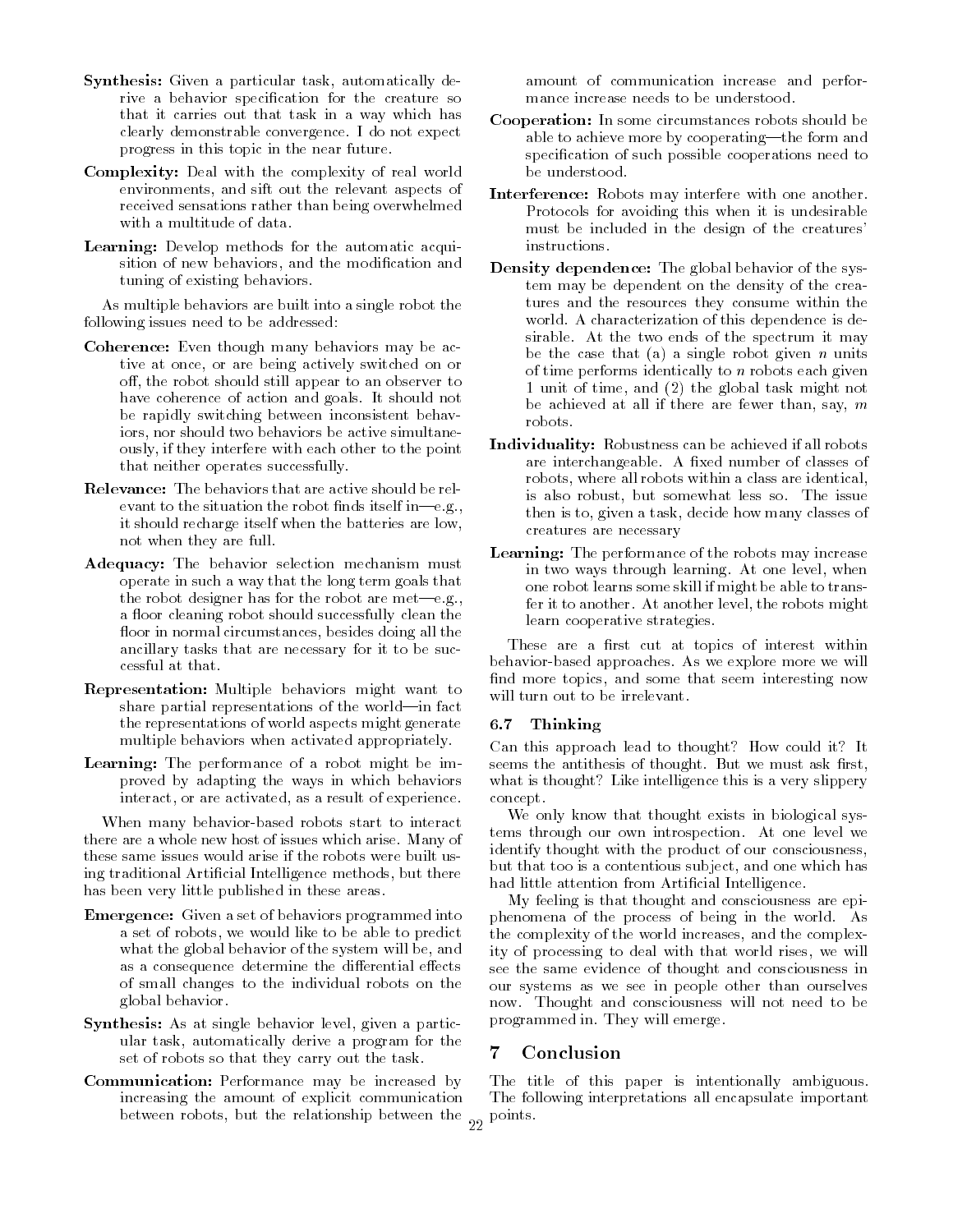- $\bullet$  An earlier paper [Brooks 91a]  $\degree$  was titled *Intel*ligence without Representation. The thesis of that paper was that intelligent behavior could be generated without having explicit manipulable internal representations. Intelligence without Reason is thus complementary, stating that intelligent behavior can be generated without having explicit reasoning systems present.
- Intel ligence without Reason can be read as a state ment that intelligence is an emergent property of certain complex systems-it sometimes arises without an easily identiable reason for arising.
- Intel ligence without Reason can be viewed as a commentary on the bandwagon effect in research in general, and in particular in the case of Artificial Intelligence research. Many lines of research have become goals of pursuit in their own right, with little recall of the reasons for pursuing those lines. A little grounding occasionally can go a long way towards helping keep things on track.
- Intel ligence without Reason is also a commentary on the way evolution built intelligence—rather than reason about how to build intelligent systems, it used a generate and test strategy. This is in stark contrast to the way all human endeavors to build intelligent systems must inevitably proceed. Furthermore we must be careful in emulating the results of evolution-there may be many structures and observable properties which are suboptimal or vestigial.

We are a long way from creating Artificial Intelligences that measure up the to the standards of early ambitions for the field. It is a complex endeavor and we sometimes need to step back and question why we are proceeding in the direction we are going, and look around for other promising directions.

# Acknowledgements

Maja Mataric reviewed numerous drafts of this paper and gave helpful criticism at every stage of the process. Lynne Parker, Anita Flynn, Ian Horswill and Pattie Maes gave me much constructive feedback on later drafts.

# References

[Agre 88] "The Dynamic Structure of Everyday Life", Philip E. Agre, MIT AI TR-1085, Oct., 1988.

[Agre 91] "The Dynamic Structure of Everyday Life", Philip E. Agre, Cambridge University Press, Cambridge, UK, 1991.

[Agre and Chapman 87] "Pengi: An Implementation of a Theory of Activity", Philip E. Agre and David Chapman,  $AAAI-87$ , Seattle, WA, 1987, 268-272.

[Agre and Chapman 90] \What Are Plans for?", Philip E. Agre and David Chapman, in [Maes 90a],  $1990, 17{-}34.$ 

[Angle 89] "Genghis, a Six Legged Autonomous Walking Robot", Colin M. Angle, MIT SB Thesis, March, 1989.

[Angle and Brooks 90] "Small Planetary Rovers", Colin M. Angle and Rodney A. Brooks, IEEE/RSJ International Workshop on Intelligent Robots and Systems, Ikabara, Japan, 1990, 383-388.

[Arbib 64] "Brains, Machines and Mathematics" Michael A. Arbib,  $McGraw-Hill$ , New York, NY, 1964.

[Arkin 89] "Homeostatic Control for a Mobile Robot: Dynamic Replanning in Hazardous Environments", Ronald C. Arkin, SPIE Proceedings 1007, Mobile Robots III, William J. Wolfe (ed), 1989, 407-413.

[Arkin 90] "Integrating Behavioral, Perceptual and World Knowledge in Reactive Navigation", Ronald C. Arkin, *in* [Maes 90a], 1990, 105-122.

[Ashby 52] "Design for a Brain", W. Ross Ashby,  $Chap$ man and Hall, London, 1952.

[Ashby 56] "An Introduction to Cybernetics", W. Ross Ashby, *Chapman and Hall*, London, 1956.

[Atkeson 89] "Using Local Models to Control Movement", Christopher G. Atkeson, in Neural Information Processing 2, David S. Touretzky (ed), Morgan Kauf mann, Los Altos, CA, 1989,  $316-324$ .

[Ballard 89] "Reference Frames for Active Vision" Dana H. Ballard, Proceedings IJCAI-89, Detroit, MI, 1989, 1635-1641.

[Barrow and Salter 70] "Design of Low-Cost Equipment for Cognitive Robot Research", H. G. Barrow and S. H. Salter, Machine Intelligence 5, Bernard Meltzer and Donald Michie (eds), American Elsevier Publishing, New York, NY, 1970, 555-566.

[Beer 90] \Intelligence as Adaptive Behavior", Randall D. Beer, Academic Press, San Diego, CA, 1990.

[Bergland 85] "The Fabric of Mind", Richard Bergland, Viking, New York, NY, 1985.

[Bloom 76] "Endorphins: Profound Behavioral Effects", F. E. Bloom, *Science*  $194$ , 1976, 630-634.

[Braitenberg 84] \Vehicles: Experiments in Synthetic Psychology", Valentino Braitenberg, MIT Press, Cambridge, Marshall, Marshall, Marshall, 1984.

[Brachman and Levesque 85] "Readings in Knowledge Representation", Ronald J. Brachman and Hector J. Levesque, Morgan Kaufmann, Los Altos, CA, 1985.

[Brady 90] "Switching Arrays Make Light Work in a Simple Processor", David Brady, Nature  $344$ , 1990, 486-487.

[Brooks 86] "A Robust Layered Control System for a Mobile Robot", Rodney A. Brooks, IEEE Journal of Robotics and Automation,  $RA-2$ , April, 1986, 14-23.

[Brooks 89] "A Robot that Walks: Emergent Behavior from a Carefully Evolved Network", Rodney A. Brooks, *Neural Computation 1:2,* 1989, 253-262.

[Brooks 90a] "Challenges for Complete Creature Architectures", Rodney A. Brooks, Proc. First Int. Conf.

<sup>34</sup>Despite the publication date it was written in 1986 and 1987, and was complete in its published form in 1987.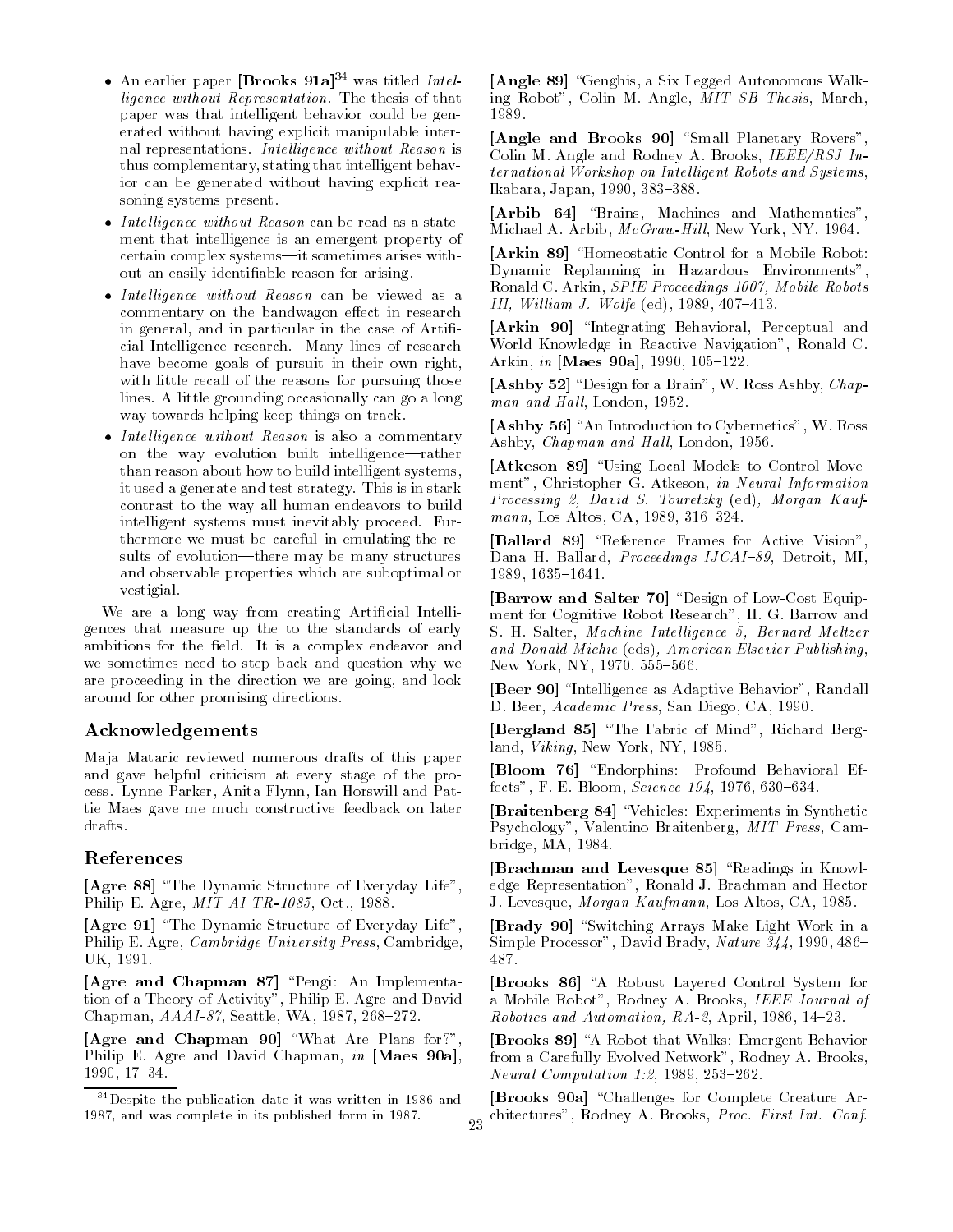on Simulation of Adaptive Behavior, MIT Press, Cam $bridge, MA, 1990, 434–443.$ 

[Brooks 90b] \Elephants Don't Play Chess", Rodney A. Brooks, in [Maes 90a], 1990, 3-15.

[Brooks 90c] \The Behavior Language; User's Guide", Rodney A. Brooks, MIT A.I. Lab Memo 1227, 1990.

[Brooks 91a] "Intelligence Without Representation" Rodney A. Brooks, Artificial Intelligence, 47, 1991, 139-160.

[Brooks 91b] \Integrated Systems Based on Behaviors", Rodney A. Brooks, special issue of SIGART on Integrated Intelligent Systems, July, 1991.

[Brooks and Flynn 89] "Robot Beings", Rodney A. Brooks and Anita M. Flynn, IEEE/RSJ International Workshop on Intelligent Robots and Systems, Tsukuba, Japan, 1989, 2-10.

[Campbell 83] "Go", J. A. Campbell, in Computer Game-Playing: Theory and Practice, M. A. Bramer (ed), Ellis Horwood, Chichester, UK, 1983.

[Chapman 90] \Vision, Instruction and Action", David Chapman, MIT AI TR-1085, June, 1990.

[Churchland 86] "Neurophilosophy", Patricia Smith Churchland, MIT Press, Cambridge, MA, 1986.

[Cohen and Wu 90] "One Neuron, Many Units?" Larry Cohen and Jain-young Wu, Nature  $346$ , 1990, 108-109.

[Condon and Thompson 84] "Belle", J. H. Condon and Ken Thompson, in Chess Skill in Man and Machine, P. W. Frey (ed), Springer-Verlag, 1984.

[Connell 89] "A Colony Architecture for an Artificial Creature", Jonathan H. Connell, MIT AI TR-1151, June, 1989.

[Cruse 90] \What Mechanisms Coordinate Leg Move ment in Walking Arthropods?", Holk Cruse, Trends in Neurosciences 13:1, 1990, 15-21.

[de Kleer and Brown 84] "A Qualitative Physics Based on Con
uences", Johann de Kleer and John Seely Brown,  $Artificial Intelligence 24, 1984, 7-83.$ 

[Dennett 78] \Where Am I?", Daniel C. Dennett, in [Hofstadter and Dennett 81], 1981.

[Dennett and Kinsbourne 90] "Time and the Observer: the Where and When of Consciousness in the Brain", Daniel Dennett and Marcel Kinsbourne, Technical Report, Center for Cognitive Studies, Tufts University, 1990.

[Dreyfus 81] \From Micro-Worlds to Knowledge Representation: AI at an Impasse", Hubert L. Dreyfus, in Mind Design, John Haugeland (ed), MIT Press, Cambridge, MA, 1981, 161-204.

[Ernst 61] \MH-1. A Computer-Operated Mechanical Hand", Heinrich A. Ernst, MIT Ph.D. Thesis, Dec, 1961.

**[Evans 68]** "A Program for the Solution of Geometric-Analogy Intelligence Test Questions", Thomas G. Evans,  $in$  [Minsky 68], 1968, 271-353.

[Fahlman 74] "A Planning System for Robot Construction Tasks", Scott E. Fahlman, Artificial Intelligence 5, 1974, 1-50.

[Feigenbaum and Feldman 63] "Computers and Thought", Edward A. Feigenbaum and Julian Feldman,  $McGraw-Hill$ , New York, NY, 1963.

[Firby 89] "Adaptive Execution in Dynamic Domains", R. James Firby, Ph.D. Thesis, Yale, 1989.

[Flynn 87] "Gnat Robots (And How They Will Change Robotics)", Anita M. Flynn, IEEE Micro Robots and Teleoperators Workshop, Hyannis, MA, Nov., 1989.

[Gazzaniga and LeDoux 77] "The Integrated Mind", Michael S. Gazzaniga and Joseph E. LeDoux, Plenum, New York, NY, 1977.

[Gibbs 85] "Optical Bistability: Controlling Light with Light", H. M. Gibbs, Academic Press, New York, NY, 1985.

[Giralt, Chatila and Vaisset 84] "An Integrated Navigation and Motion Control System for Multisensory Robots", Georges Giralt, Raja Chatila, and Marc Vaisset, Robotics Research 1, Brady and Paul (eds), MIT Press, Cambridge, MA,  $191-214$ .

[Götz and Wenking 73] "Visual Control of Locomotion in the Walking Fruitfly *Drosophilia*", Karl Georg Götz and Hans Wenking, Journal of Computational  $Physiology 85, 1973, 235-266.$ 

[Gould and Eldredge 77] "Punctuated Equilibria: The Tempo and Mode of Evolution Reconsidered", S. J. Gould and N. Eldredge,  $Pa\,leobiology\,3,$  1977, 115-151.

[Greenblatt, Eastlake and Crocker 67] "The Greenblatt Chess Program", R. D. Greenblatt, D. E. Eastlake and S. D. Crocker, Am. Fed. Inf. Proc. Soc. Conference  $Proceedings, 31, 1967, 801–810.$ 

[Hartmanis 71] "Computational Complexity of Random Access Stored Program Machines", Juris Hartmanis, Mathematical Systems Theory 5:3, 1971, 232-245.

[Hayes 85] "The Second Naive Physics Manifesto", Patrick J. Hayes, in Formal Theories of the Commonsense World, Jerry R. Hobbs and Robert C. Moore (eds),  $A \, blex$ , Norwood, NJ, 1985, 1-36.

[Hillis 85] "The Connection Machine", W. Daniel Hillis, MIT Press, Cambridge, MA, 1985.

[Hodges 83] "Alan Turing: The Enigma", Andrew Hodges, Simon and Schuster, New York, NY, 1983.

[Hofstadter and Dennett 81] "The Mind's I", Douglas R. Hofstadter and Daniel C. Dennett, Bantam Books, New York, NY, 1981.

[Horswill and Brooks 88] "Situated Vision in a Dynamic World: Chasing Objects", Ian D. Horswill and Rodney A. Brooks, AAAI-88, St Paul, MN, 1988, 796{ 800.

[Hsu, Anantharaman, Campbell and Nowatzyk 90] "A Grandmaster Chess Machine", Feng-hsiung Hsu, Thomas Anantharaman, Murray Campbell and Andreas Nowatzyk, Scientific American,  $263(4)$ , Oct. 1990, 44-50.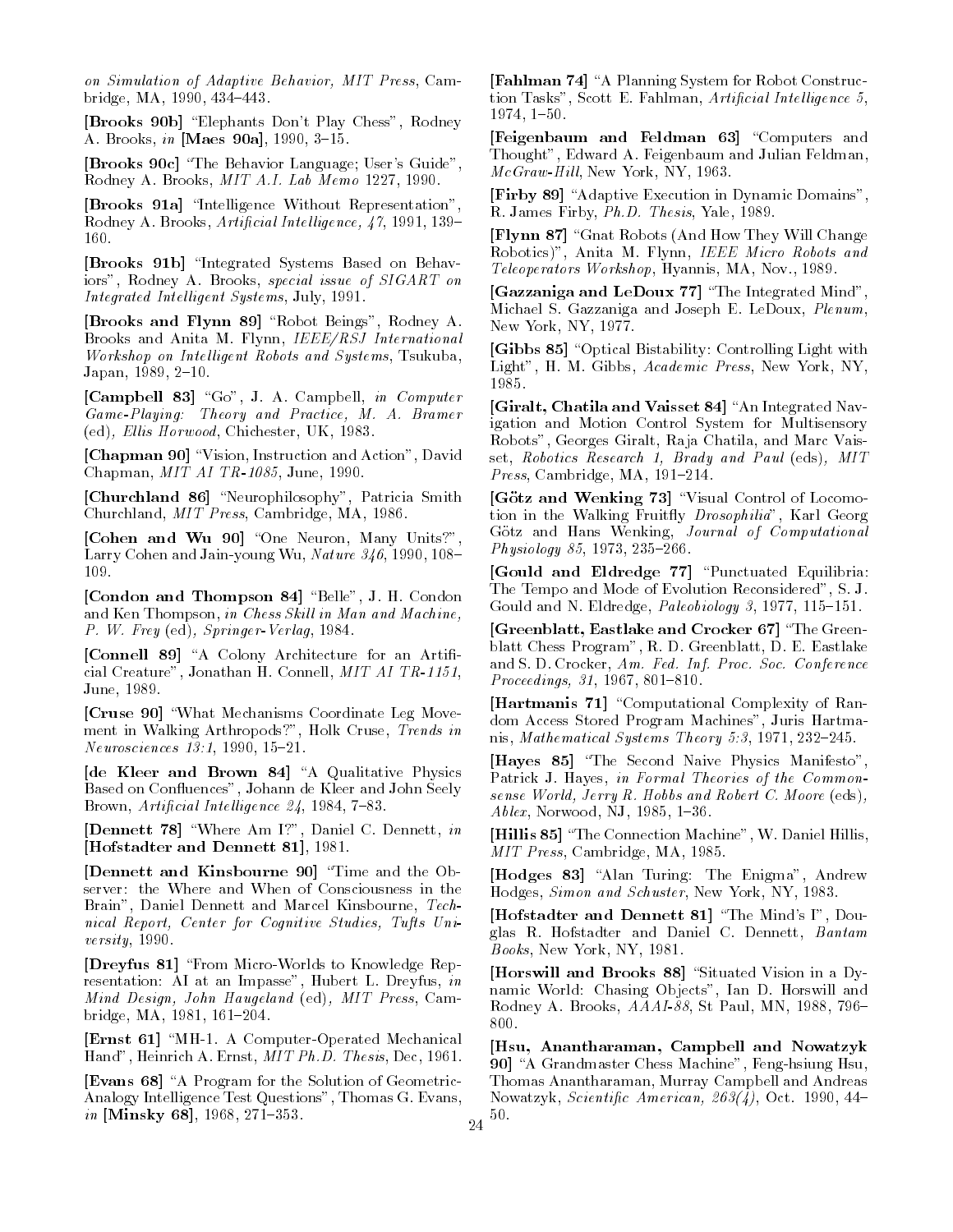[Johnson 87] "The Body in the Mind", Mark Johnson, University of Chicago Press, Chicago, IL, 1987.

[Kaelbling 90] "Learning in Embedded Systems", Leslie Pack Kaelbling, Ph.D. Thesis, Stanford, 1990.

[Kaelbling and Rosenschein 90] "Action and Planning in Embedded Agents", Leslie Pack Kaelbling and Stanley J. Rosenschein, in [Maes 90a], 1990, 35{48.

[Knuth and Moore 75] "An Analysis of Alpha-Beta Pruning", Donald E. Knuth and Ronald E. Moore, Artificial Intelligence  $6, 1975, 293{-}326$ .

[Kravitz 88] "Hormonal Control of Behavior: Amines and the Biasing of Behavioral Output in Lobsters", Ed ward A. Kravitz, Science 241, Sep. 30, 1988, 1775-1781.

[Kuhn 70] "The Structure of Scientific Revolutions", Thomas S. Kuhn, Second Edition, Enlarged, University of Chicago Press, Chicago, IL, 1970.

[Lenat and Feigenbaum 91] "On the Thresholds of Knowledge", Douglas B. Lenat and Edward A. Feigenbaum, Artificial Intelligence,  $47$ , 1991, 185-250.

[Maes 89] "The Dynamics of Action Selection", Pattie Maes, *IJCAI-89*, Detroit, MI, 1989, 991-997.

[Maes 90a] "Designing Autonomous Agents: Theory and Practice from Biology to Engineering and Back", Pattie Maes (ed), MIT Press, Cambridge, MA, 1990.

[Maes 90b] "Situated Agents Can Have Goals", Pattie Maes, in [Maes 90a],  $1990, 49-70$ .

[Maes and Brooks 90] "Learning to Coordinate Behaviors", Pattie Maes and Rodney A. Brooks, AAAI-90, Boston, MA, 1990, 796-802.

[Mahadevan and Connell 90] "Automatic Programming of Behavior-based Robots using Reinforcement Learning", Sridhar Mahadevan and Jonathan Connell, IBM T.J. Watson Research Report, Dec., 1990.

[Marr 82] "Vision", David Marr, Freeman, San Francisco, CA, 1982.

[Mataric 90] "Navigation with a Rat Brain: A Neurobiologically-Inspired Model for Robot Spatial Representation", Maja J Mataric, Proc. First Int. Conf. on Simulation of Adaptive Behavior, MIT Press, Cambridge, MA, 1990, 169-175.

[Mataric 91] "Behavioral Synergy Without Explicit Integration", Maja J Mataric, special issue of SIGART on Integrated Intelligent Systems, July, 1991.

[McCarthy 60] "Recursive Functions of Symbolic Expressions", John McCarthy,  $CA~CM~3$ , 1960, 184-195.

[McCarthy and Warrington 88] "Evidence for Modality-Specic Systems in the Brain", Rosaleen A. McCarthy and Elizabeth. K. Warrington, Nature 334, 1988, 428-430.

[McCorduck 79] "Machines Who Think", Pamela Mc-Corduck, Freeman, New York, NY, 1979.

 $[McCulloch and Pitts 43]$  "A Logical Calculus of the Ideas Immanent in Nervous Activity", W. S. McCulloch and W. Pitts, Bull. of Math. Biophysics 5, 1943, 115 $-$ 137.

[McFarland 85] "Animal Behavior", David McFarland, Benjamin/Cummings, Menlo Park, CA, 1985.

[McFarland 88] "Problems of Animal Behavior", David McFarland, Lognman, Harlow, UK, 1988.

[Michie and Ross 70] "Experiments with the Adaptive Graph Traverser", Donald Michie and Robert Ross, Machine Intel ligence 5, Bernard Meltzer and Donald Michie (eds), American Elsevier Publishing, New York, NY,  $1970, 301 - 318.$ 

[Minsky 54] "Neural Nets and the Brain Model Problem", Marvin Minsky, unpublished Ph.D. dissertation, Princeton University, 1954, available from University Microlms, Ann Arbor, MI.

[Minsky 61] "Steps Toward Artificial Intelligence", Marvin Minsky, Proc. IRE  $49$ , Jan. 1961, 8-30, also in [Feigenbaum and Feldman 63].

[Minsky 63] "A Selected Descriptor-Indexed Bibliography to the Literature on Artificial Intelligence", Marvin Minsky, in [Feigenbaum and Feldman 63], 1963, 453-523.

[Minsky 68] "Semantic Information Processing", Marvin Minsky (ed), MIT Press, Cambridge, MA, 1968.

[Minsky 86] "The Society of Mind", Marvin Minsky, Simon and Schuster, New York, NY, 1986.

[Minsky and Papert 69] "Perceptrons", Marvin Minsky and Seymour Papert, MIT Press, Cambridge, MA, 1969.

[Mitchell 90] "Becoming Increasingly Reactive", Tom M. Mitchell, AAAI-90, Boston, MA, 1990, 1051-1058.

[Moravec 81] "Robot Rover Visual Navigation", Hans P. Moravec, UMI Research Press, Ann Arbor, MI, 1981.

[Moravec 82] "The Stanford Cart and the CMU Rover", Hans P. Moravec, Proceedings of the IEEE,  $71(7)$ , 1982, 872-884.

[Moravec 88] "Mind Children", Hans P. Moravec,  $Har$ vard University Press, Cambridge, MA, 1988.

[Newcombe and Ratcliff 89] "Freda Newcombe and Graham Ratcliff", Disorders of Visupspatial Analysis, in Handbook of Neuropsychology, Vol 2, Elsevier, New York, NY, 1989.

[Newell, Shaw and Simon 57] "Empirical Explorations with the Logic Theory Machine", Allen Newell, J. C. Shaw, Herbert Simon, Proc. Western Joint Computer Conference 15, 1957, 218-329, also in [Feigenbaum and Feldman 63].

[Newell, Shaw and Simon 58] "Chess Playing Programs and the Problem of Complexity", Allen Newell, J. C. Shaw, Herbert Simon, IBM Journal of Research and Development 2, Oct. 1958, 320-335, also in [Feigenbaum and Feldman 63].

[Newell, Shaw and Simon 59] "A General Problem-Solving Program for a Computer", Allen Newell, J. C. Shaw, Herbert Simon, Computers and Automation 8(7),  $1959, 10-16.$ 

[Newell, Shaw and Simon 61] "Information Processing Language V Manual", Allen Newell, J. C. Shaw, Her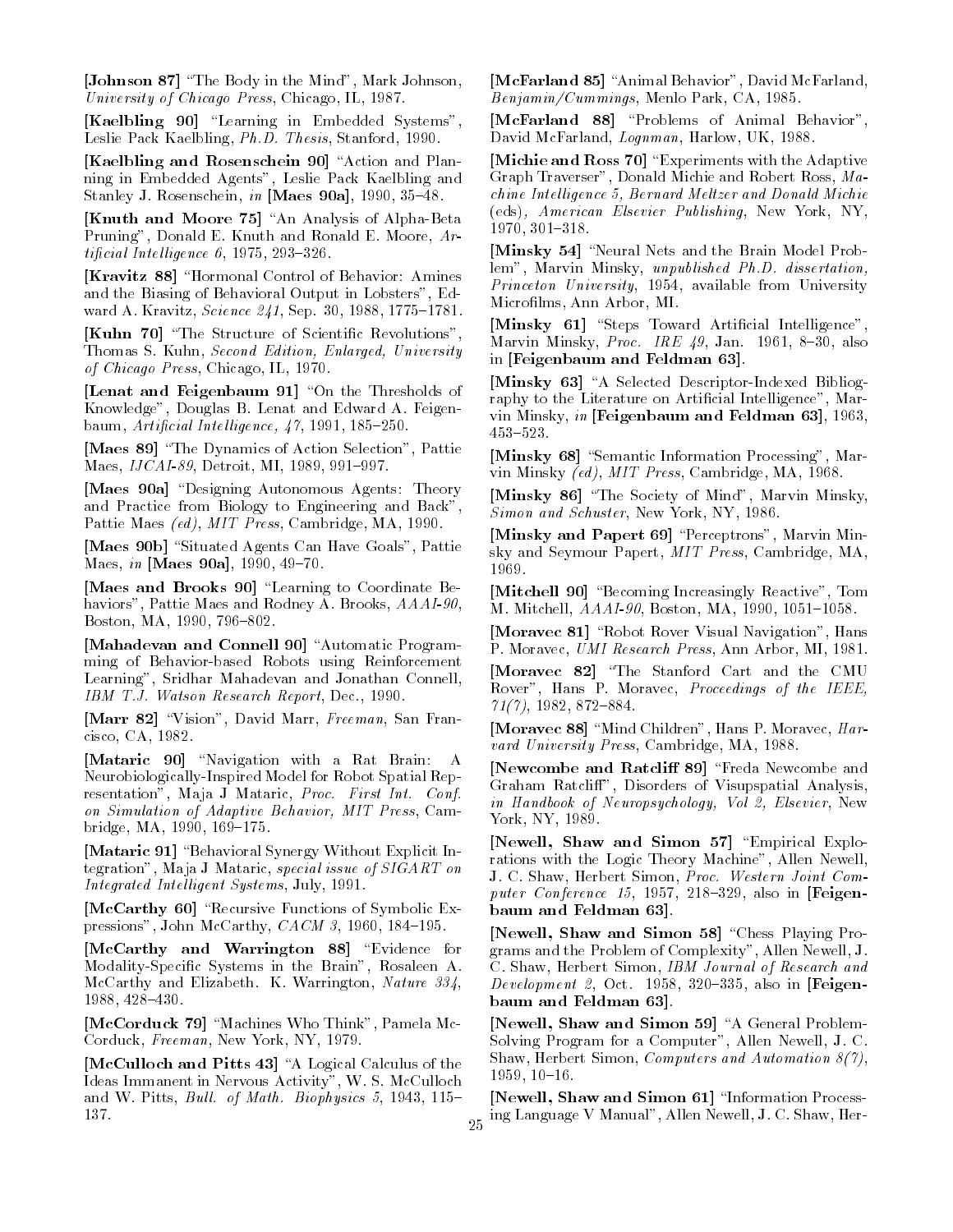bert Simon, *Prentice-Hall*, Edgewood Cliffs, NJ, 1961.

[Nicolis and Prigogine 77] "Self-Organization in Nonequilibrium Systems", G. Nicolis and I. Prigogine, Wiley, New York, NY, 1977.

[Nilsson 65] "Learning Machines", Nils J. Nilsson,  $McGraw-Hill$ , New York, NY, 1965.

[Nilsson 71] "Problem-Solving Methods in Artificial Intelligence", Nils J. Nilsson,  $McGraw-Hill$ , New York, NY, 1971.

[Nilsson 84] "Shakey the Robot", Nils J. Nilsson  $(ed)$ , SRI A.I. Center Technical Note 323, April, 1984.

[Payton 90] \Internalized Plans: A Representation for Action Resources", David W. Payton, in [Maes 90a], 1990, 89-103.

[Ramachandran and Anstis 85] "Perceptual Organization in Multistable Apparent Motion", Vilayanur S. Ramachandran and Stuart M. Anstis, Perception 14, 1985, 135-143.

[Roberts 63] "Machine Perception of Three-Dimensional Solids", Larry G. Roberts, MIT Lincoln Laboratory, Technical Report No. 315, May, 1963.

[Rosenblatt 62] \Principles of Neurodynamics", Frank Rosenblatt, Spartan, New York, NY, 1962.

[Rosenschein and Kaelbling 86] "The Synthesis of Machines with Provable Epistemic Properties", Stanley J. Rosenschein and Leslie Pack Kaelbling, Proc. Conf. on Theoretical Aspects of Reasoning about Knowledge, Joseph Halpern (ed), Morgan Kaufmann, Los Altos, CA, 1986, 83-98.

[Rumelhart, Hinton and Williams 86] "Learning Internal Representations by Error Propagation", D. E. Rumelhart, G. E. Hinton, and R. J. Williams, in [Rumelhart and McClelland 86],  $1986, 318-364$ .

[Rumelhart and McClelland 86] "Parallel Distributed Processing", David E. Rumelhart and James L. McClelland, MIT Press, Cambridge, MA, 1986.

[Russell 89] "Execution Architectures and Compilation", Stuart J. Russell, Proceedings IJCAI-89, Detroit, MI, 1989, 15-20.

[Sacks 74] "Awakenings", Oliver W. Sacks, Doubleday, New York, NY, 1974.

[Samuel 59] "Some Studies in Machine Learning Using the Game of Checkers", Arthur L. Samuel, IBM Journal of Research and Development 3, July 1959, 211-229, also in [Feigenbaum and Feldman 63].

[Sejnowski and Rosenberg 87] \Parallel Networks that Learn to Pronounce English Text", T. J. Sejnowski and C. R. Rosenberg,  $Complex$  Systems 1, 145-168.

[Selfridge 56] \Pattern Recognition and Learning", Oliver G. Selfridge, Proc. Third London Symp. on Information Theory, Colin Cherry (ed), Academic Press, New York, NY, 1956, 345-353.

[Shannon 50] "A Chess-Playing Machine", Claude E. Shannon, Scientic American 182(2), February, 1950.

26

[Simon 69] "The Sciences of the Artificial", Herbert A. Simon, MIT Press, Cambridge, MA, 1969.

[Simmons and Krotkov 91] "An Integrated Walking System for the Ambler Planetary Rover", Reid Simmons and Eric Krotkov, Proc. IEEE Robotics and Automa $tion, Sacramento, CA, 1991, 2086-2091.$ 

[Slagle 63] "A Heuristic Program that Solves Symbolic Integration Problems in Freshman Calculus", James R. Slagle, in [Feigenbaum and Feldman  $63$ ],  $1963$ ,  $191-$ 206 (from a 1961 MIT mathematics Ph.D. thesis).

[Slate and Atkin 84] "Chess 4.5-The Northwestern University Chess Program", David J. Slate and Lawrence R. Atkin, in Chess Skill in Man and Machine, P. W. Frey (ed), Springer-Verlag, 1984.

[Smith 91] "The Owl and the Electric Encyclopedia" Brian Cantwell Smith, Artificial Intelligence, 47, 1991,  $251 - 288$ .

[Steels 90a] "Towards a Theory of Emergent Functionality", Luc Steels, Proc. First Int. Conf. on Simulation of Adaptive Behavior, MIT Press, Cambridge, MA, 1990, 451-461.

[Steels 90b] "Exploiting Analogical Representations", Luc Steels, in [Maes 90a], 1990, 71-88.

[Sussman 75] "A Computer Model of Skill Acquisition", Gerald J. Sussman, Elsevier, New York, NY, 1975.

[Teitelbaum, Pellis and Pellis 90] "Can Allied Reflexes Promote the Integration of a Robot's Behavior", Philip Teitelbaum, Vivien C. Pellis and Sergio M. Pellis, Proc. First Int. Conf. on Simulation of Adaptive Behavior, MIT Press, Cambridge, MA, 1990, 97-104.

[Thorpe, Hebert, Kanade, and Shafer 88] \Vision and Navigation for the Carnegie-Mellon Navlab", Charles Thorpe, Martial Hebert, Takeo Kanade, and Steven A. Shafer, IEEE Trans. PAMI, 10(3), May 1988,  $362 - 373.$ 

[Tinbergen 51] \The Study of Instinct", Niko Tinbergen, Oxford University Press, Oxford, UK, 1951.

[Turing 37] "On Computable Numbers with an Application to the Entscheidungsproblem", Alan M. Turing, Proc. London Math. Soc.  $4\bar{2}$ , 1937, 230-65.

[Turing 50] \Computing Machinery and Intelligence", Alan M. Turing,  $Mind$  59, Oct. 1950, 433-460, also in [Feigenbaum and Feldman 63].

[Turing 70] \Intelligent Machinery", Alan M. Turing, Machine Intelligence 5, Bernard Meltzer and Donald Michie (eds), American Elsevier Publishing, New York, NY, 1970, 3-23.

[Turk, Morgenthaler, Gremban, and Marra 88] "VITS-A Vision System for Autonomous Land Vehicle Navigation", Matthew A. Turk, David G. Morgenthaler, Keith D. Gremban, and Martin Marra, IEEE Trans. PAMI,  $10(3)$ , May 1988, 342-361.

[Viola 90] "Adaptive Gaze Control", Paul A. Viola, MIT SM Thesis, 1990.

[Von Neumann and Morgenstern 44] "Theory of Games and Economic Behavior", J. von Neumann and